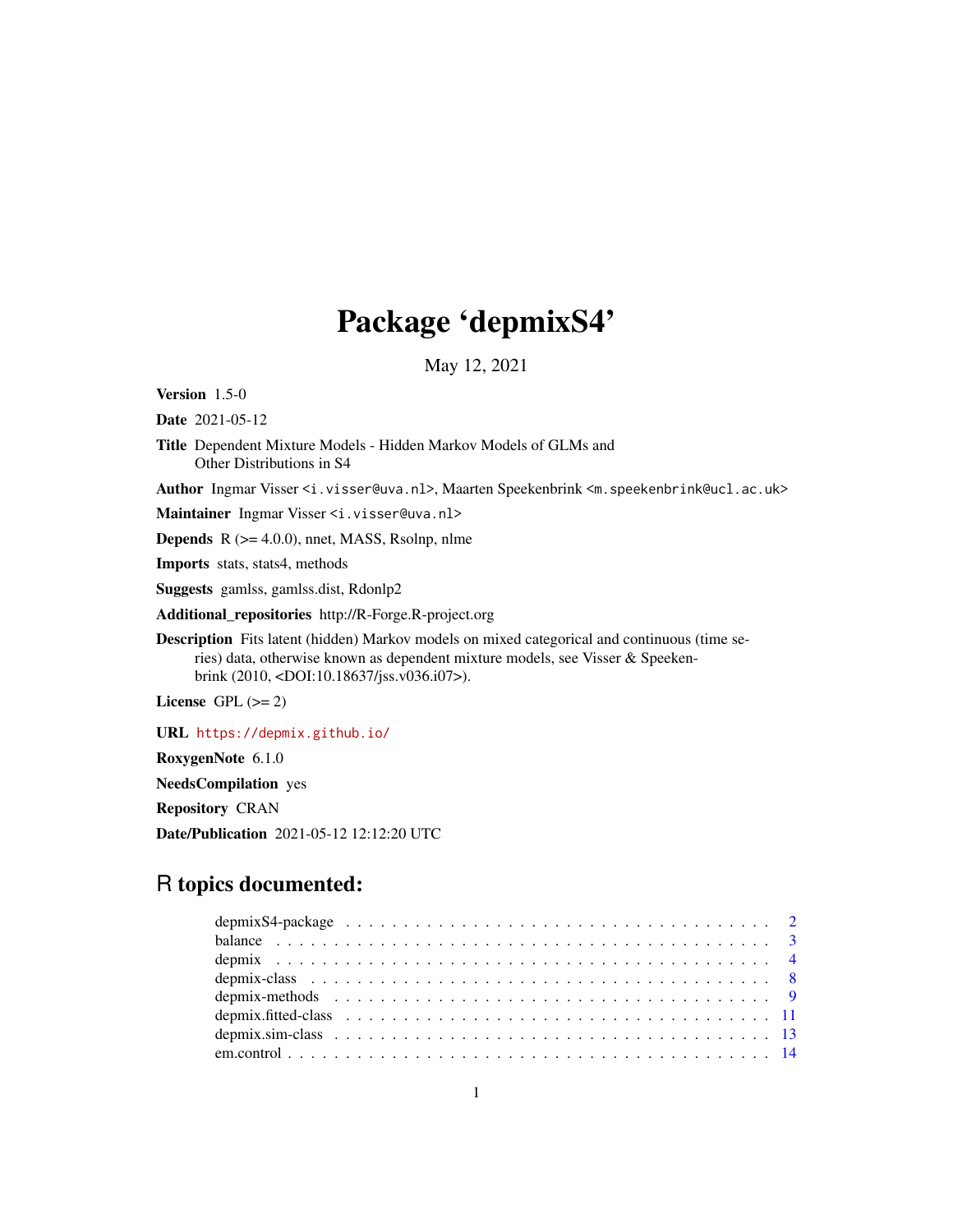<span id="page-1-0"></span>

| fit   |  |  |  |  |  |  |  |  |  |  |  |  |  |  |  |     |
|-------|--|--|--|--|--|--|--|--|--|--|--|--|--|--|--|-----|
|       |  |  |  |  |  |  |  |  |  |  |  |  |  |  |  |     |
|       |  |  |  |  |  |  |  |  |  |  |  |  |  |  |  |     |
|       |  |  |  |  |  |  |  |  |  |  |  |  |  |  |  |     |
|       |  |  |  |  |  |  |  |  |  |  |  |  |  |  |  | 24  |
|       |  |  |  |  |  |  |  |  |  |  |  |  |  |  |  | 25  |
|       |  |  |  |  |  |  |  |  |  |  |  |  |  |  |  | 30  |
|       |  |  |  |  |  |  |  |  |  |  |  |  |  |  |  | 32  |
|       |  |  |  |  |  |  |  |  |  |  |  |  |  |  |  | 33  |
|       |  |  |  |  |  |  |  |  |  |  |  |  |  |  |  | 34  |
|       |  |  |  |  |  |  |  |  |  |  |  |  |  |  |  | 35  |
|       |  |  |  |  |  |  |  |  |  |  |  |  |  |  |  | -36 |
|       |  |  |  |  |  |  |  |  |  |  |  |  |  |  |  | 39  |
|       |  |  |  |  |  |  |  |  |  |  |  |  |  |  |  | 40  |
|       |  |  |  |  |  |  |  |  |  |  |  |  |  |  |  | 41  |
|       |  |  |  |  |  |  |  |  |  |  |  |  |  |  |  | -44 |
|       |  |  |  |  |  |  |  |  |  |  |  |  |  |  |  | 45  |
| speed |  |  |  |  |  |  |  |  |  |  |  |  |  |  |  | -46 |
|       |  |  |  |  |  |  |  |  |  |  |  |  |  |  |  | 47  |
|       |  |  |  |  |  |  |  |  |  |  |  |  |  |  |  | 48  |
|       |  |  |  |  |  |  |  |  |  |  |  |  |  |  |  | 49  |
|       |  |  |  |  |  |  |  |  |  |  |  |  |  |  |  | .52 |
|       |  |  |  |  |  |  |  |  |  |  |  |  |  |  |  | 54  |

depmixS4-package *depmixS4 provides classes for specifying and fitting hidden Markov models*

### <span id="page-1-1"></span>Description

depmixS4 is a framework for specifying and fitting dependent mixture models, otherwise known as hidden or latent Markov models. Optimization is done with the EM algorithm or optionally with Rdonlp2 when (general linear (in-)equality) constraints on the parameters need to be incorporated. Models can be fitted on (multiple) sets of observations. The response densities for each state may be chosen from the GLM family, or a multinomial. User defined response densities are easy to add; for the latter an example is given for the ex-gauss distribution as well as the multivariate normal distribution.

Mixture or latent class (regression) models can also be fitted; these are the limit case in which the length of observed time series is 1 for all cases.

### Details

Model fitting is done in two steps; first, models are specified through the [depmix](#page-3-1) function (or the  $mix$  function for mixture and latent class models), which both use standard  $glm$  style arguments to specify the observed distributions; second, the model needs to be fitted by using the [fit](#page-14-1) function; imposing constraints is done through the fit function. Standard output includes the optimized parameters and the posterior densities for the states and the optimal state sequence.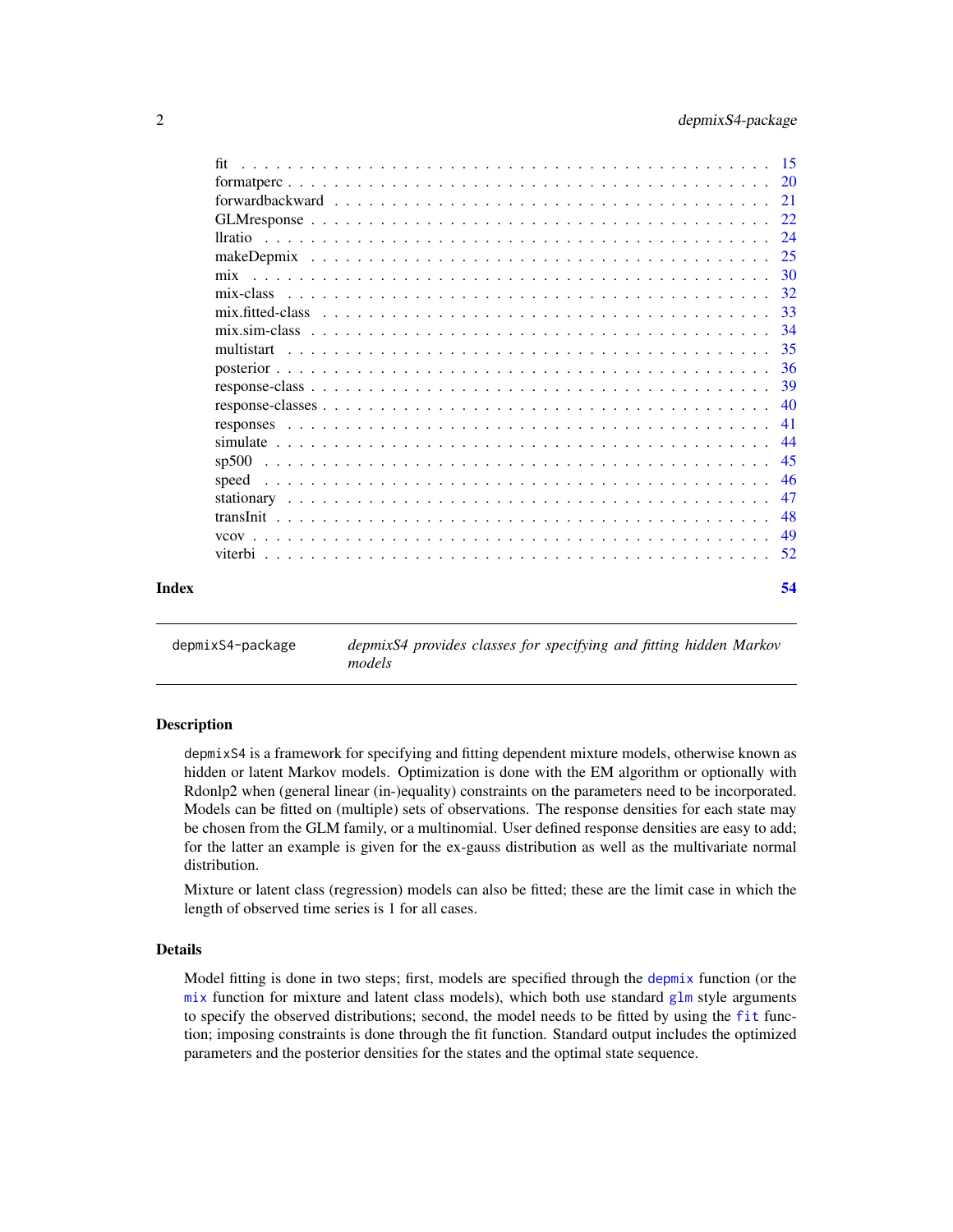#### <span id="page-2-0"></span>balance 3 and 3 and 3 and 3 and 3 and 3 and 3 and 3 and 3 and 3 and 3 and 3 and 3 and 3 and 3 and 3 and 3 and 3 and 3 and 3 and 3 and 3 and 3 and 3 and 3 and 3 and 3 and 3 and 3 and 3 and 3 and 3 and 3 and 3 and 3 and 3 an

For full control and the possibility to add new response distributions, check the [makeDepmix](#page-24-1) help page.

### Author(s)

Ingmar Visser & Maarten Speekenbrink

Maintainer: i.visser@uva.nl

### References

Ingmar Visser and Maarten Speekenbrink (2010). depmixS4: An R Package for Hidden Markov Models. *Journal of Statistical Software, 36(7)*, p. 1-21.

On hidden Markov models: Lawrence R. Rabiner (1989). A tutorial on hidden Markov models and selected applications in speech recognition. *Proceedings of IEEE*, 77-2, p. 267-295.

On latent class models: A. L. McCutcheon (1987). *Latent class analysis*. Sage Publications.

### See Also

[depmix](#page-3-1), [fit](#page-14-1)

### Examples

```
# create a 2 state model with one continuous and one binary response
data(speed)
mod <- depmix(list(rt~1,corr~1),data=speed,nstates=2,family=list(gaussian(),multinomial()))
# print the model, formulae and parameter values (ie the starting values)
mod
```
balance *Balance Scale Data*

### Description

Balance scale data of four distance items from 779 participants; participants ages are included.

#### Usage

data(balance)

#### Format

A data frame with 779 observations on the following variables. The full dataset is described and analyzed extensively in Jansen & Van der Maas (2002). The trichotomous data are left, balance, right. The dichotomous version of the data is scored correct, incorrect.

sex Participants sex.

agedays Age in days.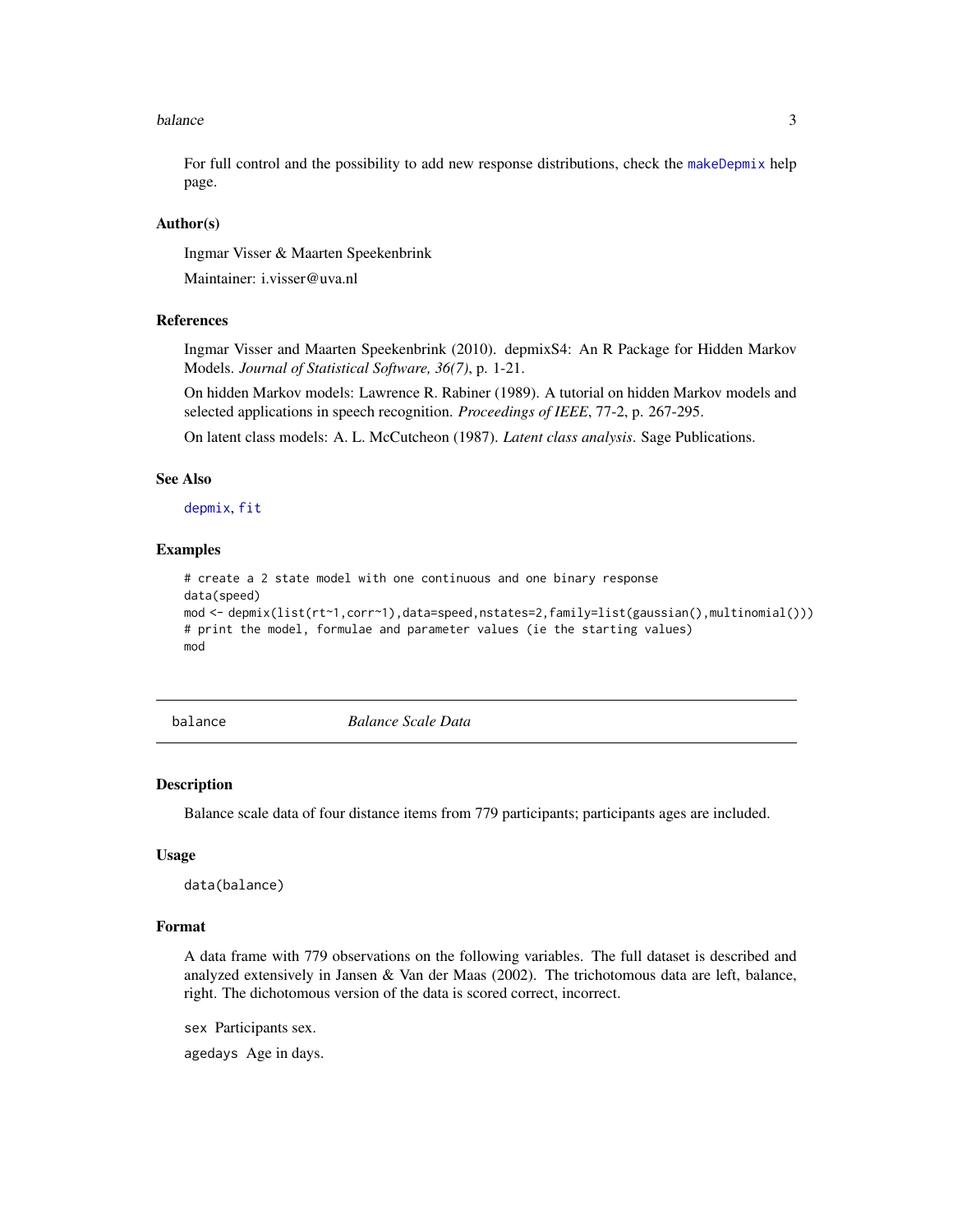<span id="page-3-0"></span>4 depmix

age Age in years.

- t1 Trichotomously scored distance item.
- t2 Trichotomously scored distance item.
- t3 Trichotomously scored distance item.
- t4 Trichotomously scored distance item.
- d1 Dichotomously scored distance item.
- d2 Dichotomously scored distance item.
- d3 Dichotomously scored distance item.
- d4 Dichotomously scored distance item.

### Source

Brenda Jansen & Han van der Maas (2002). The development of children's rule use on the balance scale task. *Journal of experimental Child Psychology, 81*, p. 383-416.

### Examples

data(balance)

<span id="page-3-1"></span>depmix *Dependent Mixture Model Specifiction*

### Description

depmix creates an object of class depmix, a dependent mixture model, otherwise known as hidden Markov model. For a short description of the package see [depmixS4](#page-1-1). See the vignette for an introduction to hidden Markov models and the package.

### Usage

```
depmix(response, data=NULL, nstates, transition=~1, family=gaussian(),
prior=~1, initdata=NULL, respstart=NULL, trstart=NULL, instart=NULL,
ntimes=NULL,...)
```
#### Arguments

| response   | The response to be modeled; either a formula or a list of formulae (in the multi-<br>variate case); this interfaces to the glm and other distributions. See 'Details'. |
|------------|------------------------------------------------------------------------------------------------------------------------------------------------------------------------|
| data       | An optional data, frame to interpret the variables in the response and transition<br>arguments.                                                                        |
| nstates    | The number of states of the model.                                                                                                                                     |
| transition | A one-sided formula specifying the model for the transitions. See 'Details'.                                                                                           |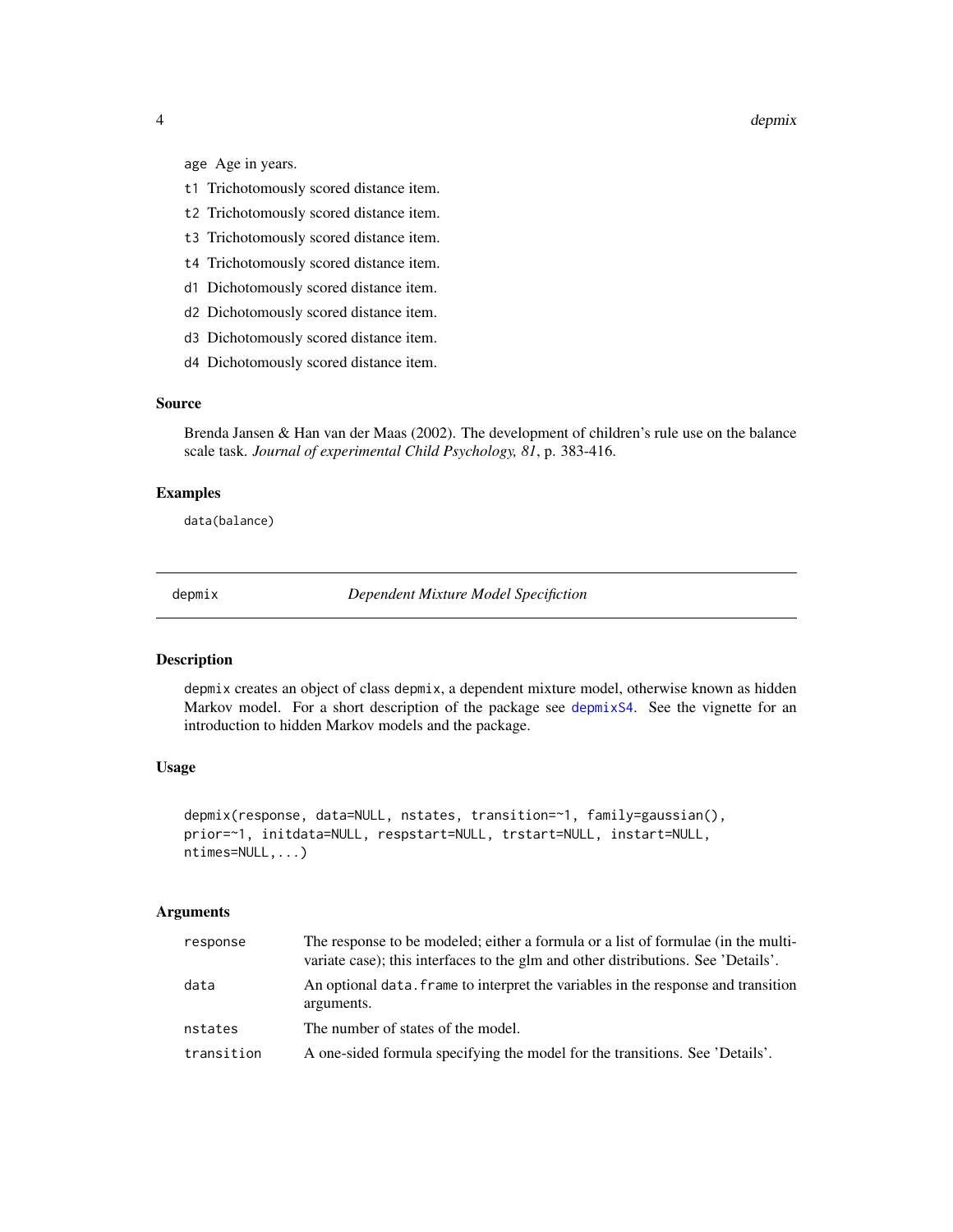#### <span id="page-4-0"></span>depmix 5

| family    | A family argument for the response. This must be a list of family's if the<br>response is multivariate.                                                                                                                                                                                                |
|-----------|--------------------------------------------------------------------------------------------------------------------------------------------------------------------------------------------------------------------------------------------------------------------------------------------------------|
| prior     | A one-sided formula specifying the density for the prior or initial state probabil-<br>ities.                                                                                                                                                                                                          |
| initdata  | An optional data frame to interpret the variables occuring in prior. The number<br>of rows of this data.frame must be equal to the number of cases being modeled,<br>length(ntimes). See 'Details'.                                                                                                    |
| respstart | Starting values for the parameters of the response models.                                                                                                                                                                                                                                             |
| trstart   | Starting values for the parameters of the transition models.                                                                                                                                                                                                                                           |
| instart   | Starting values for the parameters of the prior or initial state probability model.                                                                                                                                                                                                                    |
| ntimes    | A vector specifying the lengths of individual, i.e. independent, time series.<br>If not specified, the responses are assumed to form a single time series, i.e.<br>ntimes=nrow(data). If the data argument has an attribute ntimes, then this is<br>used. The first example in fit uses this argument. |
| $\cdots$  | Not used currently.                                                                                                                                                                                                                                                                                    |

### Details

The function depmix creates an S4 object of class depmix, which needs to be fitted using [fit](#page-14-1) to optimize the parameters.

The response model(s) are by default created by call(s) to GLMresponse using the formula and the family arguments, the latter specifying the error distribution. See [GLMresponse](#page-21-1) for possible values of the family argument for glm-type responses (ie a subset of the glm family options, and the multinomial). Alternative response distributions are specified by using the [makeDepmix](#page-24-1) function. Its help page has examples of specifying a model with a multivariate normal response, as well as an example of adding a user-defined response model, in this case for the ex-gauss distribution.

If response is a list of formulae, the response's are assumed to be independent conditional on the latent state.

The transitions are modeled as a multinomial logistic model for each state. Hence, the transition matrix can be modeled using time-varying covariates. The prior density is also modeled as a multinomial logistic. Both of these models are created by calls to [transInit](#page-47-1).

Starting values for the initial, transition, and response models may be provided by their respective arguments. NB: note that the starting values for the initial and transition models as well as of the multinomial logit response models are interpreted as probabilities, and internally converted to multinomial logit parameters. The order in which parameters must be provided can be easily studied by using the [setpars](#page-8-1) and [getpars](#page-8-1) functions.

Linear constraints on parameters can be provided as argument to the [fit](#page-14-1) function.

The print function prints the formulae for the response, transition and prior models along with their parameter values.

Missing values are allowed in the data, but missing values in the covariates lead to errors.

### Value

depmix returns an object of class depmix which has the following slots: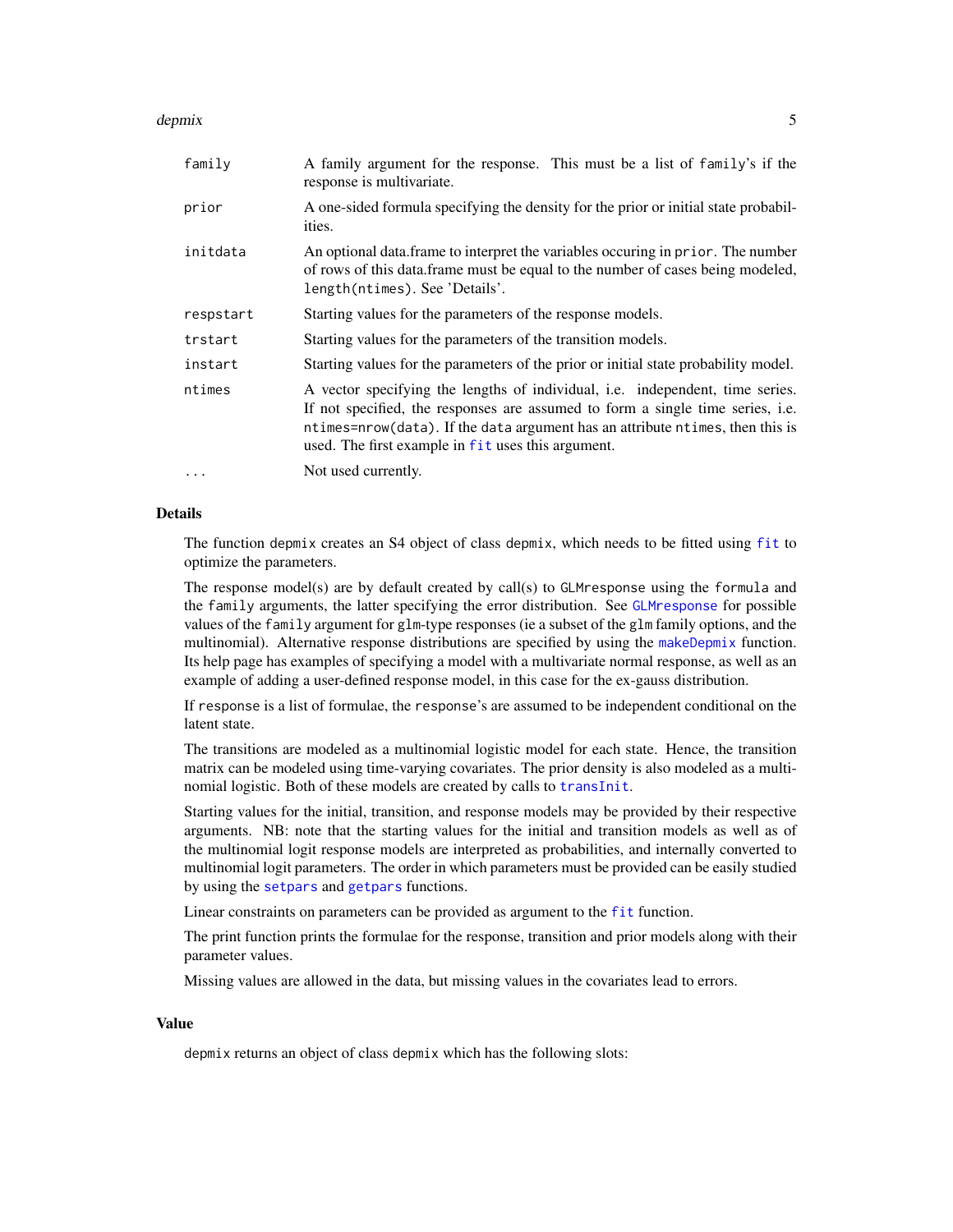<span id="page-5-0"></span>

| response           | A list of a list of response models; the first index runs over states; the second<br>index runs over the independent responses in case a multivariate response is<br>provided.                                                            |
|--------------------|-------------------------------------------------------------------------------------------------------------------------------------------------------------------------------------------------------------------------------------------|
| transition         | A list of translation models, ie multinomial logistic models with length the<br>number of states.                                                                                                                                         |
| prior              | A multinomial logistic model for the initial state probabilities.                                                                                                                                                                         |
| dens, trDens, init |                                                                                                                                                                                                                                           |
|                    | See depmix-class help for details. For internal use.                                                                                                                                                                                      |
| stationary         | Logical indicating whether the transitions are time-dependent or not; for internal<br>use.                                                                                                                                                |
| ntimes             | A vector containing the lengths of independent time series.                                                                                                                                                                               |
| nstates            | The number of states of the model.                                                                                                                                                                                                        |
| nresp              | The number of independent responses.                                                                                                                                                                                                      |
| npars              | The total number of parameters of the model. Note: this is <i>not</i> the degrees of<br>freedom because there are redundancies in the parameters, in particular in the<br>multinomial models for the transitions and prior probabilities. |

### Note

Models are not fitted; the return value of depmix is a model specification without optimized parameter values. Use the [fit](#page-14-1) function to optimize parameters, and to specify additional constraints.

### Author(s)

Ingmar Visser & Maarten Speekenbrink

### References

Ingmar Visser and Maarten Speekenbrink (2010). depmixS4: An R Package for Hidden Markov Models. *Journal of Statistical Software, 36(7)*, p. 1-21.

Lawrence R. Rabiner (1989). A tutorial on hidden Markov models and selected applications in speech recognition. *Proceedings of IEEE*, 77-2, p. 267-295.

#### See Also

[fit](#page-14-1), [transInit](#page-47-1), [GLMresponse](#page-21-1), [depmix-methods](#page-8-2) for accessor functions to depmix objects.

For full control see the [makeDepmix](#page-24-1) help page and its example section for the possibility to add user-defined response distributions.

### Examples

```
# create a 2 state model with one continuous and one binary response
# ntimes is used to specify the lengths of 3 separate series
data(speed)
mod <- depmix(list(rt~1,corr~1),data=speed,nstates=2,
    family=list(gaussian(),multinomial("identity")),ntimes=c(168,134,137))
```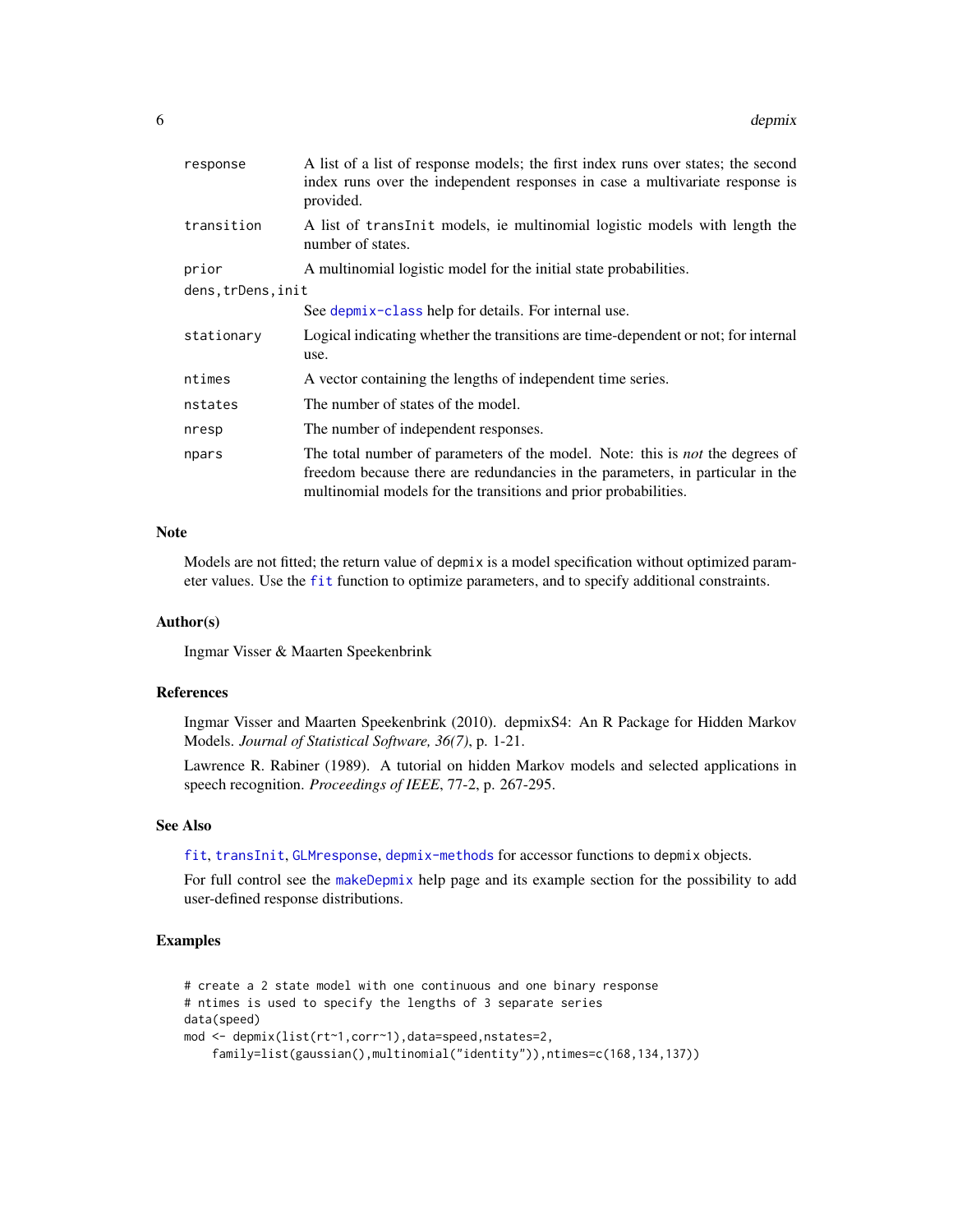#### depmix  $\sim$  7

```
# print the model, formulae and parameter values
mod
set.seed(1)
# fit the model by calling fit
fm <- fit(mod)
# Volatility of S & P 500 returns
# (thanks to Chen Haibo for providing this example)
data(sp500)
# fit some models
msp <- depmix(logret~1,nstates=2,data=sp500)
set.seed(1)
fmsp <- fit(msp)
# plot posterior state sequence for the 2-state model
plot(ts(posterior(fmsp, type="smoothing")[,1], start=c(1950,2),deltat=1/12),ylab="probability",
main="Posterior probability of state 1 (volatile, negative markets).",
frame=FALSE)
## Not run:
# this creates data with a single change point with Poisson data
set.seed(3)
y1 <- rpois(50,1)
y2 <- rpois(50,2)
ydf <- data.frame(y=c(y1,y2))
# fit models with 1 to 3 states
m1 <- depmix(y~1,ns=1,family=poisson(),data=ydf)
set.seed(1)
fm1 <- fit(m1)
m2 <- depmix(y~1,ns=2,family=poisson(),data=ydf)
set.seed(1)
fm2 < - fit(m2)m3 <- depmix(y~1,ns=3,family=poisson(),data=ydf)
set.seed(1)
fm3 <- fit(m3,em=em.control(maxit=500))
# plot the BICs to select the proper model
plot(1:3,c(BIC(fm1),BIC(fm2),BIC(fm3)),ty="b")
## End(Not run)
## Not run:
# similar to the binomial model, data may also be entered in
# multi-column format where the n for each row can be different
dt <- data.frame(y1=c(0,1,1,2,4,5),y2=c(1,0,1,0,1,0),y3=c(4,4,3,2,1,1))
# specify a mixture model ...
m2 <- mix(cbind(y1,y2,y3)~1,data=dt,ns=2,family=multinomial("identity"))
set.seed(1)
```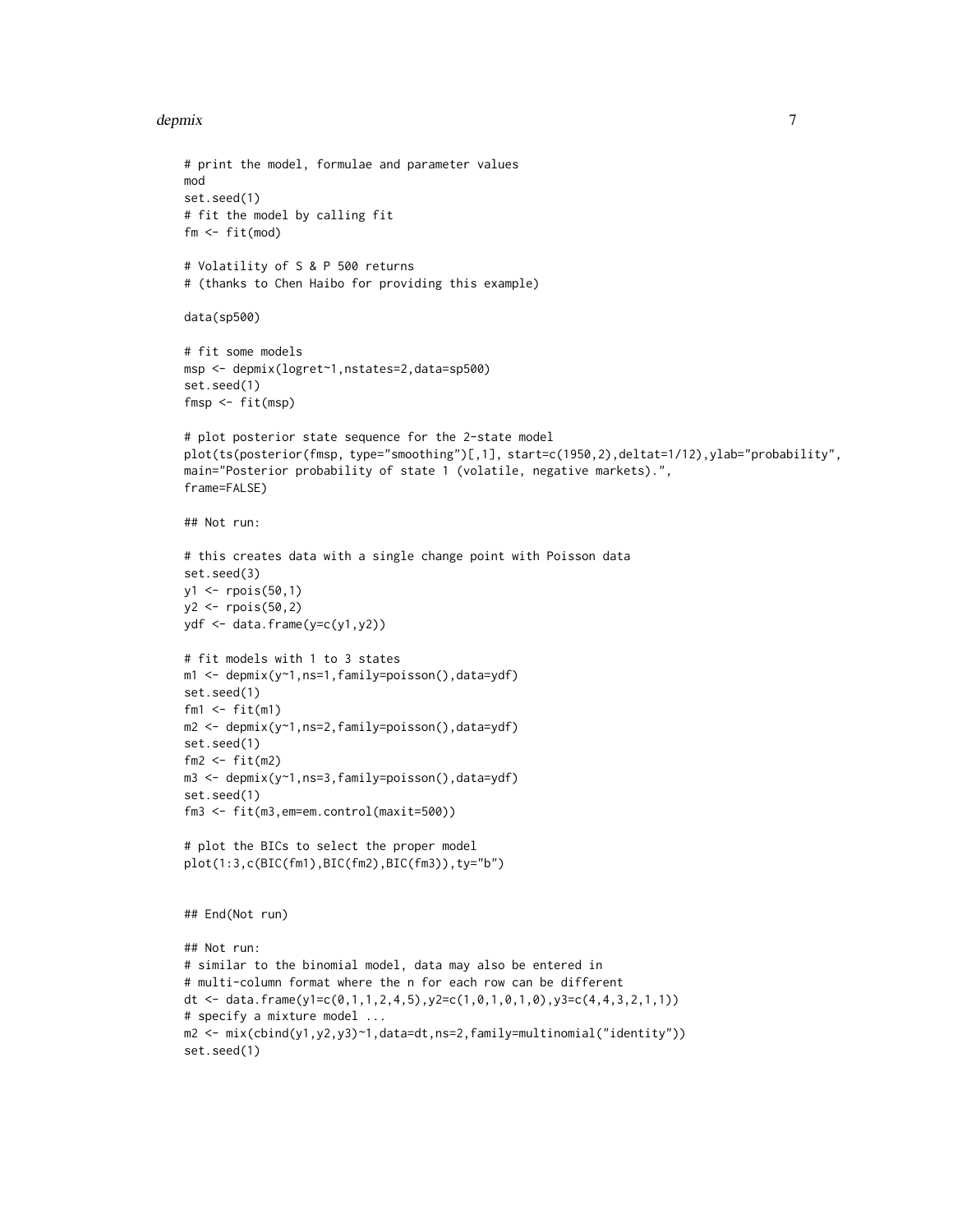```
fm2 < - fit(m2)# ... or dependent mixture model
dm2 <- depmix(cbind(y1,y2,y3)~1,data=dt,ns=2,family=multinomial("identity"))
set.seed(1)
fdm2 \leftarrow fit(dm2)
## End(Not run)
```
<span id="page-7-1"></span>depmix-class *Class "depmix"*

### Description

A [depmix](#page-3-1) model.

### Slots

response: List of list of response objects.

transition List of [transInit](#page-47-1) objects.

- prior: [transInit](#page-47-1) object.
- dens: Array of dimension sum(ntimes)\*nresp\*nstates providing the densities of the observed responses for each state.
- trDens: Array of dimension sum(ntimes)\*nstates providing the probability of a state transition depending on the predictors.
- init: Array of dimension length(ntimes)\*nstates with the current predictions for the initial state probabilities.
- homogeneous: Logical indicating whether the transitions are time-dependent or not; for internal use.
- ntimes: A vector containing the lengths of independent time series; if data is provided, sum(ntimes) must be equal to nrow(data).
- nstates: The number of states of the model.
- nresp: The number of independent responses.
- npars: The total number of parameters of the model. This is not the degrees of freedom, ie there are redundancies in the parameters, in particular in the multinomial models for the transitions and prior.

### Accessor Functions

The following functions should be used for accessing the corresponding slots:

npar: The number of parameters of the model.

nresp: The number of responses.

nstates: The number of states.

ntimes: The vector of independent time series lengths.

<span id="page-7-0"></span>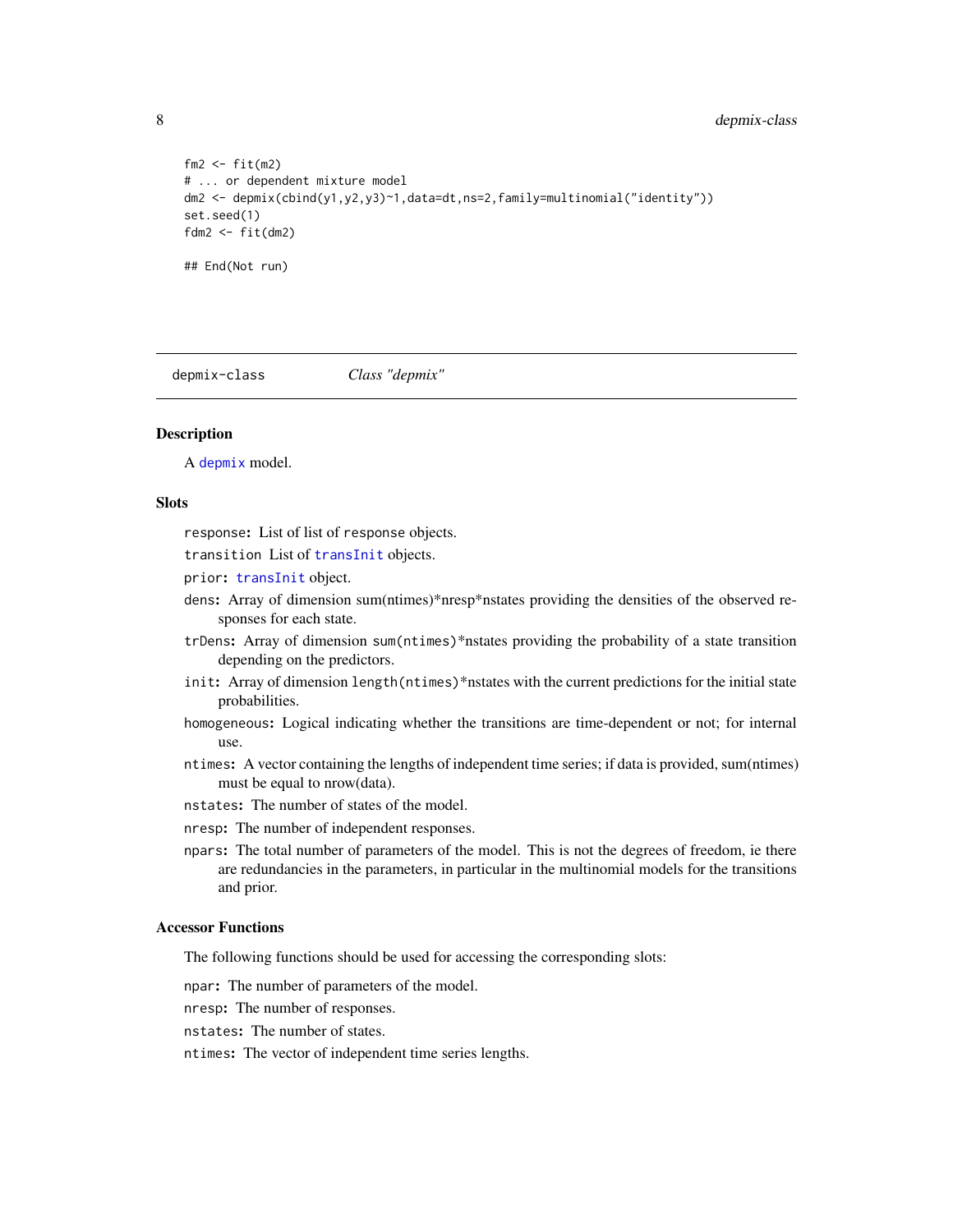### <span id="page-8-0"></span>depmix-methods 9

### Author(s)

Ingmar Visser & Maarten Speekenbrink

<span id="page-8-2"></span>depmix-methods *'depmix' and 'mix' methods.*

### <span id="page-8-1"></span>Description

Various methods for depmix and mix objects.

### Usage

```
## S4 method for signature 'depmix'
logLik(object,method=c("fb","lystig","classification"),na.allow=TRUE)
## S4 method for signature 'mix'
logLik(object,method=c("fb","lystig","classification"),na.allow=TRUE)
## S4 method for signature 'depmix.fitted.classLik'
logLik(object,method=c("classification","fb","lystig"),na.allow=TRUE)
## S4 method for signature 'mix.fitted.classLik'
logLik(object,method=c("classification","fb","lystig"),na.allow=TRUE)
## S4 method for signature 'depmix'
nobs(object, ...)
## S4 method for signature 'mix'
nobs(object, ...)
## S4 method for signature 'depmix'
npar(object)
## S4 method for signature 'mix'
npar(object)
## S4 method for signature 'depmix'
freepars(object)
## S4 method for signature 'mix'
freepars(object)
## S4 method for signature 'depmix'
setpars(object,values, which="pars",...)
## S4 method for signature 'mix'
setpars(object,values, which="pars",...)
## S4 method for signature 'depmix'
getpars(object,which="pars",...)
## S4 method for signature 'mix'
```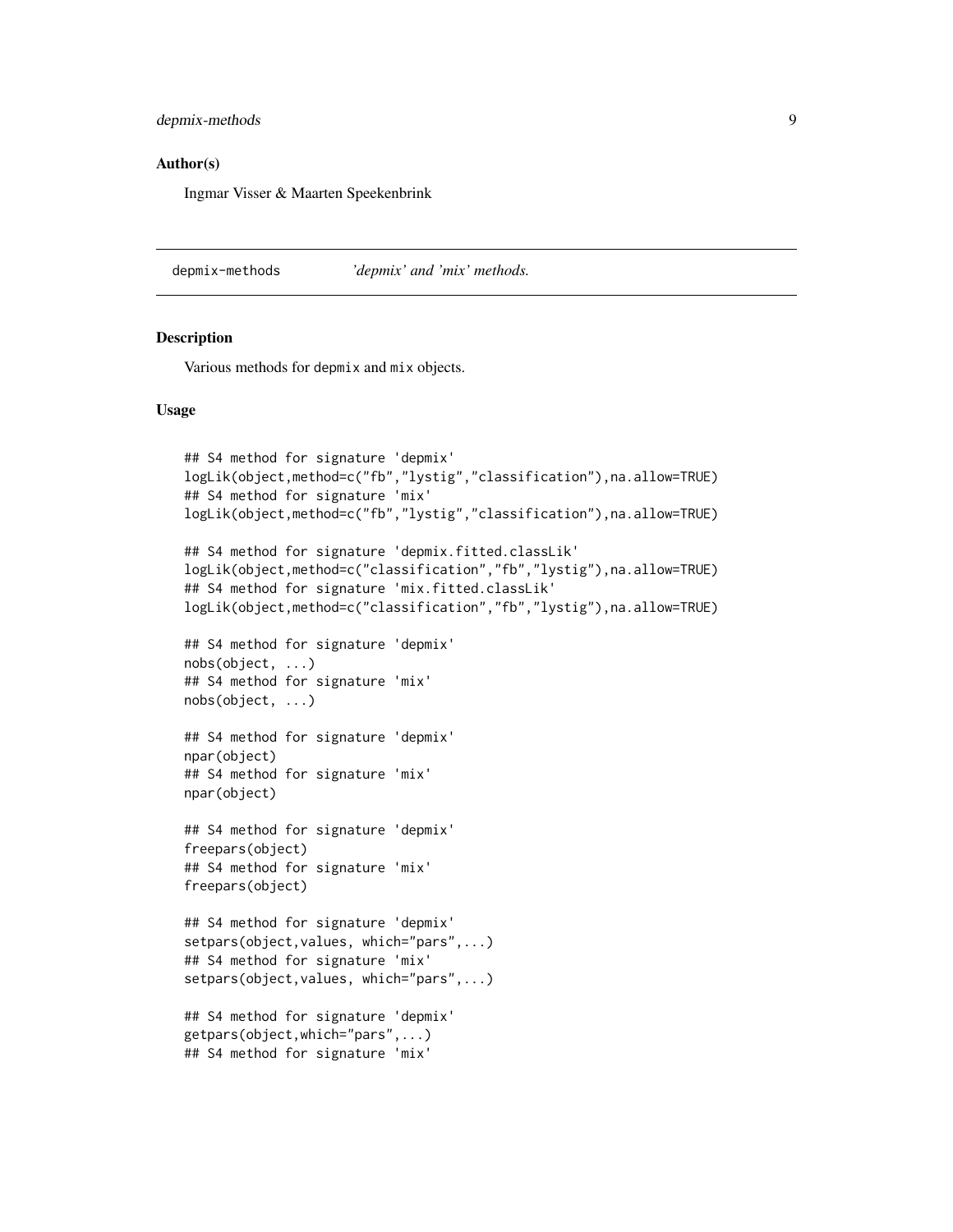```
getpars(object,which="pars",...)
```

```
## S4 method for signature 'depmix'
getmodel(object,which="response",state=1,number=1)
## S4 method for signature 'mix'
getmodel(object,which="response",state=1,number=1)
```
### Arguments

| object       | A depmix or mix object.                                                                                                                                                                                                                                                                                                                                                                                                                                                                                                                                                                                                                                                                                                                                                                                                                                                                                                                                |
|--------------|--------------------------------------------------------------------------------------------------------------------------------------------------------------------------------------------------------------------------------------------------------------------------------------------------------------------------------------------------------------------------------------------------------------------------------------------------------------------------------------------------------------------------------------------------------------------------------------------------------------------------------------------------------------------------------------------------------------------------------------------------------------------------------------------------------------------------------------------------------------------------------------------------------------------------------------------------------|
| values       | To be used in set pars to set new parameter values; see the example.                                                                                                                                                                                                                                                                                                                                                                                                                                                                                                                                                                                                                                                                                                                                                                                                                                                                                   |
| method       | The log likelihood can be computed by either the forward backward algorithm<br>(Rabiner, 1989), or by the method of Lystig and Hughes, 2002. The former is the<br>default and implemented in a fast C routine. The forward-backward routine also<br>computes the state and transition smoothed probabilities, which are not directly<br>neccessary for the log likelihood. Those smoothed variables, and the forward<br>and backward variables are accessible through the forwardbackward function.<br>When method="classification", the classification likelihood is computed, which<br>is the likelihood of the data assuming the state sequence is known and equal to<br>the maximum a posteriori state sequence. The MAP state sequence is available<br>through the viterbi function. The classification likelihood is comuted by de-<br>fault when calling the logLik method on an a model fitted by maximising the<br>classification likelihood. |
| na.allow     | Allow missing observations? When set to FALSE, the logLik method will return<br>NA in the presence of missing observations. When set to TRUE, missing values<br>will be ignored when computing the likelihood. When observations are partly<br>missing (when a multivariate observation has missing values on only some of its<br>dimensionis), this may give unexpected results.                                                                                                                                                                                                                                                                                                                                                                                                                                                                                                                                                                      |
| which        | getpars function: The default "pars" returns a vector of all parameters of a<br>depmix object; the alternative value "fixed" returns a logical vector of the same<br>length indicating which parameters are fixed. The setpars functions sets param-<br>eters to new values; setpars also recomputes the dens, trans and init slots of<br>depmix objects. Note that the getpars and setpars functions for depmix ob-<br>jects simply call the functions of the same name for the response and transition<br>models.<br>getmodel function: possible values are "response" (the default), "prior" and<br>"transition" to return the corresponding submodels.                                                                                                                                                                                                                                                                                             |
| state        | In get model this determines the submodel to be returned (together with number<br>in the case of response models); when which="transition", getmodel returns the<br>transition submodel for state=state.                                                                                                                                                                                                                                                                                                                                                                                                                                                                                                                                                                                                                                                                                                                                               |
| number       | In getmodel this determines the "response" model to be returned from state<br>state.                                                                                                                                                                                                                                                                                                                                                                                                                                                                                                                                                                                                                                                                                                                                                                                                                                                                   |
| $\ddotsc$    | Not used currently.                                                                                                                                                                                                                                                                                                                                                                                                                                                                                                                                                                                                                                                                                                                                                                                                                                                                                                                                    |
| <b>Value</b> |                                                                                                                                                                                                                                                                                                                                                                                                                                                                                                                                                                                                                                                                                                                                                                                                                                                                                                                                                        |

logLik returns a logLik object with attributes df and nobs.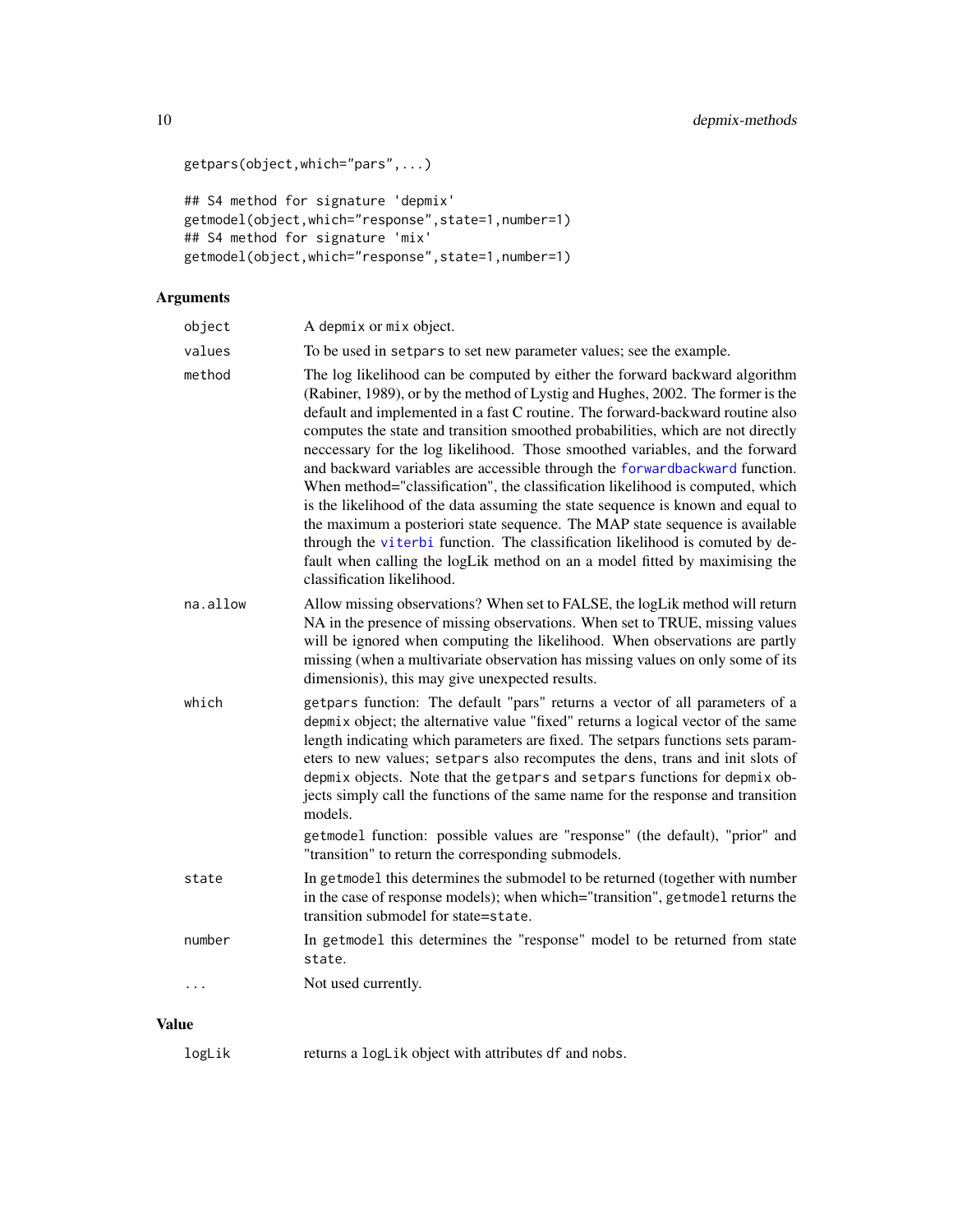### <span id="page-10-0"></span>depmix.fitted-class 11

| nobs     | returns the number of observations (used in computing the BIC).                                                                                                                                         |
|----------|---------------------------------------------------------------------------------------------------------------------------------------------------------------------------------------------------------|
| npar     | returns the number of paramaters of a model.                                                                                                                                                            |
| freepars | returns the number of non-redundant parameters.                                                                                                                                                         |
| setpars  | returns a (dep-)mix object with new parameter values.                                                                                                                                                   |
| getpars  | returns a vector with the current parameter values.                                                                                                                                                     |
| getmodel | returns a submodel of a (dep-)mix model; the prior model, one of the transition<br>models (determined by argument state) or one of the response models (deter-<br>mined by arguments state and number). |

### Author(s)

Ingmar Visser & Maarten Speekenbrink

### Examples

```
# create a 2 state model with one continuous and one binary response
data(speed)
mod <- depmix(list(rt~1,corr~1),data=speed,nstates=2,family=list(gaussian(),multinomial()))
getmodel(mod,"response",2,1)
getmodel(mod,"prior")
# get the loglikelihood of the model
logLik(mod)
# to see the ordering of parameters to use in setpars
mod <- setpars(mod, value=1:npar(mod))
mod
# to see which parameters are fixed (by default only baseline parameters in
# the multinomial logistic models for the transition models and the initial
# state probabilities model)
mod <- setpars(mod, getpars(mod,which="fixed"))
mod
```
depmix.fitted-class *Class "depmix.fitted" (and "depmix.fitted.classLik")*

#### <span id="page-10-1"></span>Description

A fitted [depmix](#page-3-1) model.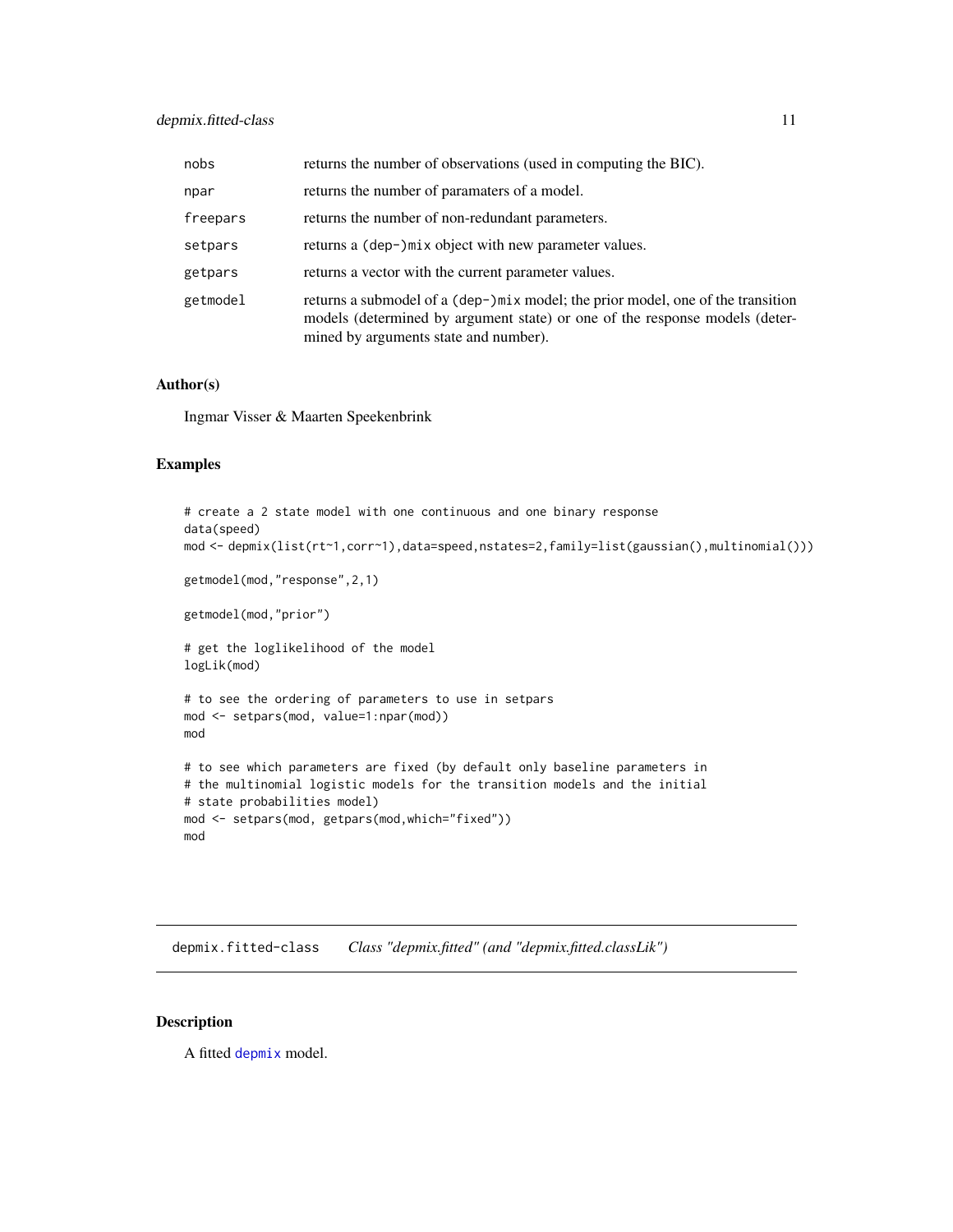### **Slots**

A depmix.fitted object is a depmix object with three additional slots, here is the complete list:

- response: List of list of response objects.
- transition List of transInit objects.
- prior: transInit object.
- dens: Array of dimension sum(ntimes)\*nresp\*nstates providing the densities of the observed responses for each state.
- trDens: Array of dimension sum(ntimes)\*nstates providing the probability of a state transition depending on the predictors.
- init: Array of dimension length (ntimes)\*nstates with the current predictions for the initial state probabilities.
- stationary: Logical indicating whether the transitions are time-dependent or not; for internal use.
- ntimes: A vector containing the lengths of independent time series; if data is provided, sum(ntimes) must be equal to nrow(data).
- nstates: The number of states of the model.
- nresp: The number of independent responses.
- npars: The total number of parameters of the model. This is not the degrees of freedom, ie there are redundancies in the parameters, in particular in the multinomial models for the transitions and prior.
- message: This provides some information on convergence, either from the EM algorithm or from Rdonlp2.
- conMat: The linear constraint matrix, which has zero rows if there were no constraints.
- lin.lower The lower bounds on the linear constraints.
- lin.upper The upper bounds on the linear constraints.

posterior: Posterior (Viterbi) state sequence.

### Details

The print function shows some convergence information, and the summary method shows the parameter estimates.

### Extends

depmix.fitted extends the ["depmix"](#page-7-1) class directly. depmix.fitted.classLik is similar to depmix.fitted, the only difference being that the model is fitted by maximising the classification likelihood.

### Author(s)

Ingmar Visser & Maarten Speekenbrink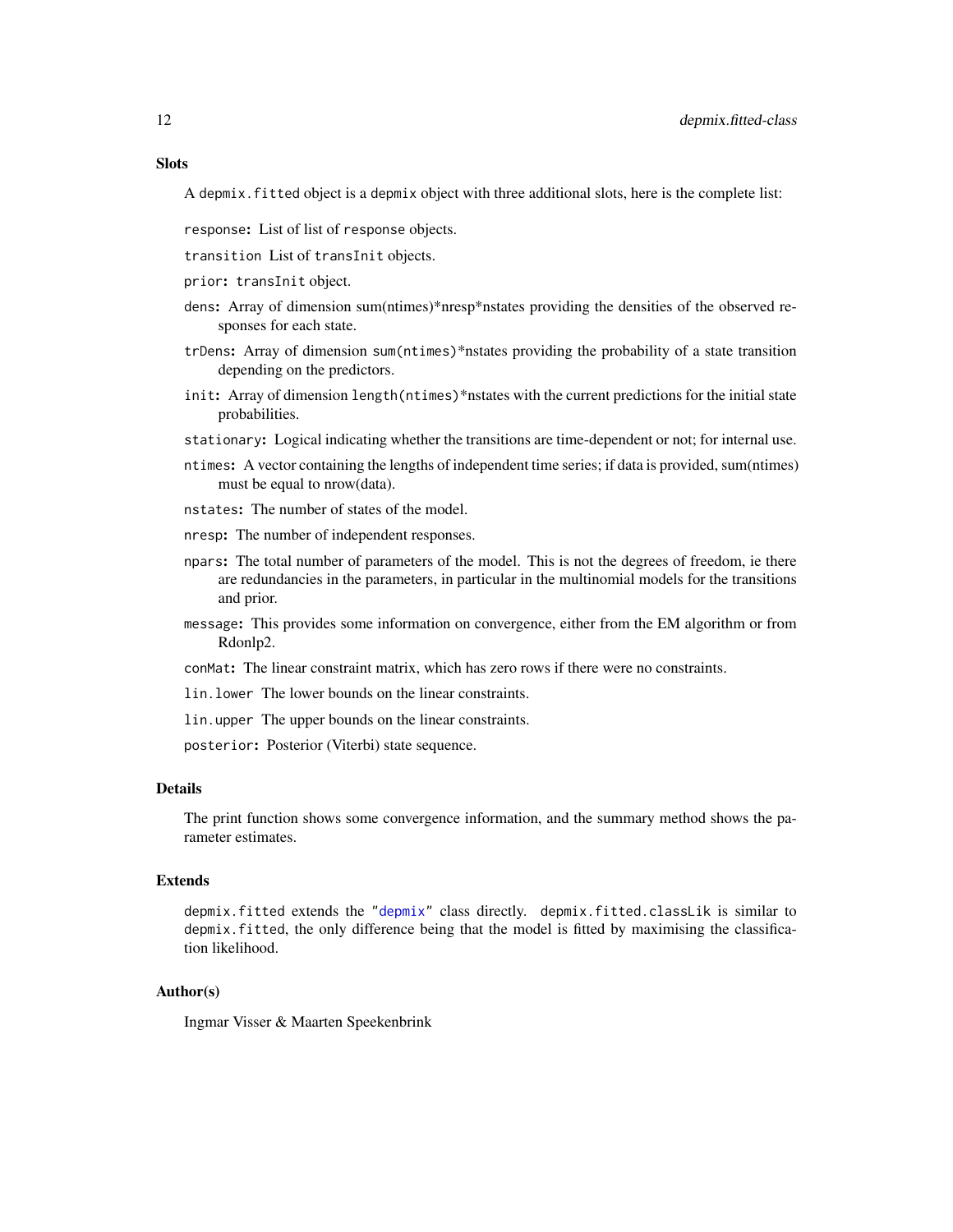<span id="page-12-0"></span>depmix.sim-class *Class "depmix.sim"*

#### Description

A depmix.sim model. The depmix.sim class directly extends the [depmix](#page-3-1) class, and has an additional slot for the true states. A depmix.sim model can be generated by simulate(mod,...), where mod is a [depmix](#page-3-1) model.

### **Slots**

response: List of list of response objects.

transition List of [transInit](#page-47-1) objects.

- prior: [transInit](#page-47-1) object.
- dens: Array of dimension sum(ntimes)\*nresp\*nstates providing the densities of the observed responses for each state.
- trDens: Array of dimension sum(ntimes)\*nstates providing the probability of a state transition depending on the predictors.
- init: Array of dimension length (ntimes)\*nstates with the current predictions for the initial state probabilities.
- homogeneous: Logical indicating whether the transitions are time-dependent or not; for internal use.
- ntimes: A vector containing the lengths of independent time series; if data is provided, sum(ntimes) must be equal to nrow(data).
- nstates: The number of states of the model.
- nresp: The number of independent responses.
- npars: The total number of parameters of the model. This is not the degrees of freedom, ie there are redundancies in the parameters, in particular in the multinomial models for the transitions and prior.
- states: A matrix with the true states.

### Accessor Functions

The following functions should be used for accessing the corresponding slots:

npar: The number of parameters of the model.

- nresp: The number of responses.
- nstates: The number of states.
- ntimes: The vector of independent time series lengths.

### Author(s)

Maarten Speekenbrink & Ingmar Visser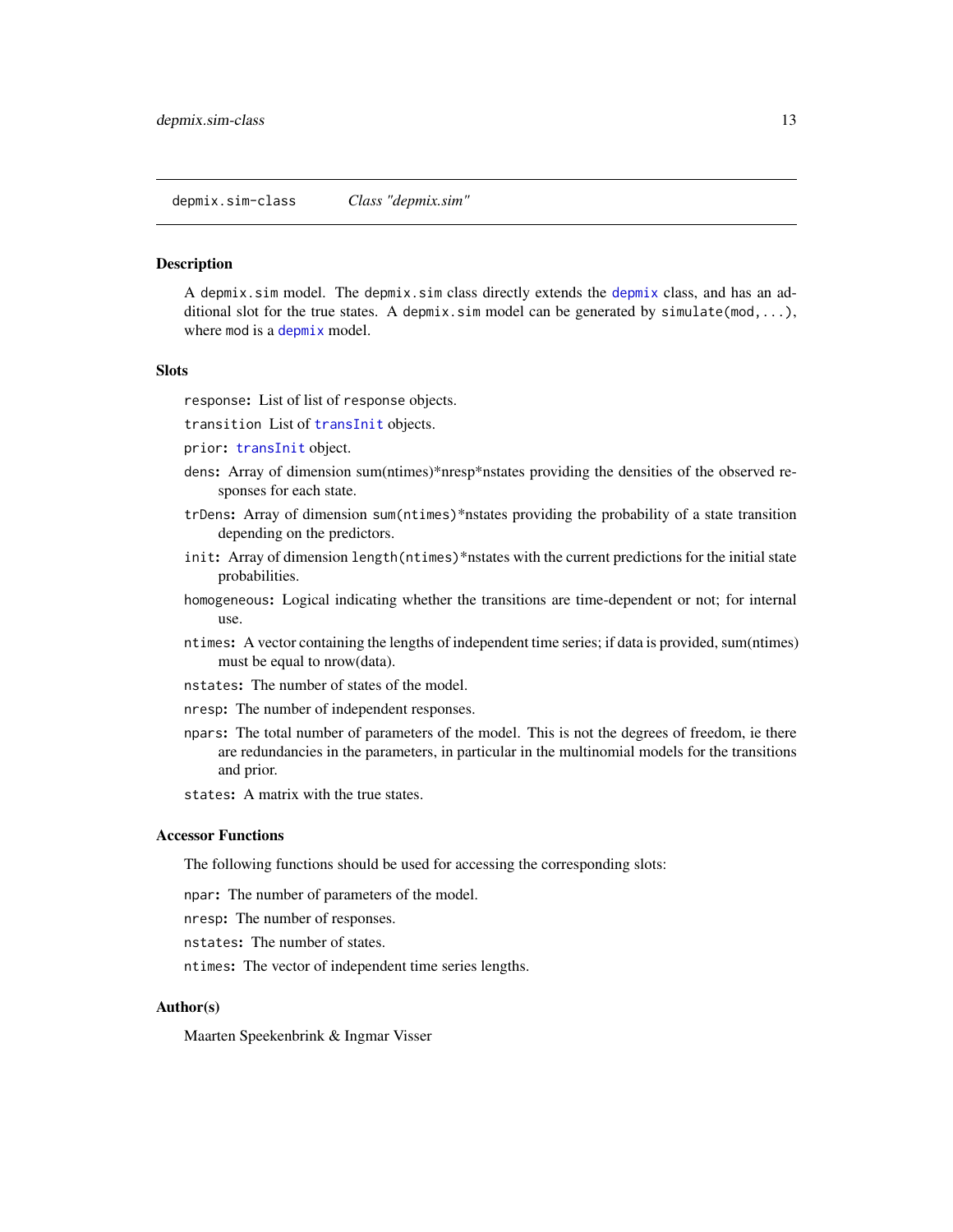<span id="page-13-1"></span><span id="page-13-0"></span>

#### Description

Set control parameters for the EM algorithm.

#### Usage

```
em.control(maxit = 500, tol = 1e-08, crit = c("relative","absolute"),
random.start = TRUE, classification = c("soft","hard"))
```
### Arguments

| maxit        | The maximum number of iterations.                                                                         |
|--------------|-----------------------------------------------------------------------------------------------------------|
| tol          | The tolerance level for convergence. See Details.                                                         |
| crit         | Sets the convergence criterion to "relative" or "absolute" change of the log-<br>likelihood. See Details. |
| random.start | This is used for a (limited) random initialization of the parameters. See Details.                        |
|              | classification Type of classification to states used. See Details.                                        |

#### Details

The argument crit sets the convergence criterion to either the relative change in the log-likelihood or the absolute change in the log-likelihood. The relative likelihood criterion (the default) assumes convergence on iteration *i* when  $\frac{\log L(i)-\log L(i-1)}{\log L(i-1)} < tol$ . The absolute likelihood criterion assumes convergence on iteration i when  $\log L(i) - \log L(i-1) < tol$ . Use crit="absolute" to invoke the latter convergence criterion. Note that in that case, optimal values of the tolerance parameter tol scale with the value of the log-likelihood (and these are not changed automagically).

Argument random.start This is used for a (limited) random initialization of the parameters. In particular, if random.start=TRUE, the (posterior) state probabilities are randomized at iteration 0 (using a uniform distribution), i.e. the  $\gamma$  variables (Rabiner, 1989) are sampled from the Dirichlet distribution with a (currently fixed) value of  $\alpha = 0.1$ ; this results in values for each row of  $\gamma$  that are quite close to zero and one; note that when these values are chosen at zero and one, the initialization is similar to that used in kmeans. Random initialization is useful when no initial parameters can be given to distinguish between the states. It is also useful for repeated estimation from different starting values.

Argument classification is used to choose either soft (default) or hard classification of observations to states. When using soft classification, observations are assigned to states with a weight equal to the posterior probability of the state. When using hard classification, observations are assigned to states according to the maximum a posteriori (MAP) states (i.e., each observation is assigned to one state, which is determined by the Viterbi algorithm in the case of depmix models). As a result, the EM algorithm will find a local maximum of the classification likelihood (Celeux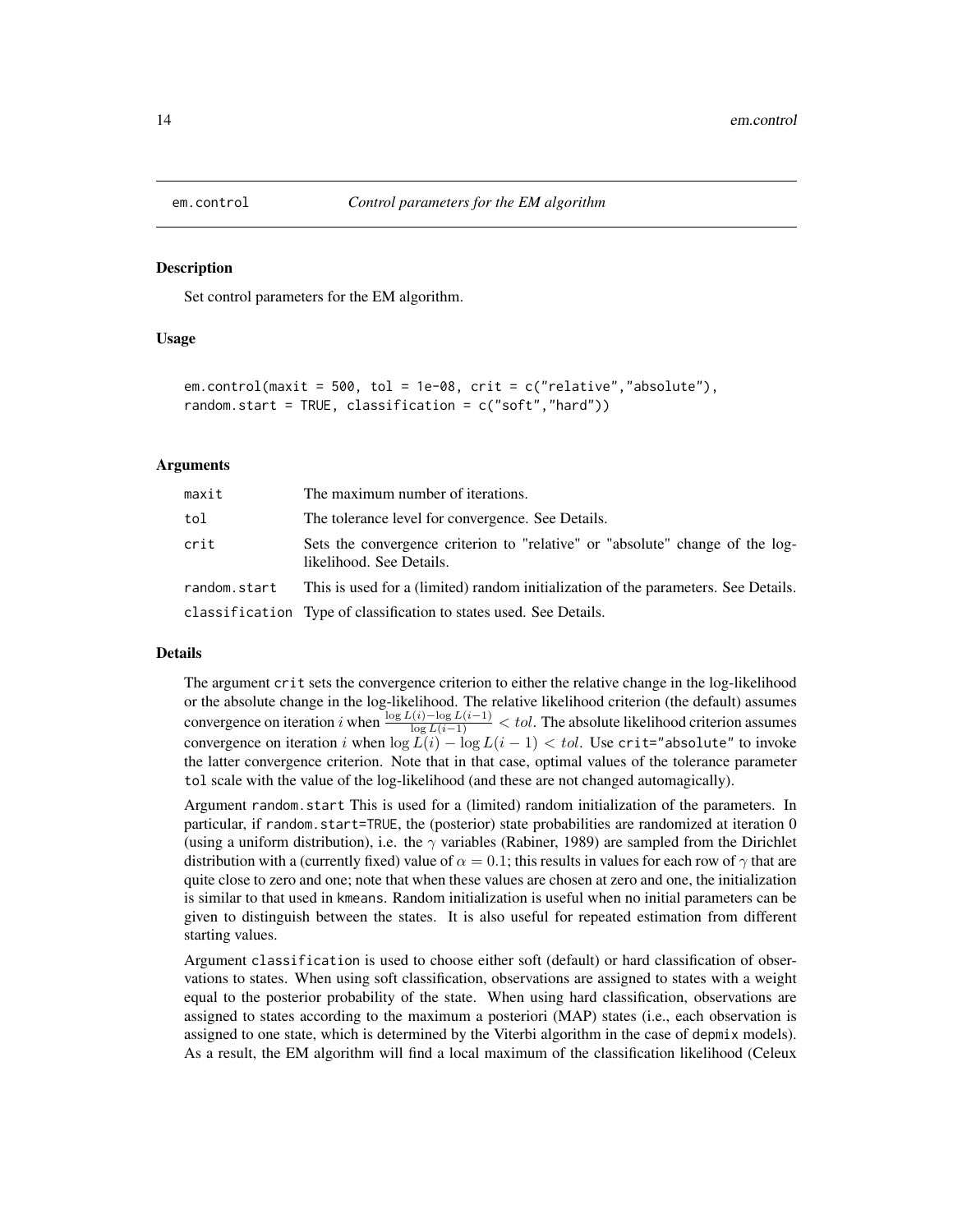<span id="page-14-0"></span>& Govaert, 1992). Warning: hard classification is an experimental feature, especially for hidden Markov models, and its use is currently not advised.

### Value

em.control returns a list of the control parameters.

### Author(s)

Maarten Speekenbrink & Ingmar Visser

### References

Lawrence R. Rabiner (1989). A tutorial on hidden Markov models and selected applications in speech recognition. *Proceedings of IEEE*, 77-2, p. 267-295.

Gilles Celeux and Gerard Govaert (1992). A classification EM algorithm for clustering and two stochastic versions. *Computational Statistics and Data Analysis, 14*, p. 315-332.

#### Examples

```
# using "hard" assignment of observations to the states, we can maximise the
# classification likelihood instead of the usual marginal likelihood
data(speed)
mod <- depmix(list(rt~1,corr~1),data=speed,nstates=2,
    family=list(gaussian(),multinomial("identity")),ntimes=c(168,134,137))
set.seed(1)
# fit the model by calling fit
fmod <- fit(mod,emcontrol=em.control(classification="hard"))
# can get rather different solutions with different starting values...
set.seed(3)
fmod2 <- fit(mod,emcontrol=em.control(classification="hard"))
```
<span id="page-14-1"></span>

fit *Fit 'depmix' or 'mix' models*

### **Description**

fit optimizes parameters of [depmix](#page-3-1) or [mix](#page-29-1) models, optionally subject to general linear (in)equality constraints.

### Usage

```
## S4 method for signature 'mix'
fit(object, fixed=NULL, equal=NULL,
conrows=NULL, conrows.upper=NULL, conrows.lower=NULL,
method=NULL, verbose=FALSE,
emcontrol=em.control(),
```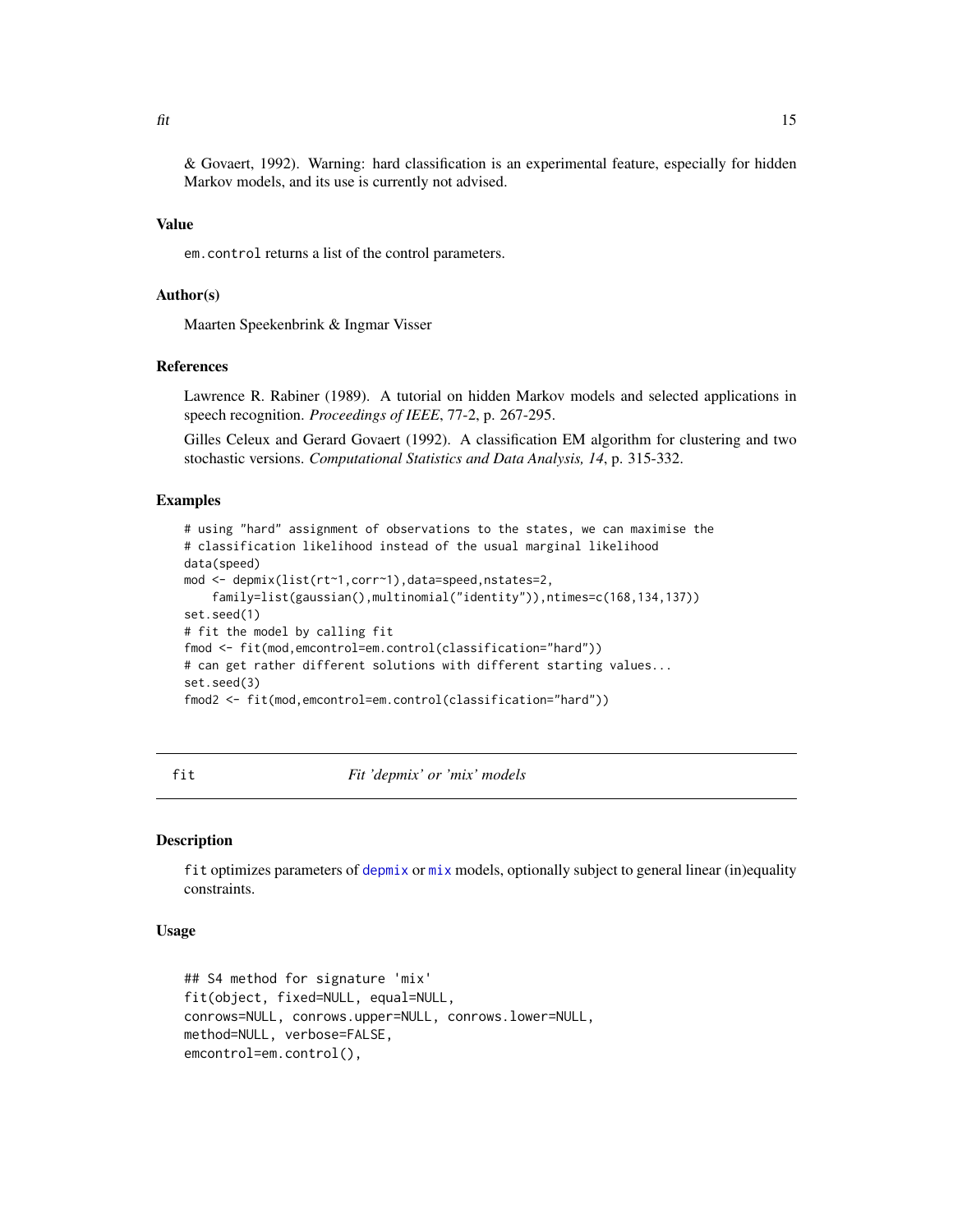```
solnprint=list(rho = 1, outer.iter = 400, inner.iter = 800,delta = 1e-7, tol = 1e-8).
donlpcntrl=donlp2Control(),
...)
## S4 method for signature 'mix.fitted'
summary(object,which="all")
## S4 method for signature 'depmix.fitted'
```
# Arguments

summary(object,which="all")

| object                       | An object of class (dep-)mix.                                                                                                                                                                          |
|------------------------------|--------------------------------------------------------------------------------------------------------------------------------------------------------------------------------------------------------|
| fixed                        | Vector of mode logical indicating which parameters should be fixed.                                                                                                                                    |
| equal                        | Vector indicating equality constraints; see Details.                                                                                                                                                   |
| conrows                      | Rows of a general linear constraint matrix; see Details.                                                                                                                                               |
| conrows.upper, conrows.lower |                                                                                                                                                                                                        |
|                              | Upper and lower bounds for the linear constraints; see Details.                                                                                                                                        |
| method                       | The optimization method; mostly determined by constraints.                                                                                                                                             |
| verbose                      | Should optimization information be displayed on screen?                                                                                                                                                |
| emcontrol                    | Named list with control parameters for the EM algorithm (see em. control).                                                                                                                             |
| solnpcntrl                   | Control parameters passed to the 'rsolnp' optimizer; see solnp for explanation<br>and defaults used there.                                                                                             |
| donlpcntrl                   | Control parameters passed to 'donlp' optimizer; see ?don1p2Control for expla-<br>nation and defaults used there; this can be used to tweak optimization but note<br>that extra output is not returned. |
| which                        | Should summaries be provided for "all" submodels? Options are "prior", "re-<br>sponse", and for fitted depmix models also "transition".                                                                |
| $\cdots$                     | Further arguments passed on to the optimization methods.                                                                                                                                               |
|                              |                                                                                                                                                                                                        |

#### Details

Models are fitted by the EM algorithm if there are no constraints on the parameters. Aspects of the EM algorithm can be controlled through the emcontrol argument; see details in [em.control](#page-13-1). Otherwise the general optimizers solnp, the default (from package Rsolnp) or donlp2 (from package Rdonlp2) are used which handle general linear (in-)equality constraints. These optimizers are selected by setting method='rsolnp' or method='donlp' respectively.

Three types of constraints can be specified on the parameters: fixed, equality, and general linear (in- )equality constraints. Constraint vectors should be of length npar(object); note that this hence includes redundant parameters such as the base category parameter in multinomial logistic models which is always fixed at zero. See help on [getpars](#page-8-1) and [setpars](#page-8-1) about the ordering of parameters.

The equal argument is used to specify equality constraints: parameters that get the same integer number in this vector are estimated to be equal. Any integers can be used in this way except 0 and 1, which indicate fixed and free parameters, respectively.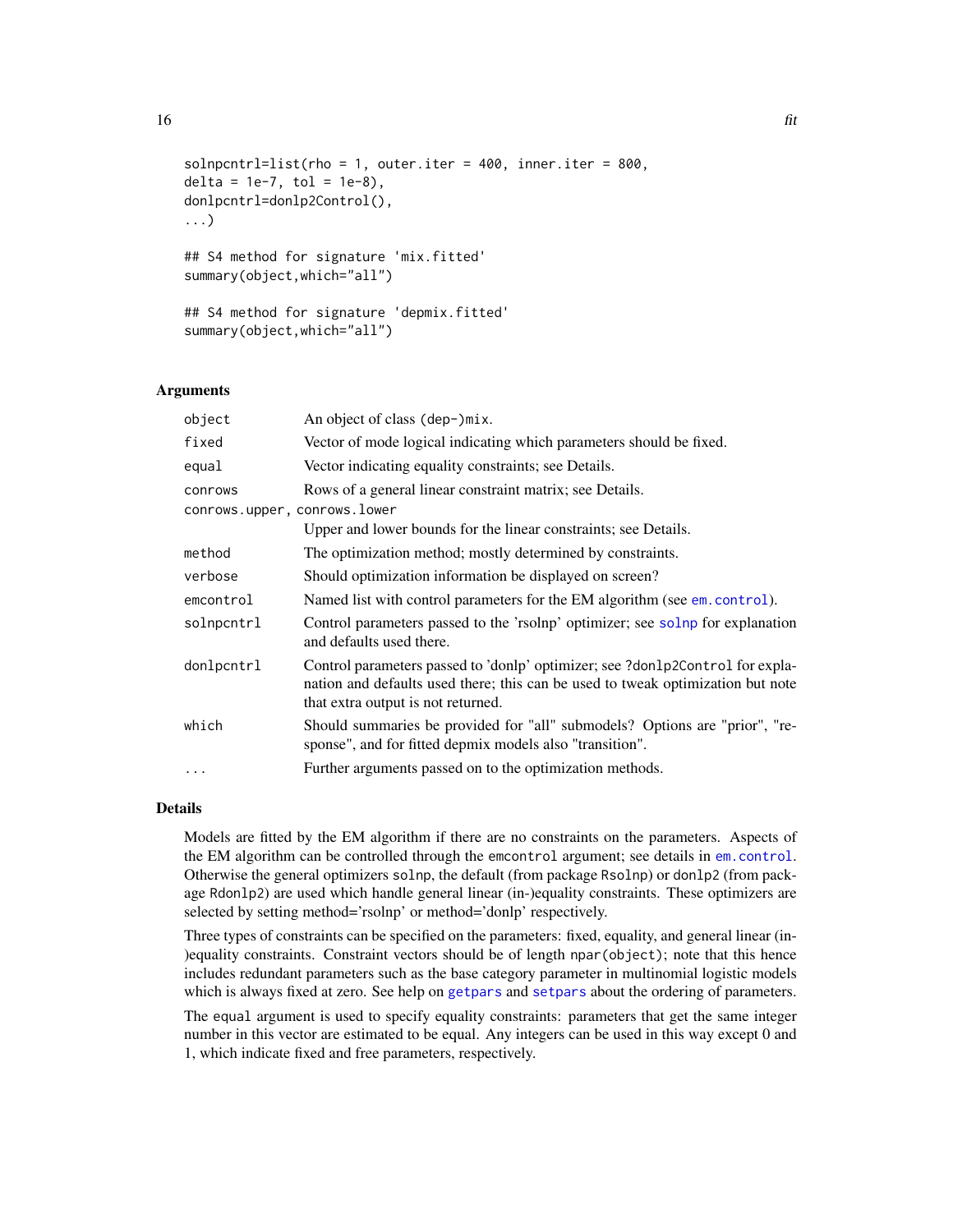Using solnp (or donlp2), a Newton-Raphson scheme is employed to estimate parameters subject to linear constraints by imposing:

 $bl \leq A^*x \leq bu$ .

where x is the parameter vector, bl is a vector of lower bounds, bu is a vector of upper bounds, and A is the constraint matrix.

The conrows argument is used to specify rows of A directly, and the conrows.lower and conrows.upper arguments to specify the bounds on the constraints. conrows must be a matrix of npar(object) columns and one row for each constraint (a vector in the case of a single constraint). Examples of these three ways of constraining parameters are provided below.

Note that when specifying constraints that these should respect the fixed constraints inherent in e.g. the multinomial logit models for the initial and transition probabilities. For example, the baseline category coefficient in a multinomial logit model is fixed on zero.

[llratio](#page-23-1) performs a log-likelihood ratio test on two fit'ted models; the first object should have the largest degrees of freedom (find out by using [freepars](#page-8-1)).

### Value

fit returns an object of class [depmix.fitted](#page-10-1) which contains the original depmix object, and further has slots:

message: Convergence information.

conMat: The constraint matrix A, see Details.

posterior: The posterior state sequence (computed with the viterbi algorithm), and the posterior probabilities (delta probabilities in Rabiner, 1989, notation).

The print method shows the message along with the likelihood and AIC and BIC; the summary method prints the parameter estimates.

Posterior densities and the viterbi state sequence can be accessed through [posterior](#page-35-1).

As fitted models are depmixS4 models, they can be used as starting values for new fits, for example with constraints added. Note that when refitting already fitted models, the constraints, if any, are not added automatically, they have to be added again.

### Author(s)

Ingmar Visser & Maarten Speekenbrink

### References

Some of the below models for the speed data are reported in:

Ingmar Visser, Maartje E. J. Raijmakers and Han L. J. van der Maas (2009). Hidden Markov Models for Invdividual Time Series. In: Jaan Valsiner, Peter C. M. Molenaar, M. C. D. P. Lyra, and N. Chaudhary (editors). *Dynamic Process Methodology in the Social and Developmental Sciences*, chapter 13, pages 269–289. New York: Springer.

<span id="page-16-0"></span>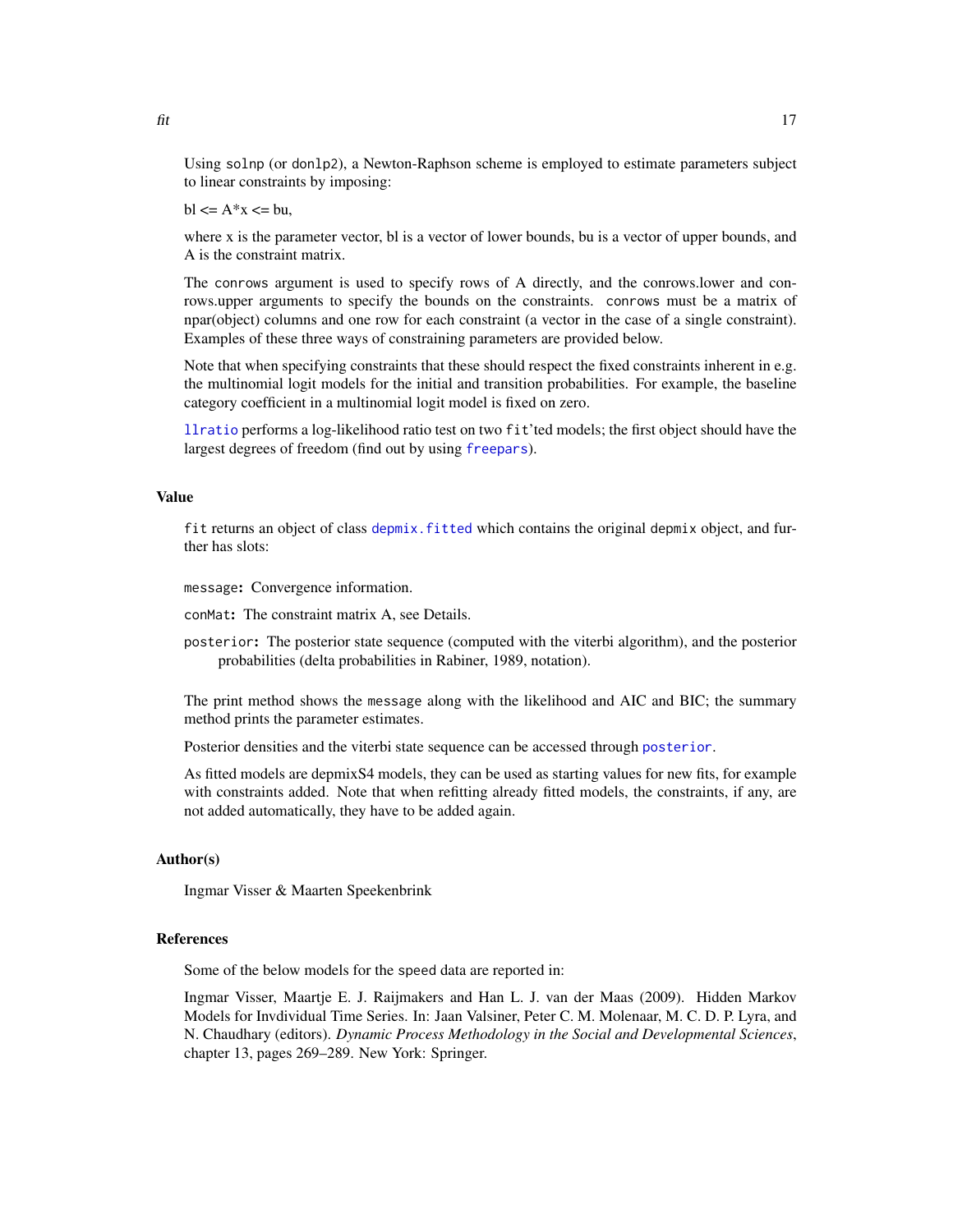### Examples

data(speed)

```
# 2-state model on rt and corr from speed data set
# with Pacc as covariate on the transition matrix
# ntimes is used to specify the lengths of 3 separate time-series
mod1 <- depmix(list(rt~1,corr~1),data=speed,transition=~Pacc,nstates=2,
family=list(gaussian(),multinomial("identity")),ntimes=c(168,134,137))
# fit the model
set.seed(3)
fmod1 \le- fit(mod1)
fmod1 # to see the logLik and optimization information
# to see the parameters
summary(fmod1)
# to obtain the posterior most likely state sequence, as computed by the
# Viterbi algorithm
pst_global <- posterior(fmod1, type = "global")
# local decoding provides a different method for state classification:
pst_local <- posterior(fmod1,type="local")
identical(pst_global, pst_local)
# smoothing probabilities are used for local decoding, and may be used as
# easily interpretable posterior state probabilities
pst_prob <- posterior(fmod1, type = "smoothing")
# testing viterbi states for new data
df \leq data.frame(corr=c(1,0,1),rt=c(6.4,5.5,5.3),Pacc=c(0.6,0.1,0.1))
# define model with new data like above
modNew <- depmix(list(rt~1,corr~1),data=df,transition=~Pacc,nstates=2,
family=list(gaussian(),multinomial("identity")))
# get parameters from estimated model
modNew <- setpars(modNew,getpars(fmod1))
# check the state sequence and probabilities
pst_new <- posterior(modNew, type="global")
# same model, now with missing data
## Not run:
speed[2,1] < -NAspeed[3,2] < -NA# 2-state model on rt and corr from speed data set
# with Pacc as covariate on the transition matrix
# ntimes is used to specify the lengths of 3 separate series
mod1ms <- depmix(list(rt~1,corr~1),data=speed,transition=~Pacc,nstates=2,
family=list(gaussian(),multinomial("identity")),ntimes=c(168,134,137))
# fit the model
set.seed(3)
```
## End(Not run)

fmod1ms <- fit(mod1ms)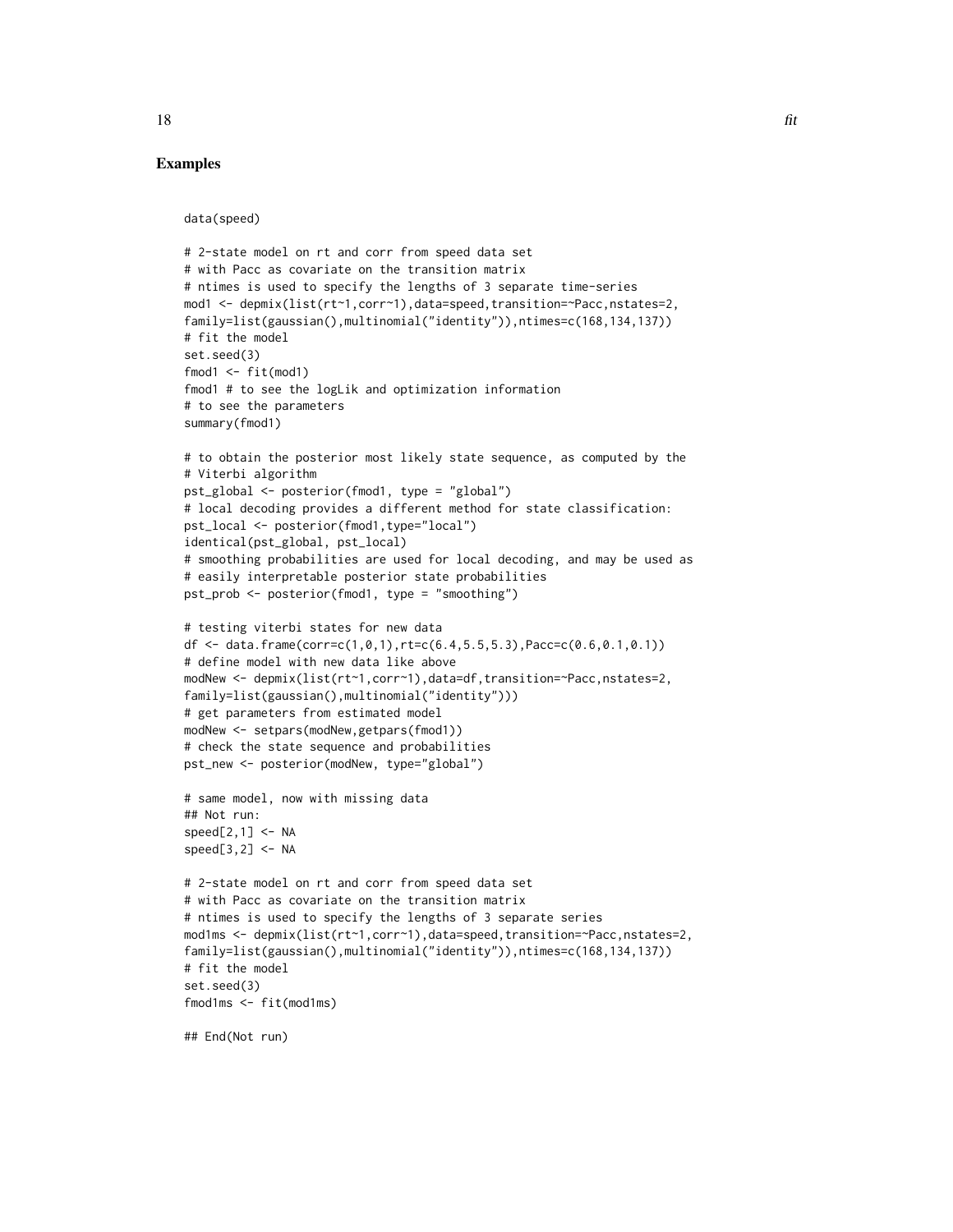$\frac{f}{f}$  19

```
# instead of the normal likelihood, we can also maximise the "classification" likelihood
# this uses the maximum a posteriori state sequence to assign observations to states
# and to compute initial and transition probabilities.
fmod1b <- fit(mod1,emcontrol=em.control(classification="hard"))
fmod1b # to see the logLik and optimization information
# FIX SOME PARAMETERS
# get the starting values of this model to the optimized
# values of the previously fitted model to speed optimization
pars <- c(unlist(getpars(fmod1)))
# constrain the initial state probs to be 0 and 1
# also constrain the guessing probs to be 0.5 and 0.5
# (ie the probabilities of corr in state 1)
# change the ones that we want to constrain
pars[1]=0
pars[2]=1 # this means the process will always start in state 2
pars[13]=0.5
pars[14]=0.5 # the corr parameters are now both 0.5
mod2 <- setpars(mod1,pars)
# fix the parameters by setting:
free \leq c(0,0,rep(c(0,1),4),1,1,0,0,1,1,1,1)# fit the model
fmod2 <- fit(mod2,fixed=!free)
# likelihood ratio insignificant, hence fmod2 better than fmod1
llratio(fmod1,fmod2)
# ADDING SOME GENERAL LINEAR CONSTRAINTS
# set the starting values of this model to the optimized
# values of the previously fitted model to speed optimization
## Not run:
pars <- c(unlist(getpars(fmod2)))
pars[4] <- pars[8] <- -4
pars[6] <- pars[10] <- 10
mod3 <- setpars(mod2,pars)
# start with fixed and free parameters
conpat <- c(\emptyset, \emptyset, rep(c(\emptyset,1),4), 1, 1, \emptyset, \emptyset, 1, 1, 1, 1)# constrain the beta's on the transition parameters to be equal
\text{compact}[4] \leq \text{compact}[8] \leq 2\text{compact}[6] \leq \text{compact}[10] \leq 3fmod3 <- fit(mod3,equal=conpat)
```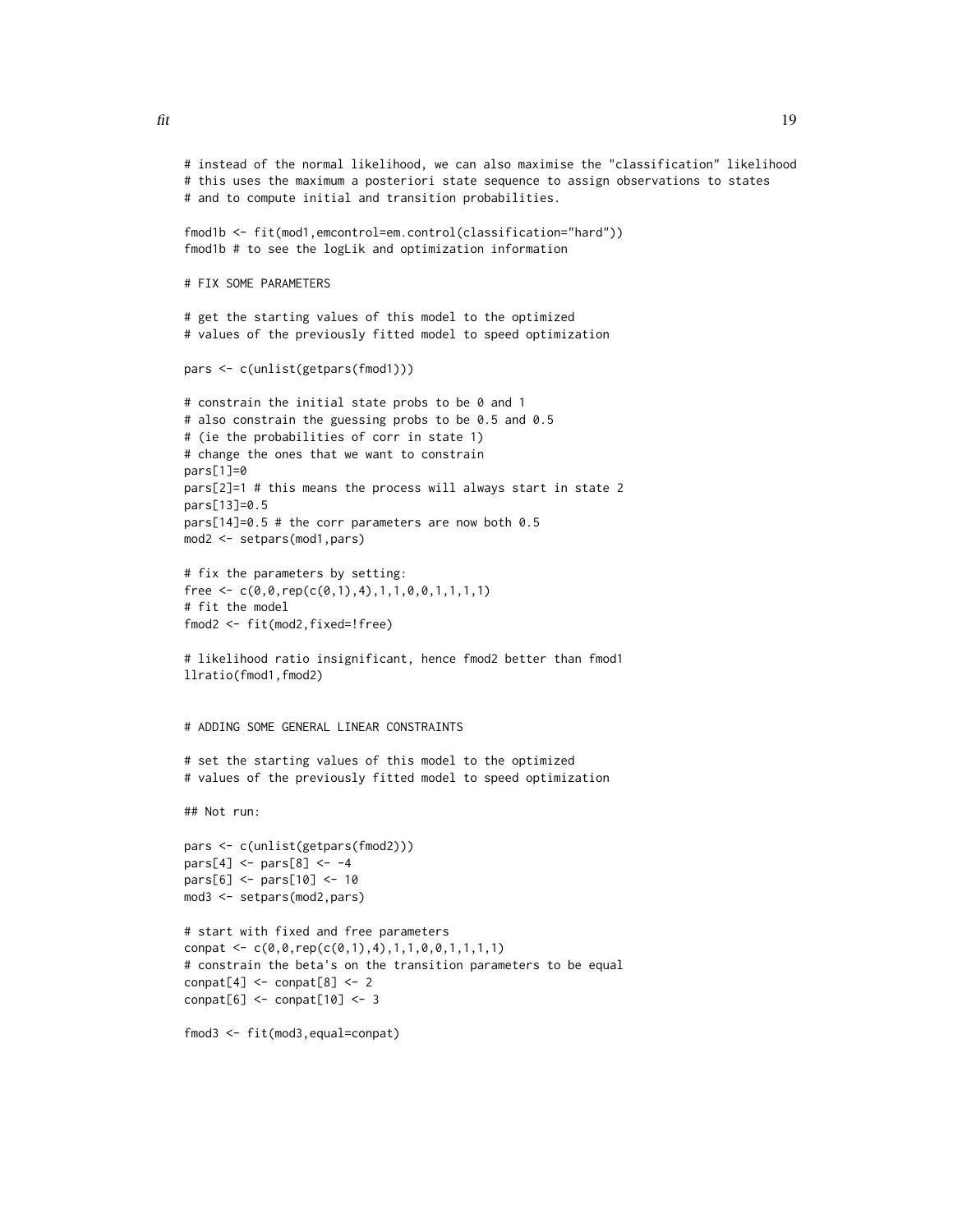```
llratio(fmod2,fmod3)
```

```
# above constraints can also be specified using the conrows argument as follows
conr \leq matrix(0,2,18)
# parameters 4 and 8 have to be equal, otherwise stated, their diffence should be zero,
# and similarly for parameters 6 & 10
conr[1,4] <- 1
conr[1,8] <- -1
conr[2,6] <- 1
conr[2,10] <- -1
# note here that we use the fitted model fmod2 as that has appropriate
# starting values
fmod3b <- fit(mod3,conrows=conr,fixed=!free) # using free defined above
## End(Not run)
data(balance)
# four binary items on the balance scale task
mod4 <- mix(list(d1~1,d2~1,d3~1,d4~1), data=balance, nstates=2,
family=list(multinomial("identity"),multinomial("identity"),
multinomial("identity"),multinomial("identity")))
set.seed(1)
fmod4 < -fit(mod4)## Not run:
# add age as covariate on class membership by using the prior argument
mod5 <- mix(list(d1~1,d2~1,d3~1,d4~1), data=balance, nstates=2,
family=list(multinomial("identity"),multinomial("identity"),
multinomial("identity"),multinomial("identity")),
prior=~age, initdata=balance)
set.seed(1)
fmod5 < -fit(mod5)# check the likelihood ratio; adding age significantly improves the goodness-of-fit
llratio(fmod5,fmod4)
```
## End(Not run)

formatperc *Format percentage for level in printing confidence interval*

### **Description**

See title.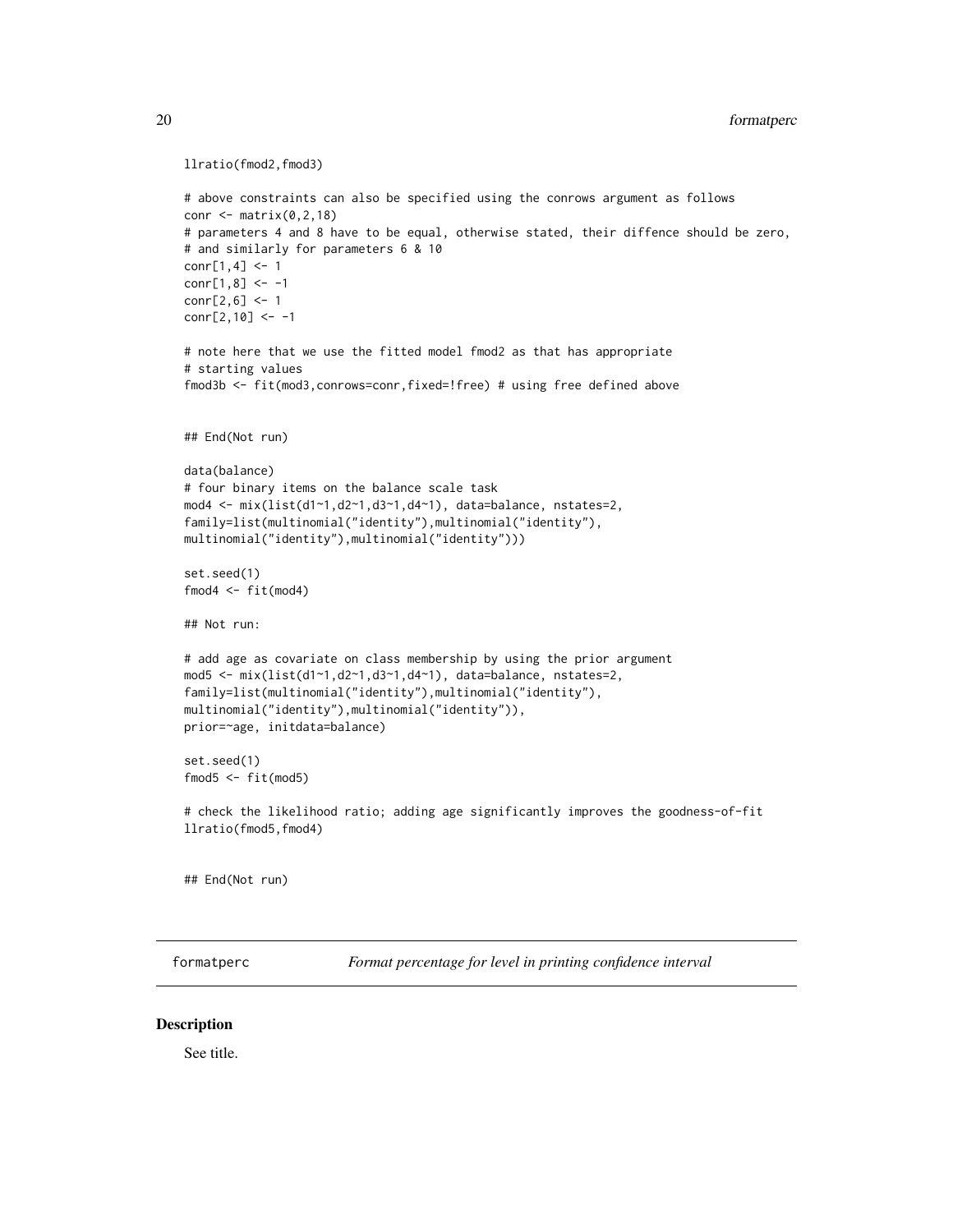### <span id="page-20-0"></span>forwardbackward 21

### Usage

formatperc(x,digits)

### Arguments

| X      | a vector of probabilities to be formatted as percentages. |
|--------|-----------------------------------------------------------|
| digits | the number of required digits in the percentages.         |

### Author(s)

Ingmar Visser

<span id="page-20-1"></span>forwardbackward *Forward and backward variables*

### Description

Compute the forward and backward variables of a depmix object.

### Usage

```
## S4 method for signature 'mix'
forwardbackward(object, return.all=TRUE, useC=TRUE, ...)
```
### Arguments

| object     | A depmix object.                                                                                                                                                                                   |
|------------|----------------------------------------------------------------------------------------------------------------------------------------------------------------------------------------------------|
| return.all | If FALSE, only gamma and xi and the log likelihood are returned (which are the<br>only variables needed in using EM).                                                                              |
| useC       | Flag used to set whether the C-code is used to compute the forward, backward,<br>gamma and xi variables or not; the R-code is basically obsolete (but retained for<br>now for debugging purposes). |
| .          | Not currently used.                                                                                                                                                                                |

### Value

forwardbackward returns a list of the following (the variables are named after the notation from Rabiner, 1989):

| alpha | The forward variables.                 |
|-------|----------------------------------------|
| beta  | The backward variables.                |
| gamma | The smoothed state probabilities.      |
| хi    | The smoothed transition probabilities. |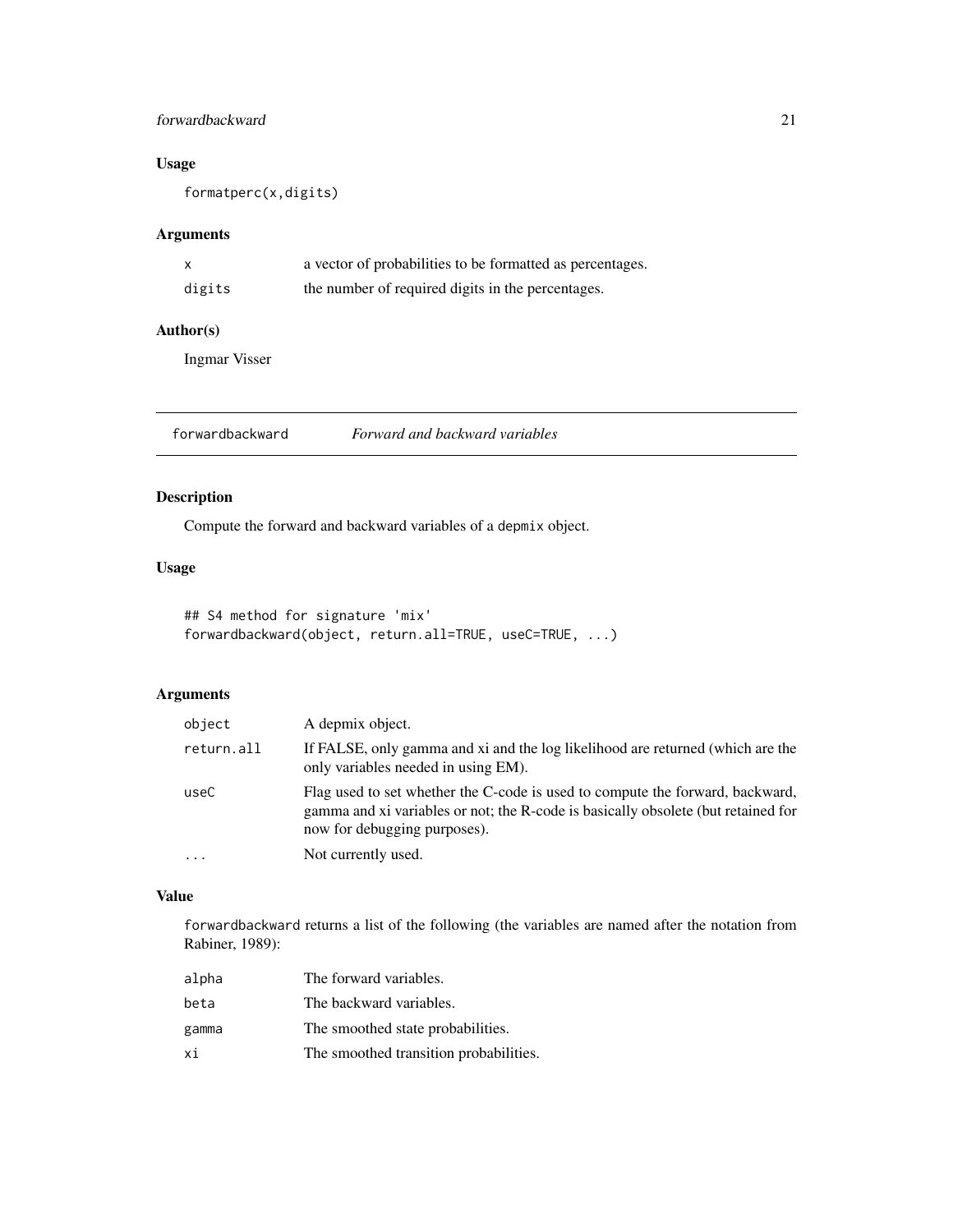<span id="page-21-0"></span>

| sca     | The scale factors (called lambda in Rabiner, 1989).               |
|---------|-------------------------------------------------------------------|
| logLike | The log likelihood (computed as $\text{-sum}(\log(\text{sca}))$ . |

If return.all=FALSE, only gamma, xi and the log likelihood are returned.

#### Author(s)

Maarten Speekenbrink & Ingmar Visser

### References

Lawrence R. Rabiner (1989). A tutorial on hidden Markov models and selected applications in speech recognition. *Proceedings of IEEE*, 77-2, p. 267-295.

### Examples

### data(speed)

```
# 2-state model on rt and corr from speed data set
# with Pacc as covariate on the transition matrix
# ntimes is used to specify the lengths of 3 separate series
mod1 <- depmix(list(rt~1,corr~1),data=speed,transition=~Pacc,nstates=2,
family=list(gaussian(),multinomial("identity")),ntimes=c(168,134,137))
```

```
fb <- forwardbackward(mod1)
all.equal(-sum(log(fb$sca)),fb$logLike)
```
<span id="page-21-1"></span>GLMresponse *Methods for creating depmix response models*

### Description

Create GLMresponse objects for [depmix](#page-3-1) models using formulae and family objects.

### Usage

```
GLMresponse(formula, data=NULL, family=gaussian(), pstart=NULL,
fixed=NULL, prob=TRUE, ...)
## S4 method for signature 'response'
getdf(object)
```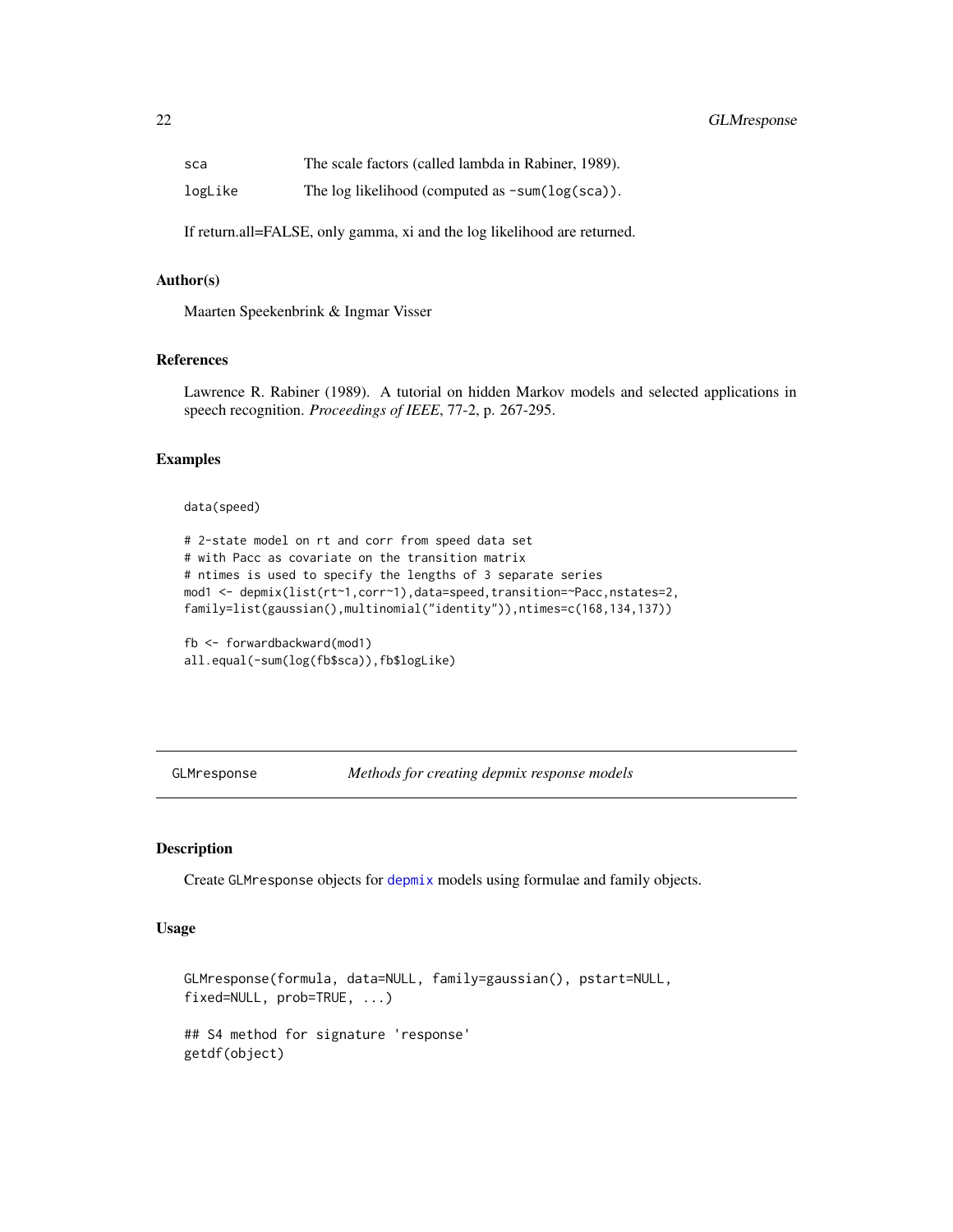### <span id="page-22-0"></span>GLMresponse 23

#### Arguments

| formula   | A model formula.                                                                                                                          |
|-----------|-------------------------------------------------------------------------------------------------------------------------------------------|
| data      | An optional data frame to interpret the variables from the formula argument in.                                                           |
| family    | A family object;                                                                                                                          |
| pstart    | Starting values for the coefficients and other parameters, e.g. the standard devi-<br>ation for the gaussian() family.                    |
| fixed     | Logical vector indicating which paramters are to be fixed.                                                                                |
| prob      | Logical indicating whether the starting values for multinomial() family models<br>are probabilities or logistic parameters (see details). |
| object    | Object of class response.                                                                                                                 |
| $\ddotsc$ | Not used currently.                                                                                                                       |

### Details

GLMresponse is the default driver for specifying response distributions of depmix models. It uses the familiar formula interface from [glm](#page-0-0) to specify how responses depend on covariates/predictors.

Currently available options for the family argument are binomial, gaussian, poisson, Gamma, and multinomial. Except for the latter option, the GLMresponse model is an interface to the glm functions of which the functionality is used: predict, fit and density functions.

The multinomial model takes as link functions mlogit, the default, and then uses functionality from the nnet package to fit multinomial logistic models; using mlogit as link allows only n=1 models to be specified, i.e. a single observation for each occasion; it also takes identity as a link function. The latter is typically faster and is hence preferred when no covariates are present.

See the [responses](#page-40-1) help page for examples.

### Value

GLMresponse returns an object of class GLMresponse which extends the [response-class](#page-38-1).

getdf returns the number of free parameters of a response model.

### Author(s)

Ingmar Visser & Maarten Speekenbrink

### See Also

[makeDepmix](#page-24-1) has an example of specifying a model with a multivariate normal response and an example of how to add a user-defined response model, in particular an ex-gauss distribution used for the speed data.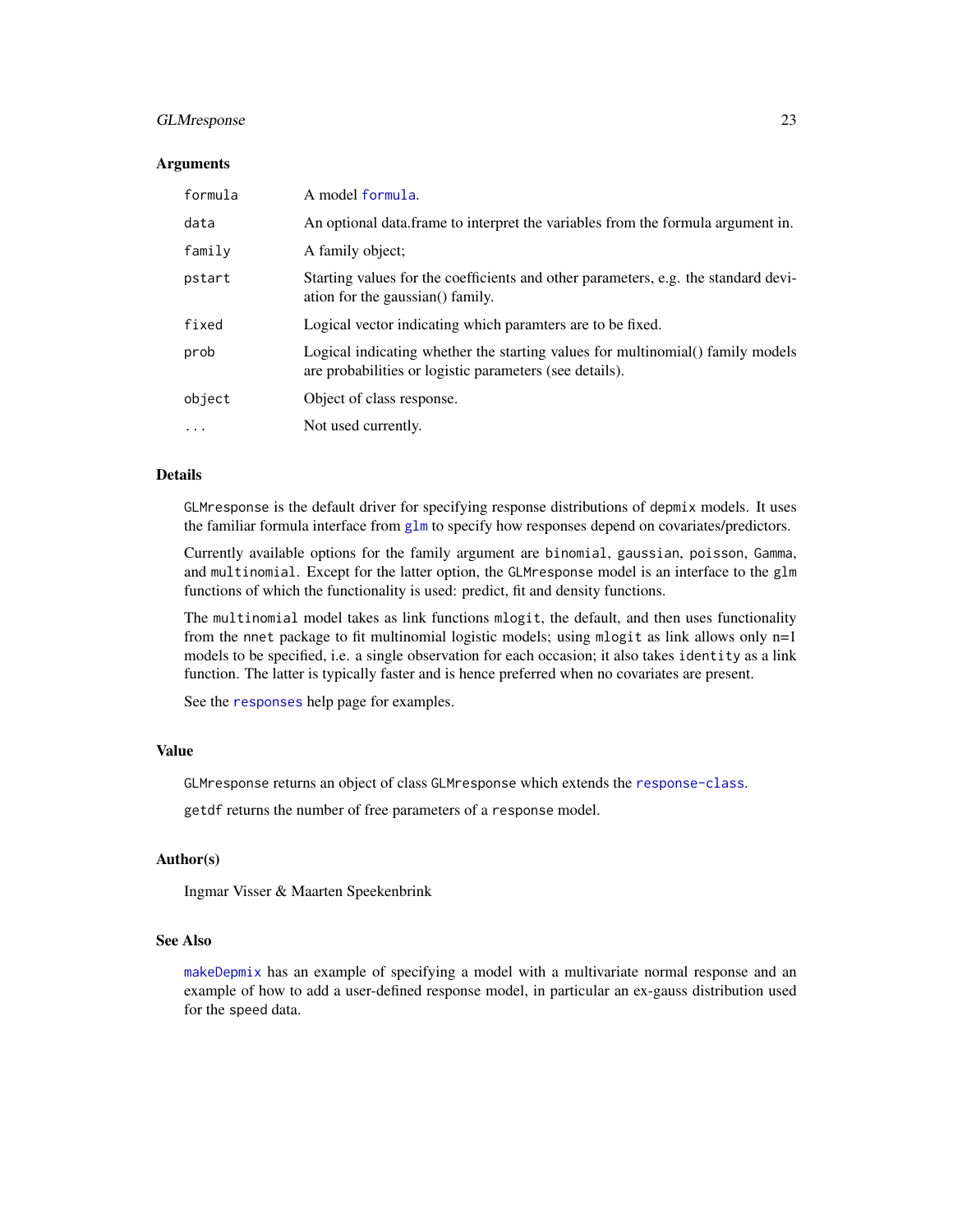<span id="page-23-1"></span><span id="page-23-0"></span>

### Description

Performs a log likelihood ratio test on two fitted depmix models.

### Usage

```
llratio(basemodel, constrainedmodel, ...)
```
### Arguments

| basemodel        | Fitted model with a logLik method. |  |
|------------------|------------------------------------|--|
| constrainedmodel |                                    |  |
|                  | Fitted model with a logLik method. |  |
|                  | Not currently used.                |  |

### Details

See the [fit](#page-14-1) help page for an example.

### Value

llratio returns an object of class llratio which has slots:

| value | : Minus twice the loglikelihood difference.                                          |
|-------|--------------------------------------------------------------------------------------|
| df    | : The degrees of freedom, ie the difference in number of freely estimated paraemters |
|       | between the models.                                                                  |

The print method shows the value, the degrees of freedom and the corresponding p-value under the chisquared distribution.

### Author(s)

Ingmar Visser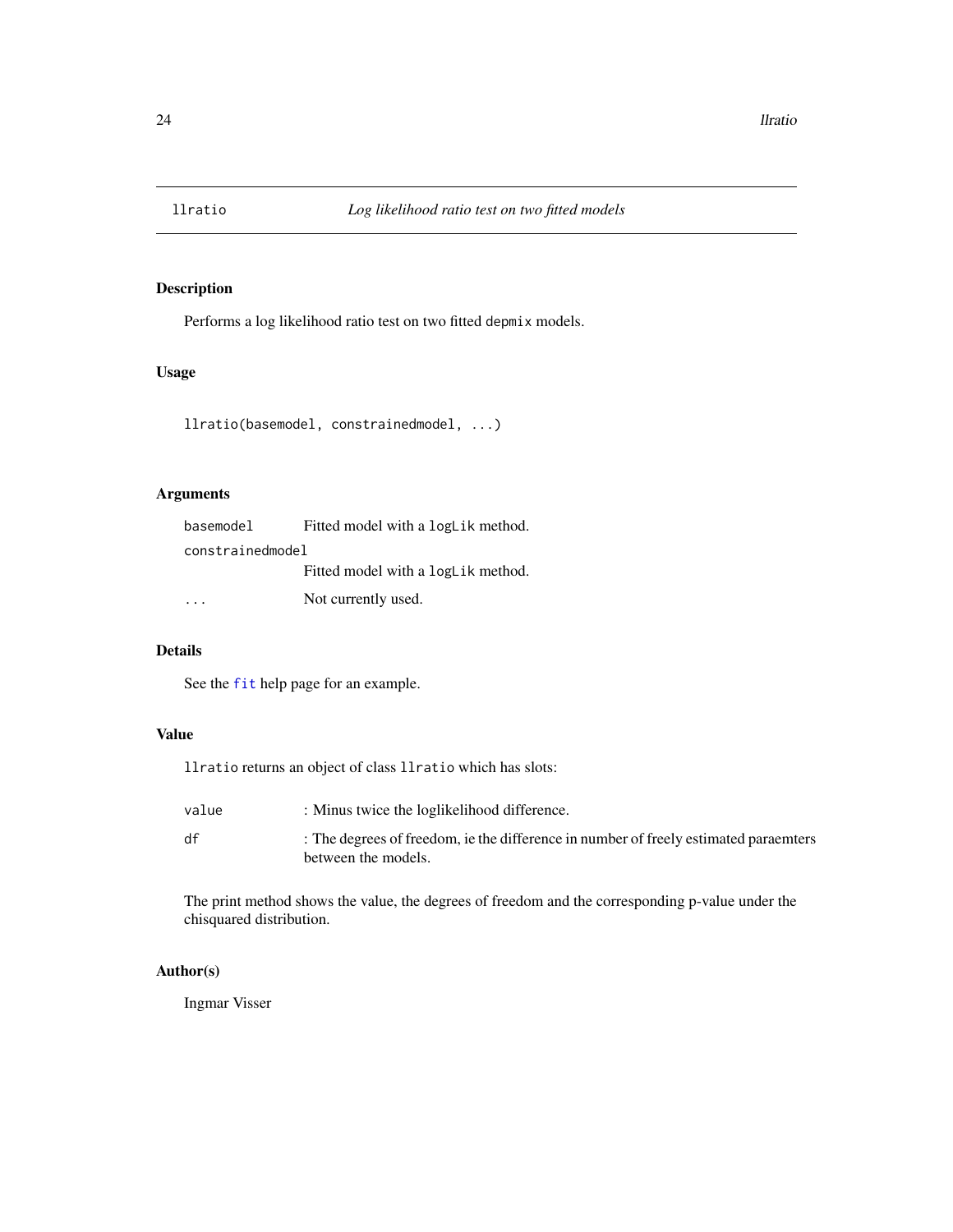### <span id="page-24-1"></span><span id="page-24-0"></span>Description

makeDepmix creates an object of class depmix. This function is meant for full control, e.g. specifying each response model and the transition and prior models 'by hand'. For the default easier specification of models, please see [depmix](#page-3-1). This function is meant for specifying one's own response models.

### Usage

```
makeDepmix(response, transition, prior, ntimes = NULL, homogeneous = TRUE,
stationary = NULL, ...)
```
makeMix(response, prior, ...)

### Arguments

| response    | A two-dimensional list of response models. See 'Details'.                                                                                                                                                                                                                                                                                                                        |
|-------------|----------------------------------------------------------------------------------------------------------------------------------------------------------------------------------------------------------------------------------------------------------------------------------------------------------------------------------------------------------------------------------|
| transition  | A list of transition models, each created by a call to translation. The lenght of<br>this list should be the number of states of the model.                                                                                                                                                                                                                                      |
| prior       | The initial state probabilities model; created through a call to transInit.                                                                                                                                                                                                                                                                                                      |
| ntimes      | A vector specifying the lengths of individual, ie independent, time series. If not<br>specified, the responses are assumed to form a single time series.                                                                                                                                                                                                                         |
| homogeneous | Logical indicating whether the transition models include time-varying covari-<br>ates; used internally to determine the dimensions of certain arrays, notably<br>trDens.                                                                                                                                                                                                         |
| stationary  | This argument should no longer be used; if not NULL, the value of stationary<br>is copied to the homogeneous argument, with a warning. In future versions<br>this argument may be dropped or used for different purposes, i.e., for specifying<br>models in which the initial state probabilities are constrained to be the stationary<br>distribution of the transition matrix. |
| $\ddots$    | Not used currently.                                                                                                                                                                                                                                                                                                                                                              |

### Details

The function makeDepmix creates an S4 object of class depmix, which needs to be fitted using [fit](#page-14-1) to optimize the parameters. This function is provided to have full control, eg by specifying one's own response models with distributions that are not provided.

The response model(s) should be created by call(s) to [GLMresponse](#page-21-1), MVNresponse (see example below) or user-defined response models (see example below) that should extend the [response-class](#page-38-1) and have the following methods: dens, predict and optionally fit. The fit function should have an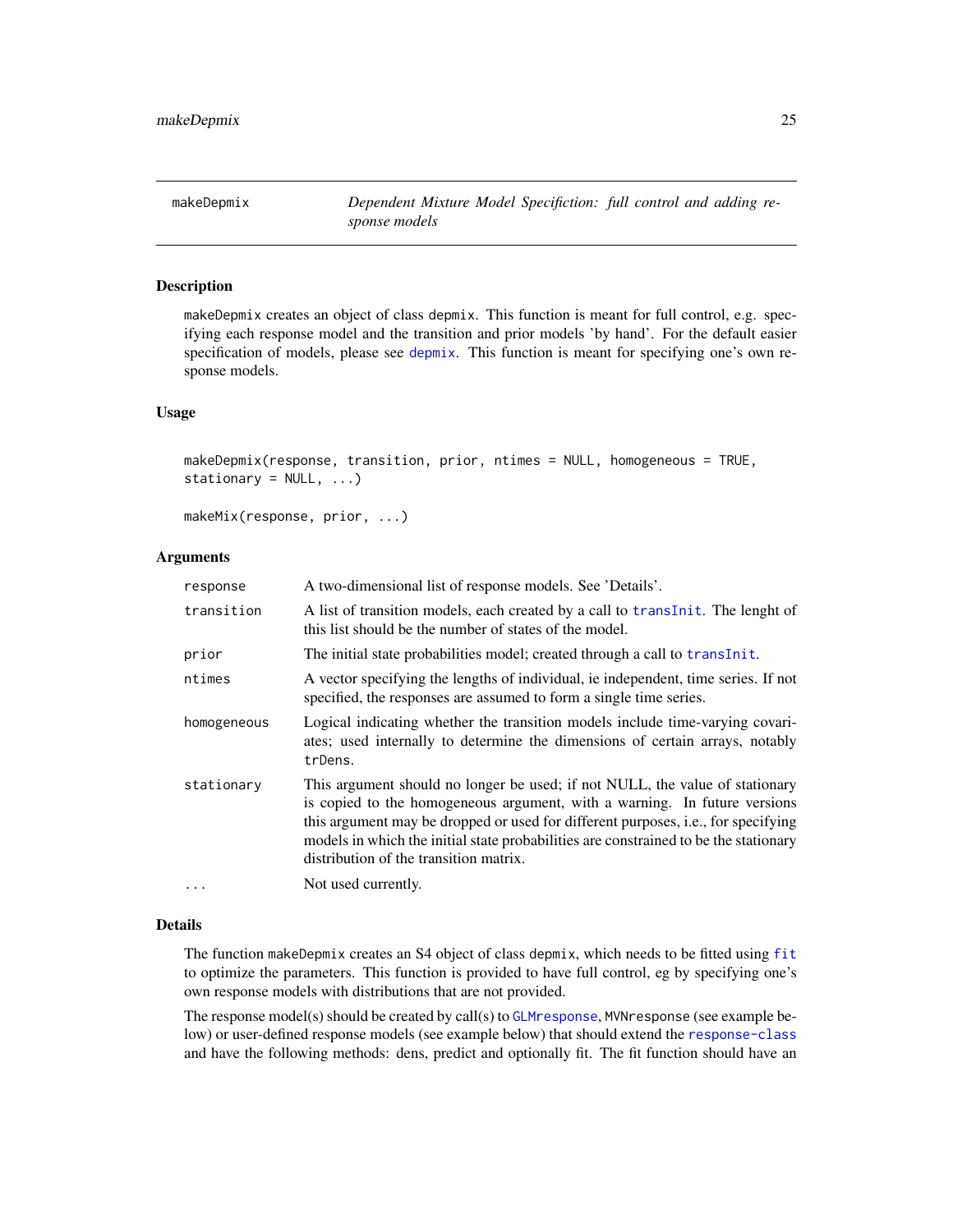argument w, providing the weights. If the fit function is not provided, optimization should be done by using Rdonlp (use method="donlp" in calling fit on the depmix model, note that this is *not* the default). The first index of response models runs over the states of the model, and the second index over the responses to be modeled.

#### Value

See the [depmix](#page-3-1) help page for the return value, a depmix object.

### Author(s)

Ingmar Visser & Maarten Speekenbrink

### See Also

[fit](#page-14-1), [transInit](#page-47-1), [GLMresponse](#page-21-1), [depmix-methods](#page-8-2) for accessor functions to depmix objects.

### Examples

```
# below example recreates the same model as on the fit help page in a roundabout way
# there we had:
# mod1 <- depmix(list(rt~1,corr~1),data=speed,transition=~Pacc,nstates=2,
# family=list(gaussian(),multinomial("identity")),ntimes=c(168,134,137))
data(speed)
rModels <- list(
list(
GLMresponse(formula=rt~1,data=speed,family=gaussian()),
GLMresponse(formula=corr~1,data=speed,family=multinomial("identity"))
),
list(
GLMresponse(formula=rt~1,data=speed,family=gaussian()),
GLMresponse(formula=corr~1,data=speed,family=multinomial("identity"))
)
)
transition <- list()
transition[[1]] <- transInit(~Pacc,nstates=2,data=speed)
transition[[2]] <- transInit(~Pacc,nstates=2,data=speed)
inMod <- transInit(~1,ns=2,data=data.frame(rep(1,3)),family=multinomial("identity"))
mod <- makeDepmix(response=rModels,transition=transition,prior=inMod,
ntimes=c(168,134,137),homogeneous=FALSE)
set.seed(3)
fm1 \leftarrow fit(mod)fm1
summary(fm1)
```
<span id="page-25-0"></span>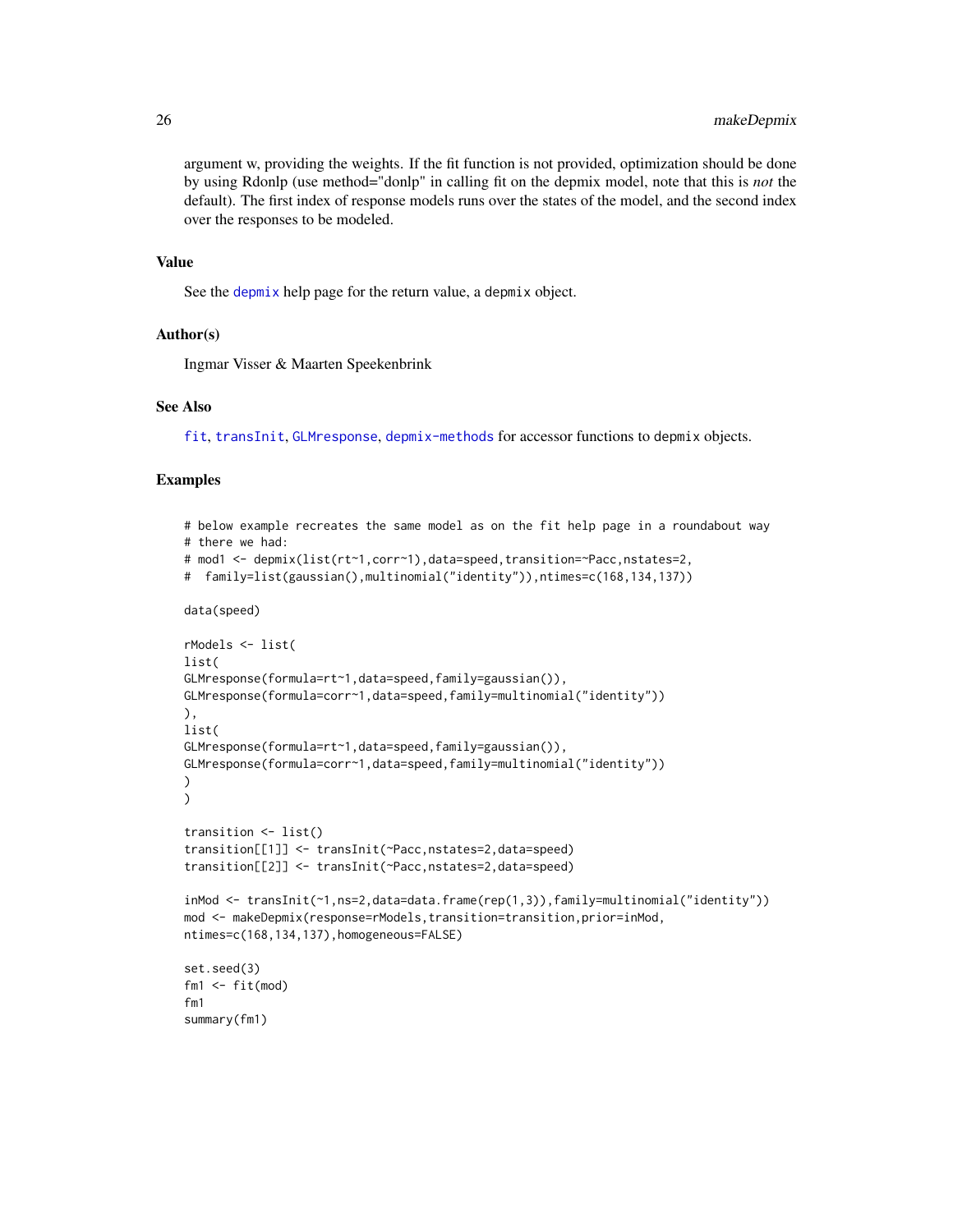### makeDepmix 27

```
# generate data from two different multivariate normal distributions
m1 < -c(0,1)sd1 <- matrix(c(1,0.7,.7,1),2,2)
m2 < -c(1, 0)sd2 \leq -\text{matrix}(c(2, .1, .1, 1), 2, 2)set.seed(2)
y1 <- mvrnorm(50,m1,sd1)
y2 <- mvrnorm(50,m2,sd2)
# this creates data with a single change point
y \leftarrow \text{rbind}(y1, y2)# now use makeDepmix to create a depmix model for this bivariate normal timeseries
rModels <- list()
rModels[[1]] <- list(MVNresponse(y~1))
rModels[[2]] <- list(MVNresponse(y~1))
trstart=c(0.9,0.1,0.1,0.9)
transition <- list()
transition[[1]] <- transInit(~1,nstates=2,data=data.frame(1),pstart=c(trstart[1:2]))
transition[[2]] <- transInit(~1,nstates=2,data=data.frame(1),pstart=c(trstart[3:4]))
instart=runif(2)
inMod <- transInit(~1,ns=2,ps=instart,data=data.frame(1))
mod <- makeDepmix(response=rModels,transition=transition,prior=inMod)
fm2 <- fit(mod,emc=em.control(random=FALSE))
# where is the switch point?
plot(as.ts(posterior(fm2, type="smoothing")[,1]))
# in below example we add the exgaus distribution as a response model and fit
# this instead of the gaussian distribution to the rt slot of the speed data
# most of the actual computations for the exgaus distribution is done by calling
# functions from the gamlss family of packages; see their help pages for
# interpretation of the mu, nu and sigma parameters that are fitted below
## Not run:
require(gamlss)
require(gamlss.dist)
data(speed)
rt <- speed$rt
# define a response class which only contains the standard slots, no additional slots
setClass("exgaus", contains="response")
# define a generic for the method defining the response class
setGeneric("exgaus", function(y, pstart = NULL, fixed = NULL, ...) standardGeneric("exgaus"))
```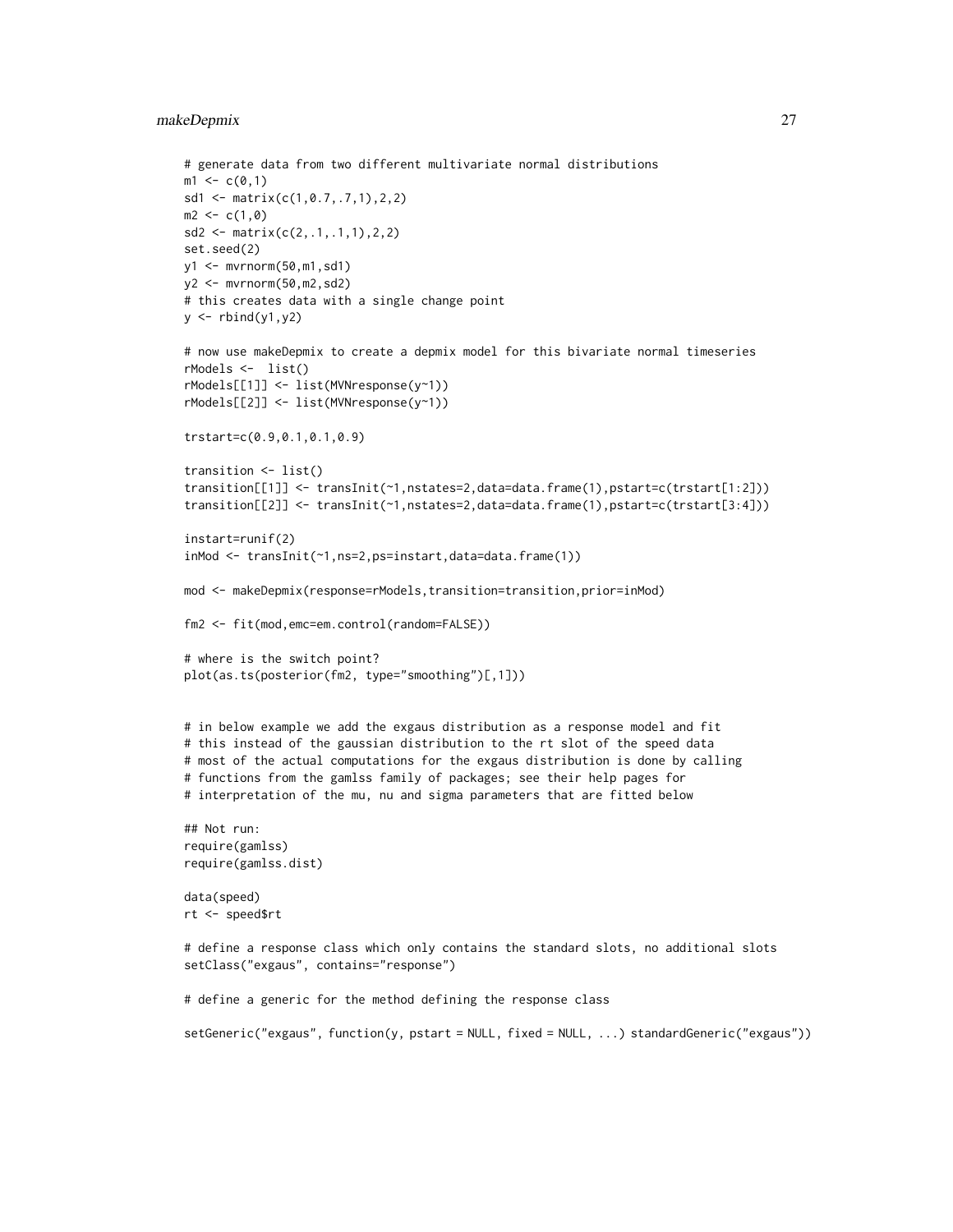```
# define the method that creates the response class
setMethod("exgaus",
    signature(y="ANY"),
    function(y,pstart=NULL,fixed=NULL, ...) {
        y <- matrix(y,length(y))
x \leftarrow \text{matrix}(1)parameters <- list()
npar <-3if(is.null(fixed)) fixed <- as.logical(rep(0,npar))
if(!is.null(pstart)) {
if(length(pstart)!=npar) stop("length of 'pstart' must be ",npar)
 parameters$mu <- pstart[1]
 parameters$sigma <- log(pstart[2])
 parameters$nu <- log(pstart[3])
        }
        mod <- new("exgaus",parameters=parameters,fixed=fixed,x=x,y=y,npar=npar)
        mod
}
\mathcal{L}setMethod("show","exgaus",
    function(object) {
        cat("Model of type exgaus (see ?gamlss for details) \n")
        cat("Parameters: \n")
        cat("mu: ", object@parameters$mu, "\n")
        cat("sigma: ", object@parameters$sigma, "\n")
        cat("nu: ", object@parameters$nu, "\n")
   }
)
setMethod("dens","exgaus",
function(object,log=FALSE) {
  dexGAUS(object@y, mu = predict(object),
sigma = exp(object@parameters$sigma), nu = exp(object@parameters$nu), log = log)
 }
\lambdasetMethod("getpars", "response",
    function(object,which="pars",...) {
        switch(which,
            "pars" = \{parameters <- numeric()
                parameters <- unlist(object@parameters)
                pars <- parameters
            },
            "fixed" = \{pars <- object@fixed
            }
        \lambdareturn(pars)
   }
)
```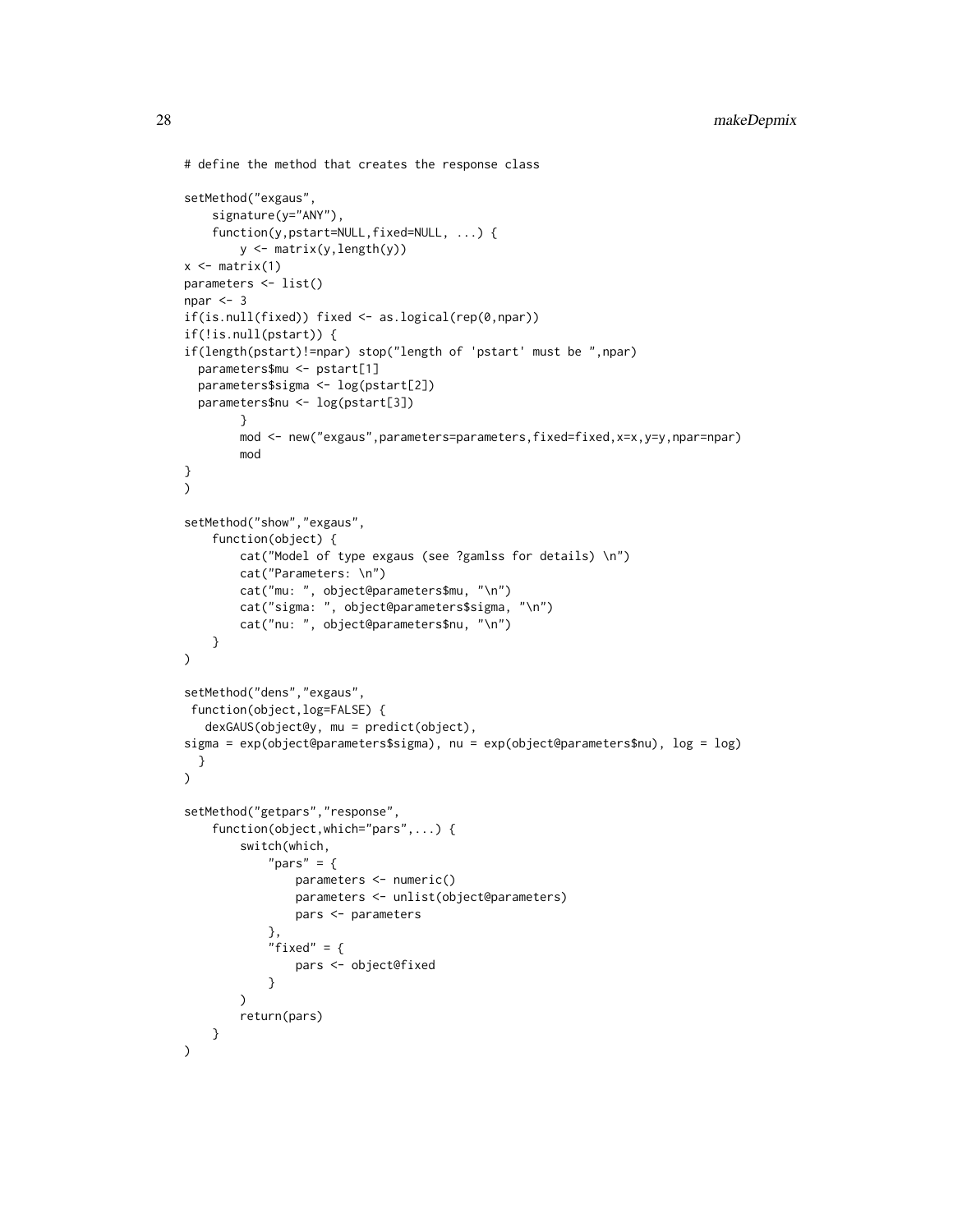```
setMethod("setpars","exgaus",
    function(object, values, which="pars", ...) {
        npar <- npar(object)
        if(length(values)!=npar) stop("length of 'values' must be",npar)
        # determine whether parameters or fixed constraints are being set
nms <- names(object@parameters)
switch(which,
  "pars"=fobject@parameters$mu <- values[1]
      object@parameters$sigma <- values[2]
      object@parameters$nu <- values[3]
      },
  "fixed" = {
      object@fixed <- as.logical(values)
  }
  \lambdanames(object@parameters) <- nms
        return(object)
    }
)
setMethod("fit","exgaus",
    function(object,w) {
        if(missing(w)) w <- NULL
        y <- object@y
        fit <- gamlss(y~1,weights=w,family=exGAUS(),
control=gamlss.control(n.cyc=100,trace=FALSE),
mu.start=object@parameters$mu,
sigma.start=exp(object@parameters$sigma),
nu.start=exp(object@parameters$nu))
pars <- c(fit$mu.coefficients,fit$sigma.coefficients,fit$nu.coefficients)
object <- setpars(object,pars)
object
}
\mathcal{L}setMethod("predict","exgaus",
    function(object) {
        ret <- object@parameters$mu
        return(ret)
    }
\mathcal{L}rModels <- list(
 list(
  exgaus(rt,pstart=c(5,.1,.1)),
GLMresponse(formula=corr~1, data=speed,
family=multinomial("identity"), pstart=c(0.5,0.5))
),
list(
exgaus(rt,pstart=c(6,.1,.1)),
GLMresponse(formula=corr~1, data=speed,
```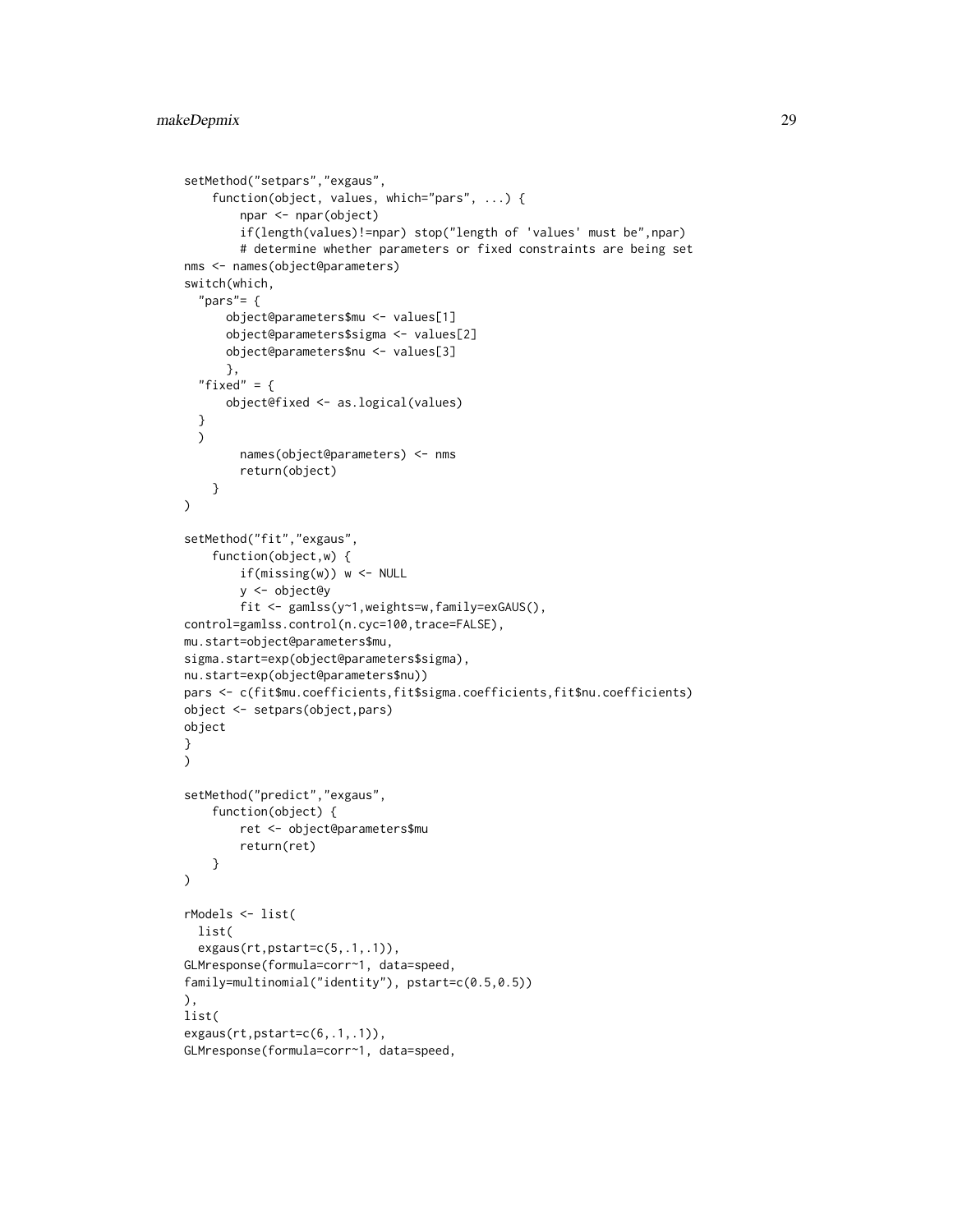```
family=multinomial("identity"), pstart=c(.1,.9))
\mathcal{L})
trstart=c(0.9,0.1,0.1,0.9)
transition <- list()
transition[[1]] <- transInit(~Pacc,nstates=2,data=speed,pstart=c(trstart[1:2],0,0))
transition[[2]] <- transInit(~Pacc,nstates=2,data=speed,pstart=c(trstart[3:4],0,0))
instart=c(0.5,0.5)
inMod <- transInit(~1,ns=2,ps=instart,family=multinomial("identity"), data=data.frame(rep(1,3)))
mod <- makeDepmix(response=rModels,transition=transition,prior=inMod,ntimes=c(168,134,137),
homogeneous=FALSE)
fm3 <- fit(mod,emc=em.control(rand=FALSE))
summary(fm3)
## End(Not run)
```
<span id="page-29-1"></span>mix *Mixture Model Specifiction*

#### Description

mix creates an object of class mix, an (independent) mixture model (as a limit case of dependent mixture models in which all observed time series are of length 1), otherwise known latent class or mixture model. For a short description of the package see [depmixS4](#page-1-1).

### Usage

```
mix(response, data=NULL, nstates, family=gaussian(),
prior=~1, initdata=NULL, respstart=NULL, instart=NULL,...)
```
### Arguments

| response | The response to be modeled; either a formula or a list of formulae in the multi-<br>variate case; this interfaces to the glm distributions. See 'Details'. |
|----------|------------------------------------------------------------------------------------------------------------------------------------------------------------|
| data     | An optional data frame to interpret the variables in the response and transition<br>arguments.                                                             |
| nstates  | The number of states of the model.                                                                                                                         |
| family   | A family argument for the response. This must be a list of family's if the re-<br>sponse is multivariate.                                                  |
| prior    | A one-sided formula specifying the density for the prior or initial state probabil-<br>ities.                                                              |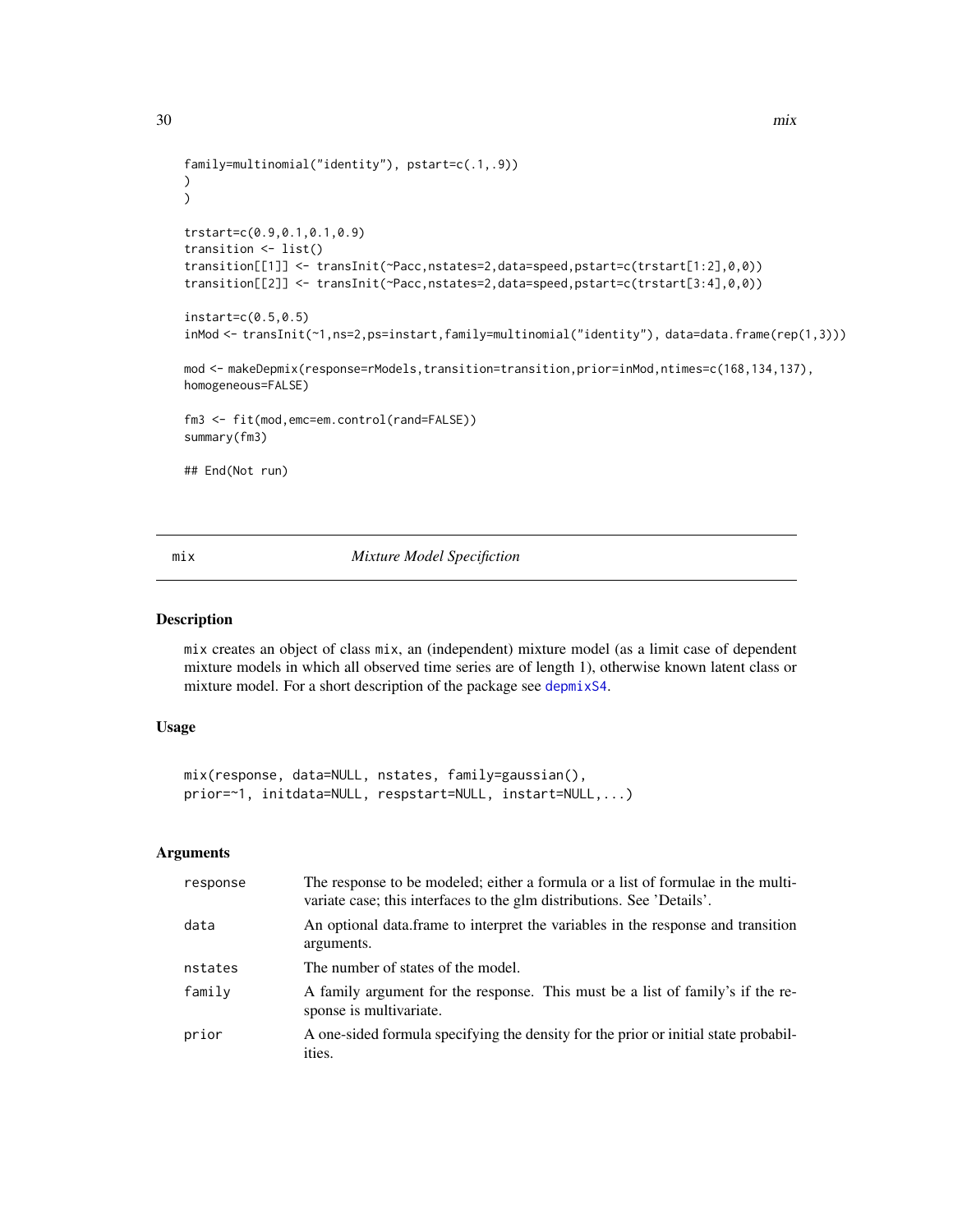<span id="page-30-0"></span>

| initdata  | An optional data frame to interpret the variables occuring in prior. The number<br>of rows of this data.frame must be equal to the number of cases being modeled.<br>See 'Details'. |
|-----------|-------------------------------------------------------------------------------------------------------------------------------------------------------------------------------------|
| respstart | Starting values for the parameters of the response models.                                                                                                                          |
| instart   | Starting values for the parameters of the prior or initial state probability model.                                                                                                 |
| $\cdots$  | Not used currently.                                                                                                                                                                 |

### Details

The function mix creates an S4 object of class mix, which needs to be [fit](#page-14-1)ted using fit to optimize the parameters.

The response model(s) are by default created by call(s) to GLMresponse using the formula and the family arguments, the latter specifying the error distribution. See [GLMresponse](#page-21-1) for possible values of the family argument for glm-type responses (ie a subset of the glm family options, and the multinomial). Alternative response distributions are specified by using the [makeDepmix](#page-24-1) function. Its help page has examples of specifying a model with a multivariate normal response, as well as an example of adding a user-defined response model, in this case for the ex-gauss distribution.

If response is a list of formulae, the response's are assumed to be independent conditional on the latent state.

The prior density is modeled as a multinomial logistic. This model is created by a call to [transInit](#page-47-1).

Starting values may be provided by the respective arguments. The order in which parameters must be provided can be easily studied by using the [setpars](#page-8-1) and [getpars](#page-8-1) functions.

Linear constraints on parameters can be provided as argument to the [fit](#page-14-1) function.

The print function prints the formulae for the response and prior models along with their parameter values.

### Value

mix returns an object of class mix which has the following slots:

| response   | A list of a list of response models; the first index runs over states; the second<br>index runs over the independent responses in case a multivariate response is<br>provided.                                                            |
|------------|-------------------------------------------------------------------------------------------------------------------------------------------------------------------------------------------------------------------------------------------|
| prior      | A multinomial logistic model for the initial state probabilities.                                                                                                                                                                         |
| dens, init | See mix-class help for details. For internal use.                                                                                                                                                                                         |
| ntimes     | A vector made by rep(1, nrow(data)); for internal use only.                                                                                                                                                                               |
| nstates    | The number of states of the model.                                                                                                                                                                                                        |
| nresp      | The number of independent responses.                                                                                                                                                                                                      |
| npars      | The total number of parameters of the model. Note: this is <i>not</i> the degrees of<br>freedom because there are redundancies in the parameters, in particular in the<br>multinomial models for the transitions and prior probabilities. |

### Author(s)

Ingmar Visser & Maarten Speekenbrink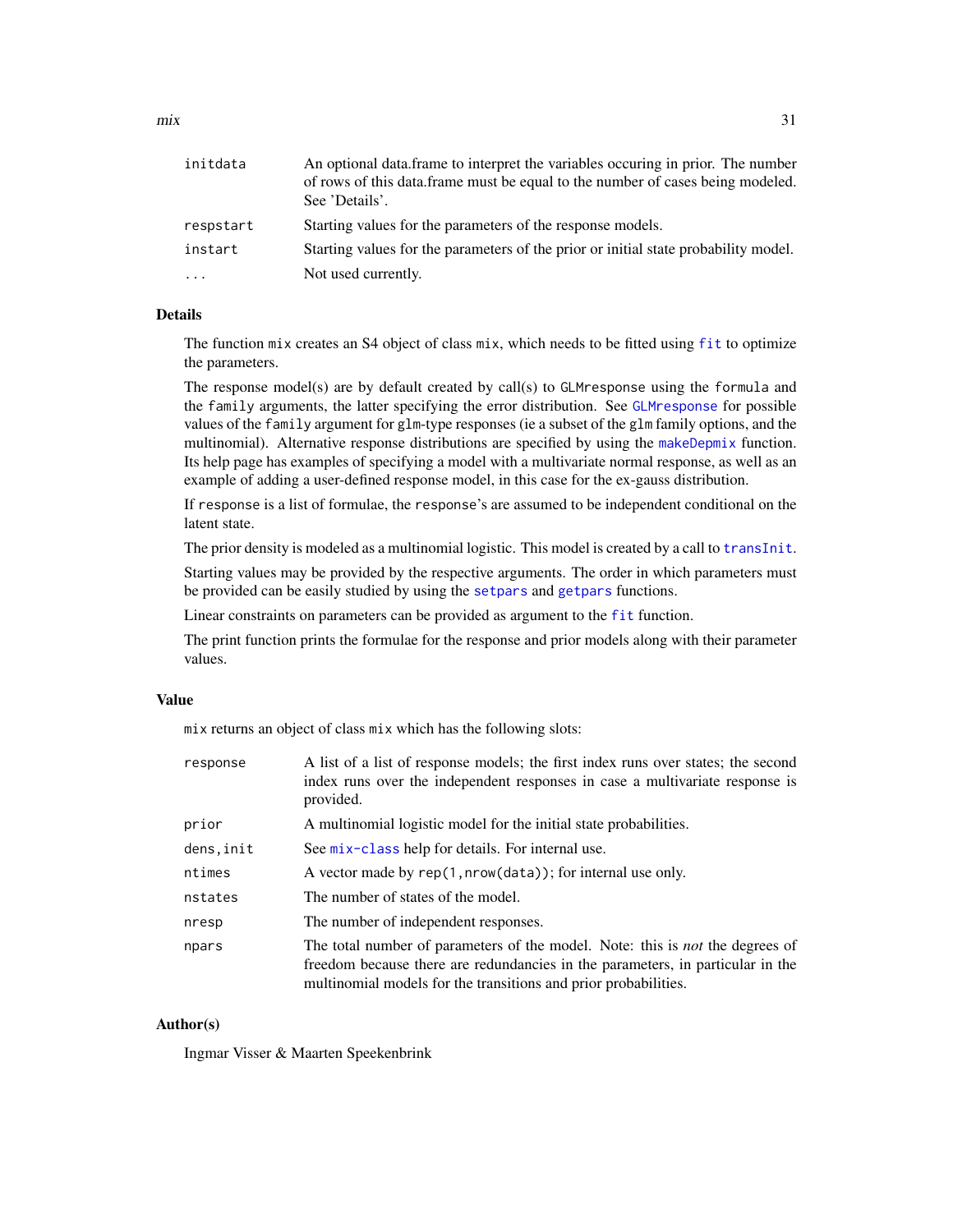### <span id="page-31-0"></span>References

A. L. McCutcheon (1987). *Latent class analysis*. Sage Publications.

### See Also

[fit](#page-14-1), [transInit](#page-47-1), [GLMresponse](#page-21-1), [depmix-methods](#page-8-2) for accessor functions to depmix objects.

### Examples

```
# four binary items on the balance scale task
data(balance)
# define a latent class model
instart=c(0.5,0.5)
set.seed(1)
respstart=runif(16)
# note that ntimes argument is used to make this a mixture model
mod <- mix(list(d1~1,d2~1,d3~1,d4~1), data=balance, nstates=2,
family=list(multinomial(),multinomial(),multinomial(),multinomial()),
respstart=respstart,instart=instart)
# to see the model
mod
```
<span id="page-31-1"></span>mix-class *Class "mix"*

### Description

A [mix](#page-29-1) model.

### Objects from the Class

Objects can be created by calls to [mix](#page-29-1).

#### Slots

response: List of list of response objects.

prior: [transInit](#page-47-1) object; model for the prior probabilities, also unconditional probabilities

- dens: Array of dimension sum(ntimes)\*nresp\*nstates providing the densities of the observed responses for each state.
- init: Array of dimension length (ntimes)\*nstates with the current predictions for the initial state probabilities.
- nstates: The number of states (classes) of the model.
- nresp: The number of independent responses.

ntimes: A vector of 1's for each case; for internal use.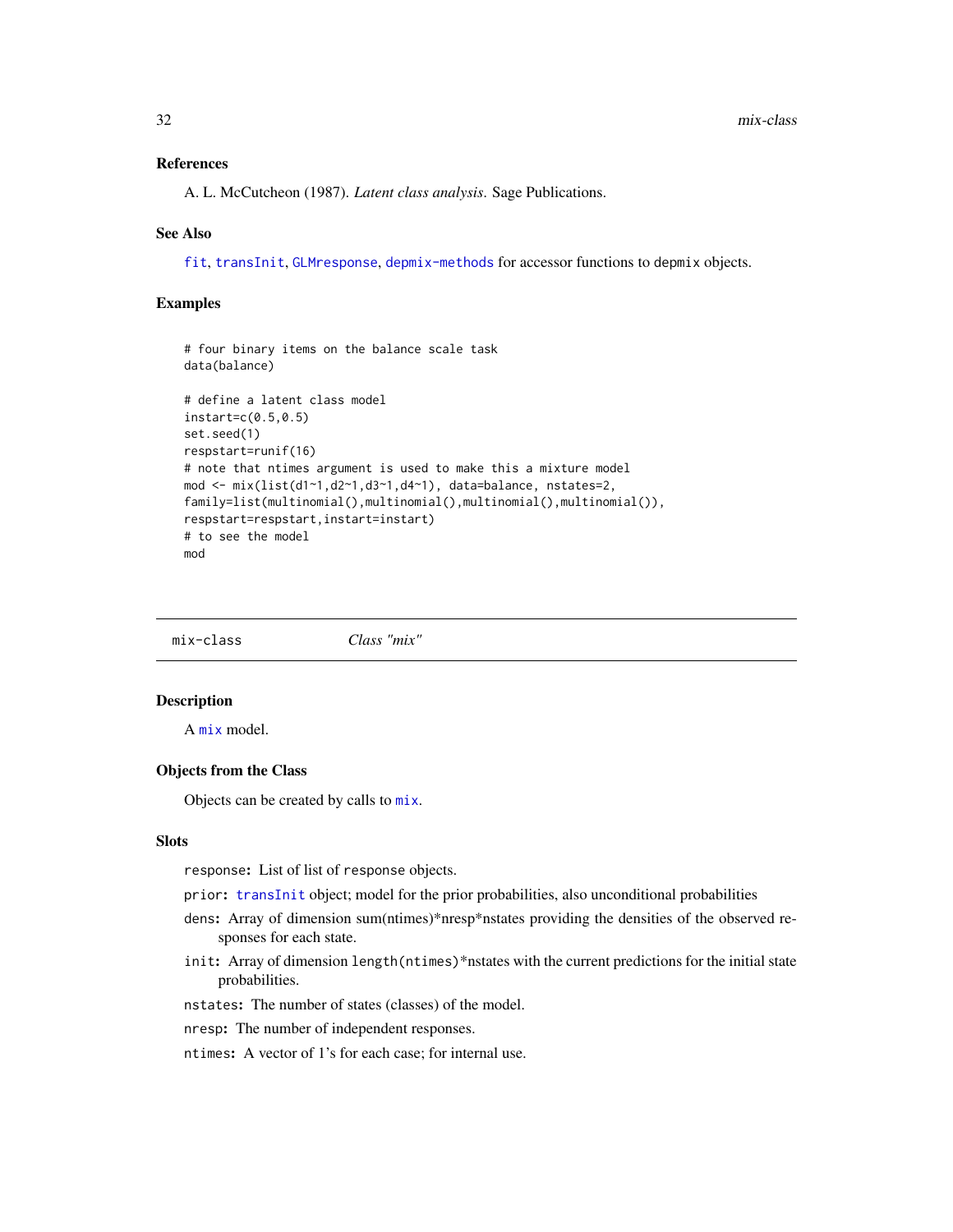### <span id="page-32-0"></span>mix.fitted-class 33

npars: The total number of parameters of the model. This is not the degrees of freedom, ie there are redundancies in the parameters, in particular in the multinomial models for the transitions and prior.

### Accessor Functions

The following functions should be used for accessing the corresponding slots:

npar: The number of parameters of the model.

nresp: The number of responses.

nstates: The number of states.

ntimes: The vector of independent time series lengths.

### Author(s)

Ingmar Visser & Maarten Speekenbrink

### Examples

showClass("mix")

mix.fitted-class *Class "mix.fitted" (and "mix.fitted.classLik")*

### **Description**

A fitted [mix](#page-29-1) model.

### **Slots**

A mix.fitted object is a mix object with three additional slots, here is the complete list:

response: List of list of response objects.

prior: transInit object.

- dens: Array of dimension sum(ntimes)\*nresp\*nstates providing the densities of the observed responses for each state.
- init: Array of dimension length(ntimes)\*nstates with the current predictions for the initial state probabilities.
- ntimes: A vector containing the lengths of independent time series; if data is provided, sum(ntimes) must be equal to nrow(data).
- nstates: The number of states of the model.
- nresp: The number of independent responses.
- npars: The total number of parameters of the model. This is not the degrees of freedom, ie there are redundancies in the parameters, in particular in the multinomial models for the transitions and prior.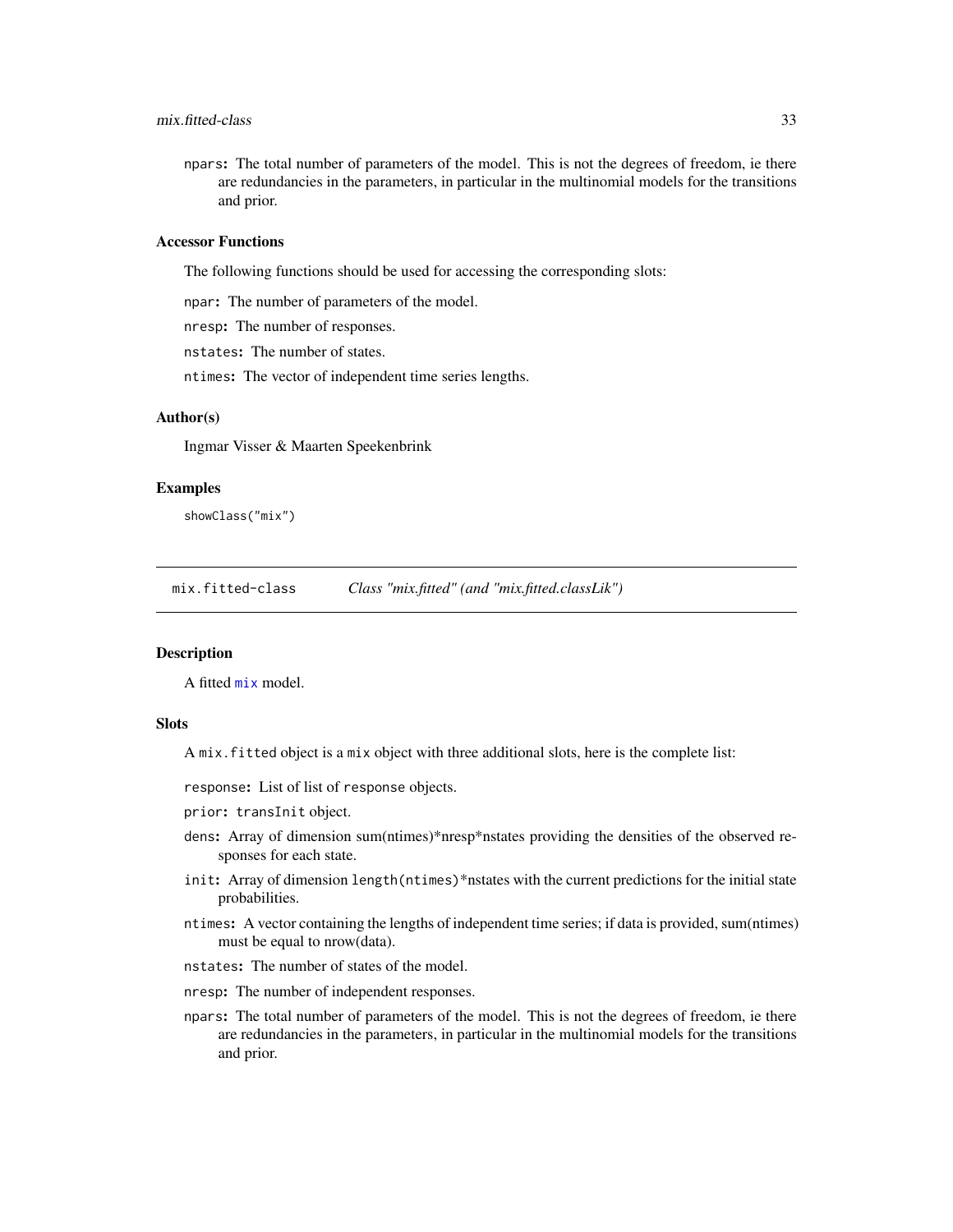<span id="page-33-0"></span>message: This provides some information on convergence, either from the EM algorithm or from Rdonlp2.

conMat: The linear constraint matrix, which has zero rows if there were no constraints.

lin.lower The lower bounds on the linear constraints.

lin.upper The upper bounds on the linear constraints.

posterior: Posterior (Viterbi) state sequence.

### Details

The print function shows some convergence information, and the summary method shows the parameter estimates.

### Extends

Class ["mix"](#page-31-1) directly. mix.fitted.classLik is similar to mix.fitted, the only difference being that the model is fitted by maximising the classification likelihood.

### Author(s)

Ingmar Visser & Maarten Speekenbrink

### Examples

showClass("mix.fitted")

mix.sim-class *Class "mix.sim"*

### Description

A [mix](#page-29-1).sim model. The mix.sim class directly extends the mix class, and has an additional slot for the true states. A [mix](#page-29-1).sim model can be generated by simulate(mod,...), where mod is a mix model.

### Slots

response: List of list of response objects.

prior: [transInit](#page-47-1) object.

- dens: Array of dimension sum(ntimes)\*nresp\*nstates providing the densities of the observed responses for each state.
- init: Array of dimension length(ntimes)\*nstates with the current predictions for the initial state probabilities.
- ntimes: A vector containing the lengths of independent time series; not applicable for mix objects, i.e. this is a vector of 1's.
- nstates: The number of states/classes of the model.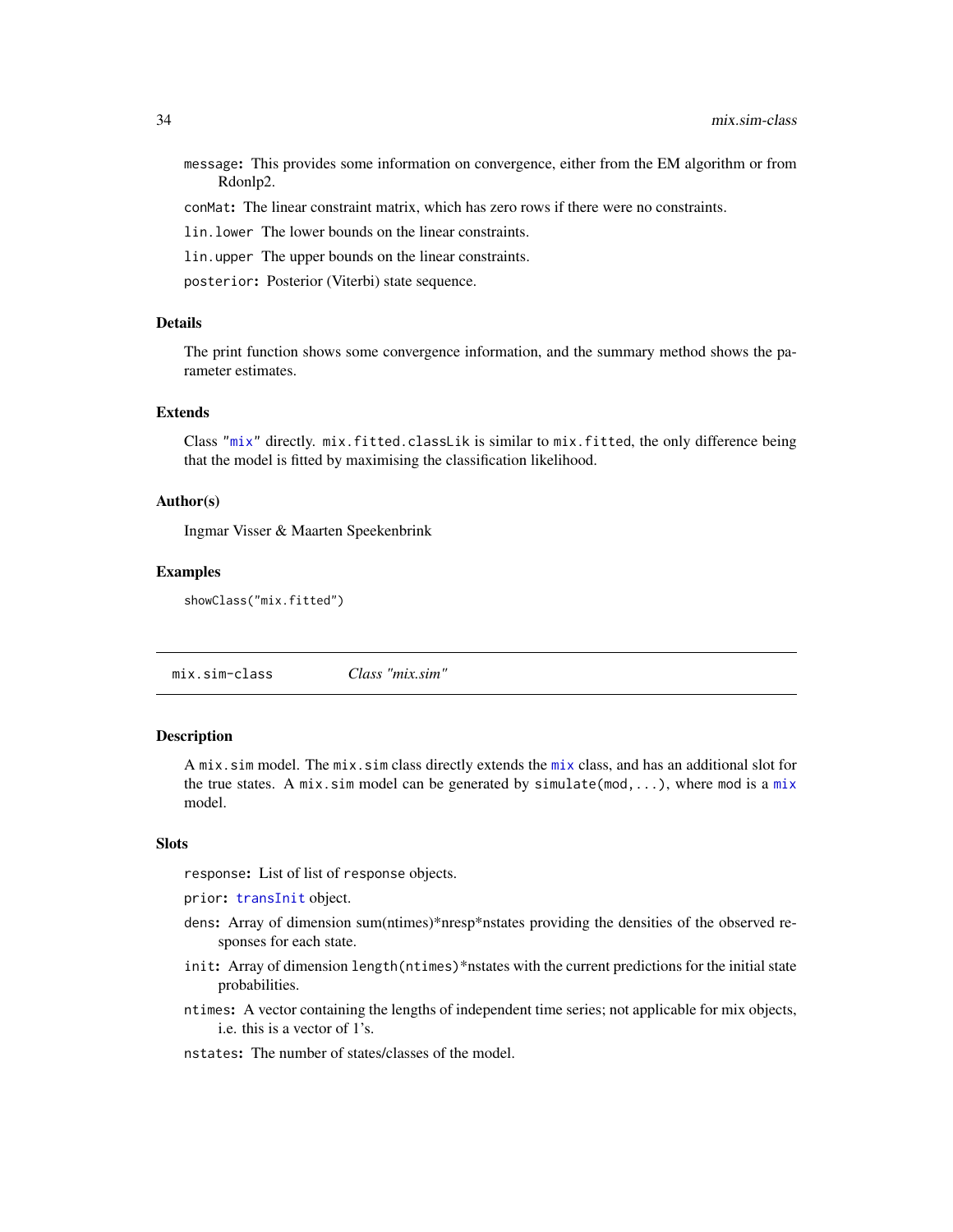#### <span id="page-34-0"></span>multistart 35

nresp: The number of independent responses.

npars: The total number of parameters of the model. This is not the degrees of freedom, ie there are redundancies in the parameters, in particular in the multinomial models for the transitions and prior.

states: A matrix with the true states/classes.

### Accessor Functions

The following functions should be used for accessing the corresponding slots:

npar: The number of parameters of the model.

nresp: The number of responses.

nstates: The number of states.

ntimes: The vector of independent time series lengths.

### Author(s)

Maarten Speekenbrink & Ingmar Visser

multistart *Methods to fit a (dep-)mix model using multiple sets of starting values*

#### Description

Fit a model using multiple sets of starting values.

### Usage

```
## S4 method for signature 'mix'
multistart(object, nstart=10, initIters=10, ...)
```
#### Arguments

| object                  | An object of class mix or depmix.                                    |
|-------------------------|----------------------------------------------------------------------|
| nstart                  | The number of sets of starting values that are used.                 |
| initIters               | The number of EM iterations that each set of starting values is run. |
| $\cdot$ $\cdot$ $\cdot$ | Not used currently.                                                  |

#### Details

Starting values in the EM algorithm are generated by randomly assigning posterior state probabilities for each observation using a Dirichlet distribution. This is done nstart times. The EM algorithm is run initIters times for each set of starting values. The then best fitting model is then optimized until convergence. A warning is provided about the number of sets of starting values that are infeasible, e.g. due to non-finite log likelihood, if that number is larger than zero. Note that the number of iterations reported in the final fitted model does not include the initial number of iterations that EM was run for.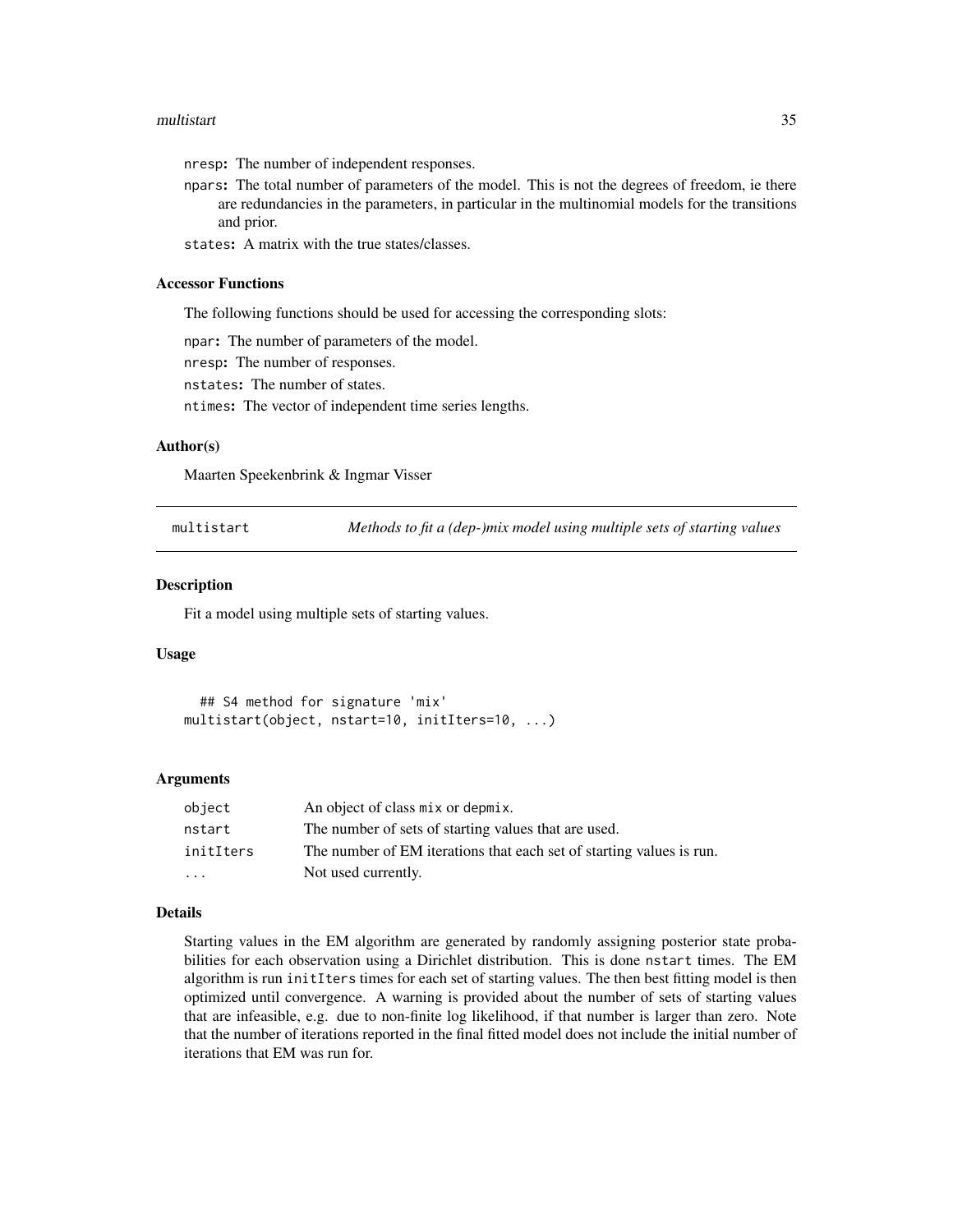36 posterior

#### Value

A fitted (dep)mix object.

### Author(s)

Ingmar Visser & Maarten Speekenbrink

### Examples

```
data(speed)
```

```
# this example is from ?fit with fit now replaced by multistart and the
# set.seed statement is left out
mod1 <- depmix(list(rt~1,corr~1),data=speed,transition=~Pacc,nstates=2,
family=list(gaussian(),multinomial("identity")),ntimes=c(168,134,137))
set.seed(3)
fmod1 < -fit(mod1)fmod2 <- multistart(mod1)
fmod1
fmod2
```
<span id="page-35-1"></span>posterior *Posterior state/class probabilities and classification*

#### **Description**

Return posterior state classifications and/or probabilities for a fitted (dep-)mix object. In the case of a latent class or mixture model, states refer to the classes/mixture components.

There are different ways to define posterior state probabilities and the resulting classifications. The 'type' argument can be used to specify the desired definition. The default is currently set to 'viterbi'. Other options are 'global' and 'local' for state classification, and 'filtering' and 'smoothing' for state probabilities. See Details for more information.

### Usage

```
## S4 method for signature 'depmix'
posterior(object, type = c("viterbi", "global", "local", "filtering", "smoothing"))
## S4 method for signature 'depmix.fitted'
posterior(object, type = c("viterbi", "global", "local", "filtering", "smoothing"))
## S4 method for signature 'mix'
posterior(object, type = c("viterbi", "global", "local", "filtering", "smoothing"))
## S4 method for signature 'mix.fitted'
posterior(object, type = c("viterbi", "global", "local", "filtering", "smoothing"))
```
<span id="page-35-0"></span>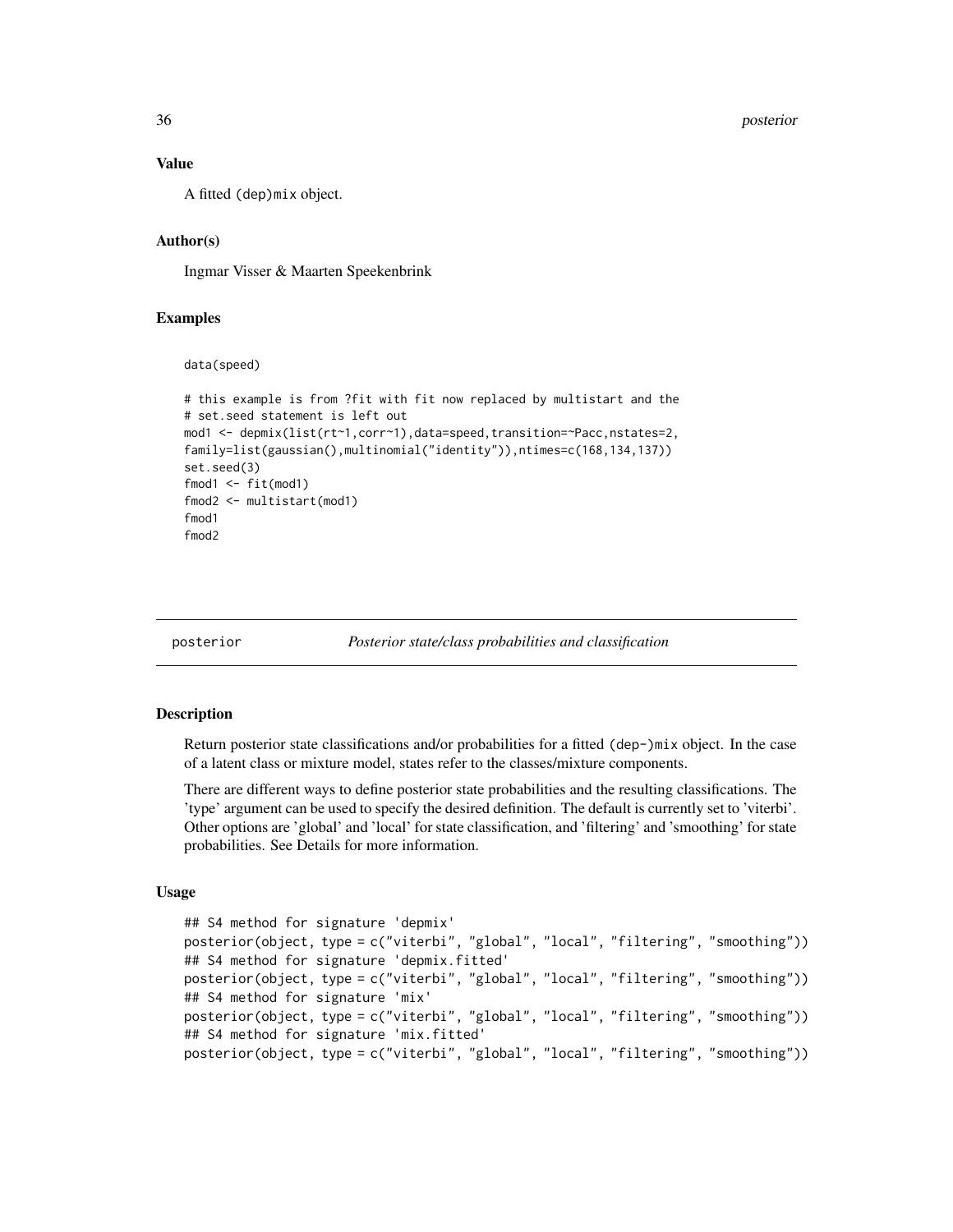#### <span id="page-36-0"></span>posterior and the set of the set of the set of the set of the set of the set of the set of the set of the set o

#### Arguments

| obiect | A (fitted)(dep-)mix object.                                                                            |
|--------|--------------------------------------------------------------------------------------------------------|
| type   | character, partial matching allowed. The type of classification or posterior prob-<br>ability desired. |

### Details

After fitting a mix or depmix model, one is often interested in determining the most probable mixture components or hidden states at each time-point  $t$ . This is also called decoding the hidden states from the observed data. There are at least two general ways to consider state classification: 'global' decoding means determining the most likely state sequence, whilst 'local' decoding means determining the most likely state at each time point whilst not explicitly considering the identity of the hidden states at other time points. For mixture models, both forms of decoding are identical.

Global decoding is based on the conditional probability  $p(S_1, \ldots, S_T | Y_1, \ldots, Y_T)$ , and consists of determining, at each time point  $t = 1, \ldots, T$ :

$$
s*_t = \arg\max_{i=1}^N p(S_1 = s*_1, \dots, S_{t-1} = s*_t-1, S_t = i, S_{t+1} = s*_t+1, \dots, S_T = s*_T \mid Y_1, \dots, Y_T)
$$

where  $N$  is the total number of states. These probabilities and the resulting classifications, are computed through the [viterbi](#page-51-1) algorithm. Setting type = 'viterbi' returns a data.frame with the Viterbi-decoded global state sequence in the first column, and the normalized "delta" probabilities in the remainining columns. These "delta" probabilities are defined as the joint probability of the most likely state sequence ending in state  $i$  at time  $t$ , and all the observations up to time  $t$ . The normalization of these joint probabilities is done on a time-point basis (i.e., dividing the delta probability by the sum of the delta probabilities for that time point for all possible states  $j$  (including state i)). These probabilities are not straightforward to interpret. Setting type = "global" returns just a vector with the Viterbi-decoded global state sequence.

Local decoding is based on the smoothing probabilities  $p(S_t | Y_1, \ldots, Y_T)$ , which are the "gamma" probabilities computed with the [forwardbackward](#page-20-1) algorithm. Local decoding then consists of determining, at each time point  $t = 1, \ldots, T$ 

$$
s*_t = \arg\max_{i=1}^N p(S_t = i \mid Y_1, \dots, Y_T)
$$

where  $N$  is the total number of states. Setting type = "local" returns a vector with the local decoded states. Setting type = "smoothing" returns the smoothing probabilities which underlie this classification. When considering the posterior probability of each state, the values returned by type = "smoothing" are most likely what is wanted by the user.

The option type = "filtering" returns a matrix with the so-called filtering probabilities, defined as  $p(S_t | Y_1, \ldots, Y_t)$ , i.e. the probability of a hidden state at time t considering the observations up to and including time  $t$ .

See the [fit](#page-14-1) help page for an example.

#### Value

The return value of posterior depends on the value of the type argument: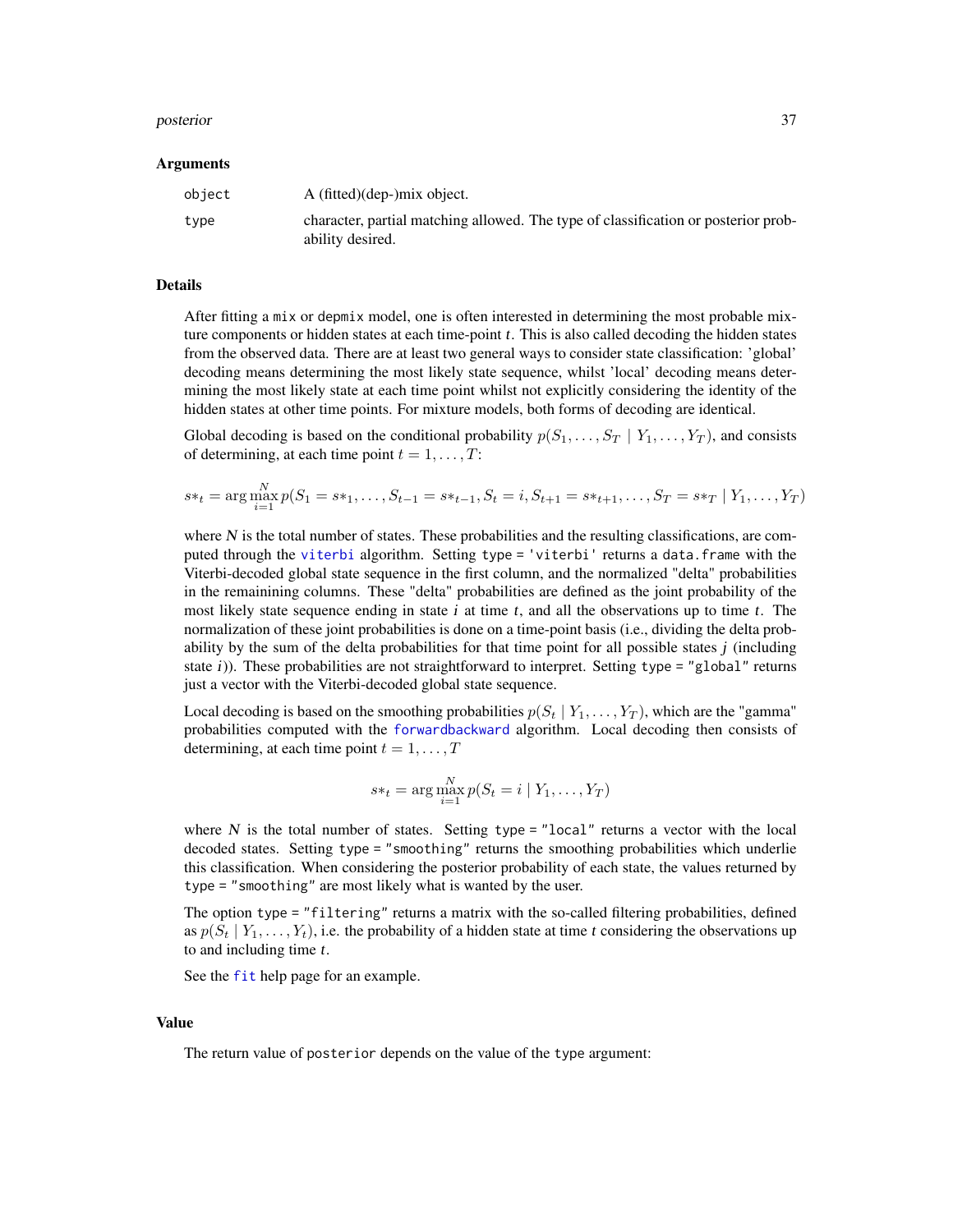| $type = 'viterbi'$   |                                                                                                                                                                                                                 |  |
|----------------------|-----------------------------------------------------------------------------------------------------------------------------------------------------------------------------------------------------------------|--|
|                      | Returns a data.frame with nstates (object) + 1 columns; the first column con-<br>tains the states decoded through the Viterbi algorithm, the remaining columns<br>contain the (normalized) delta probabilities. |  |
| $type='global'$      | Returns a vector which contains the states decoded through the Viterbi algo-<br>rithm.                                                                                                                          |  |
| $type = 'local'$     | Returns a vector which contains the states decoded as the maximum of the<br>smoothing probabilities.                                                                                                            |  |
| $type = 'filtering'$ |                                                                                                                                                                                                                 |  |
|                      | Returns a matrix which contains the posterior probabilities of each state, condi-<br>tional upon the responses observed thus far.                                                                               |  |
| $type = 'smoothing'$ |                                                                                                                                                                                                                 |  |
|                      | Returns a matrix which contains the posterior probabilities of each state, condi-<br>tional upon all the responses observed.                                                                                    |  |

See Details for more information.

### Note

The initial version of this function was a simple wrapper to return the value of the posterior slot in a mix-fitted or depmix-fitted object. The value of this slot is set by a call of the viterbi method. For backwards compatibility, the default value of the type argument is set to "viterbi", which returns the same. As the "delta" probabilities returned as part of this may be misinterpreted, and may not be the desired posterior probabilities, the updated version of this method now allows for other return values, and the type = "viterbi" option should be considered depreciated.

### Author(s)

Maarten Speekenbrink & Ingmar Visser

### References

Lawrence R. Rabiner (1989). A tutorial on hidden Markov models and selected applications in speech recognition. *Proceedings of IEEE*, 77-2, p. 267-295.

### Examples

data(speed)

```
# 2-state model on rt and corr from speed data set
# with Pacc as covariate on the transition matrix
# ntimes is used to specify the lengths of 3 separate series
mod <- depmix(list(rt~1,corr~1),data=speed,transition=~Pacc,nstates=2,
family=list(gaussian(),multinomial("identity")),ntimes=c(168,134,137))
fmod <- fit(mod)
```

```
# Global decoding:
pst_global <- posterior(fmod, type = "global")
```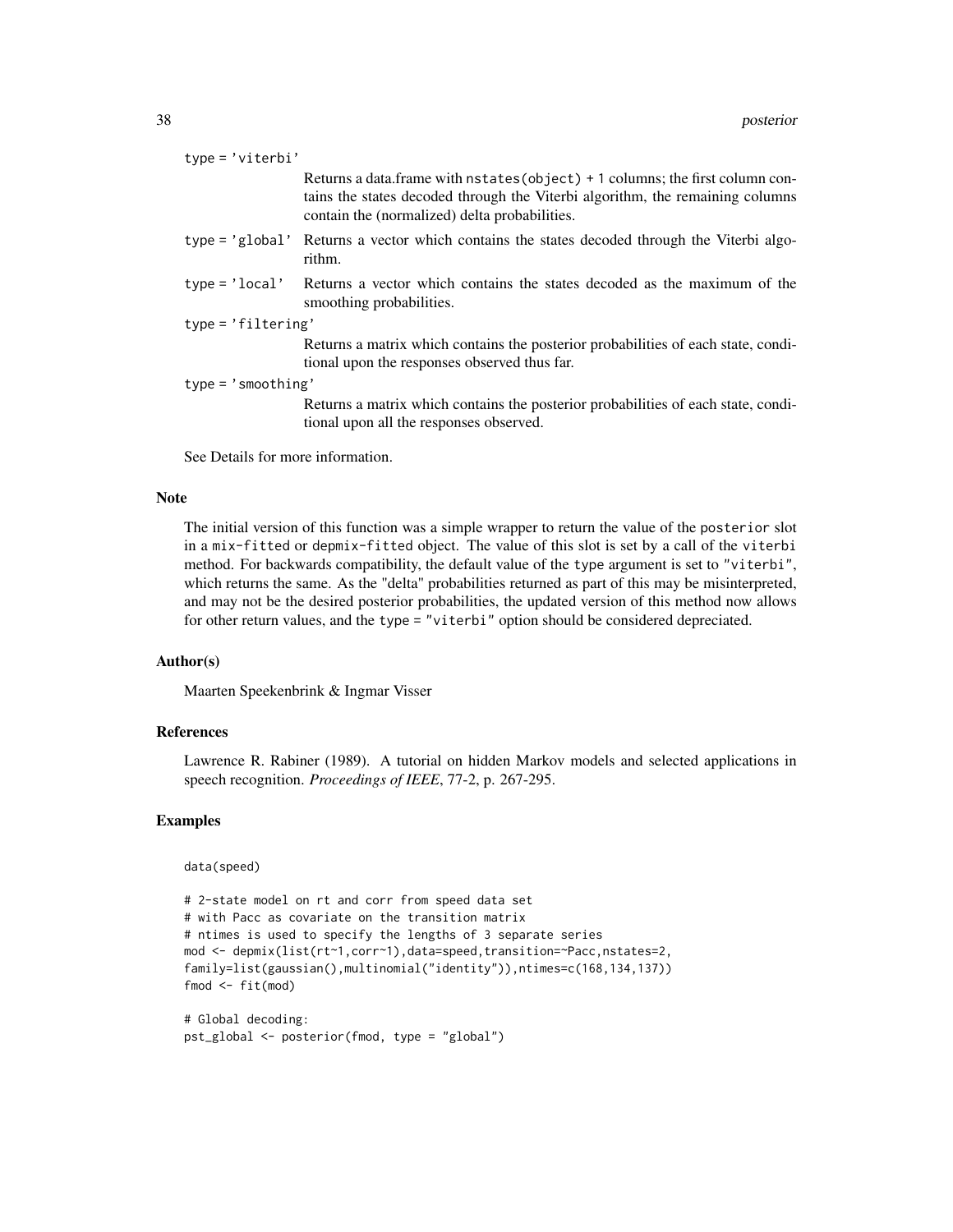### <span id="page-38-0"></span>response-class 39

```
# Local decoding:
pst_local <- posterior(fmod,type="local")
# Global and local decoding provide different results:
identical(pst_global, pst_local)
# smoothing probabilities are used for local decoding, and may be used as
# easily interpretable posterior state probabilities
pst_prob <- posterior(fmod, type = "smoothing")
# "delta" probabilities from the Viterbi algorithm
pst_delta <- posterior(fmod, type="viterbi")[,-1]
# The smoothing and "delta" probabilities are different:
identical(pst_prob, pst_delta)
# Filtering probabilities are an alternative to smoothing probabilities:
pst_filt <- posterior(fmod, type = "filtering")
# The smoothing and filtering probabilities are different:
identical(pst_prob, pst_filt)
```
<span id="page-38-1"></span>response-class *Class "response"*

### **Description**

A generic response model for [depmix](#page-3-1) models.

### Arguments

object An object of class "response".

### Details

This class offers a framework from which to build specific response models such as glm based responses or multinomial responses. For extensibility, objects with class response should have at least methods: dens to return the dens'ity of responses, and getpars and setpars methods to get and set parameters.

The constr slot is used for information on constraints that are inherently part of a model; the only such constraints which are currently used are 1) the sum constraint in multinomial models with identity link, and 2) a lower bound of zero of sd parameters in gaussian distributions. Such constraints are only used in fitting models with general optimization routines such as Rsolnp; the EM algorithm automagically respects the sum constraint.

lin: Derivative of linear constraint. linup: Upper bounds for linear constraints. linlow: Lower bounds for linear constraints. parup: Upper bounds on parameters. parlow: Lower bounds on parameters.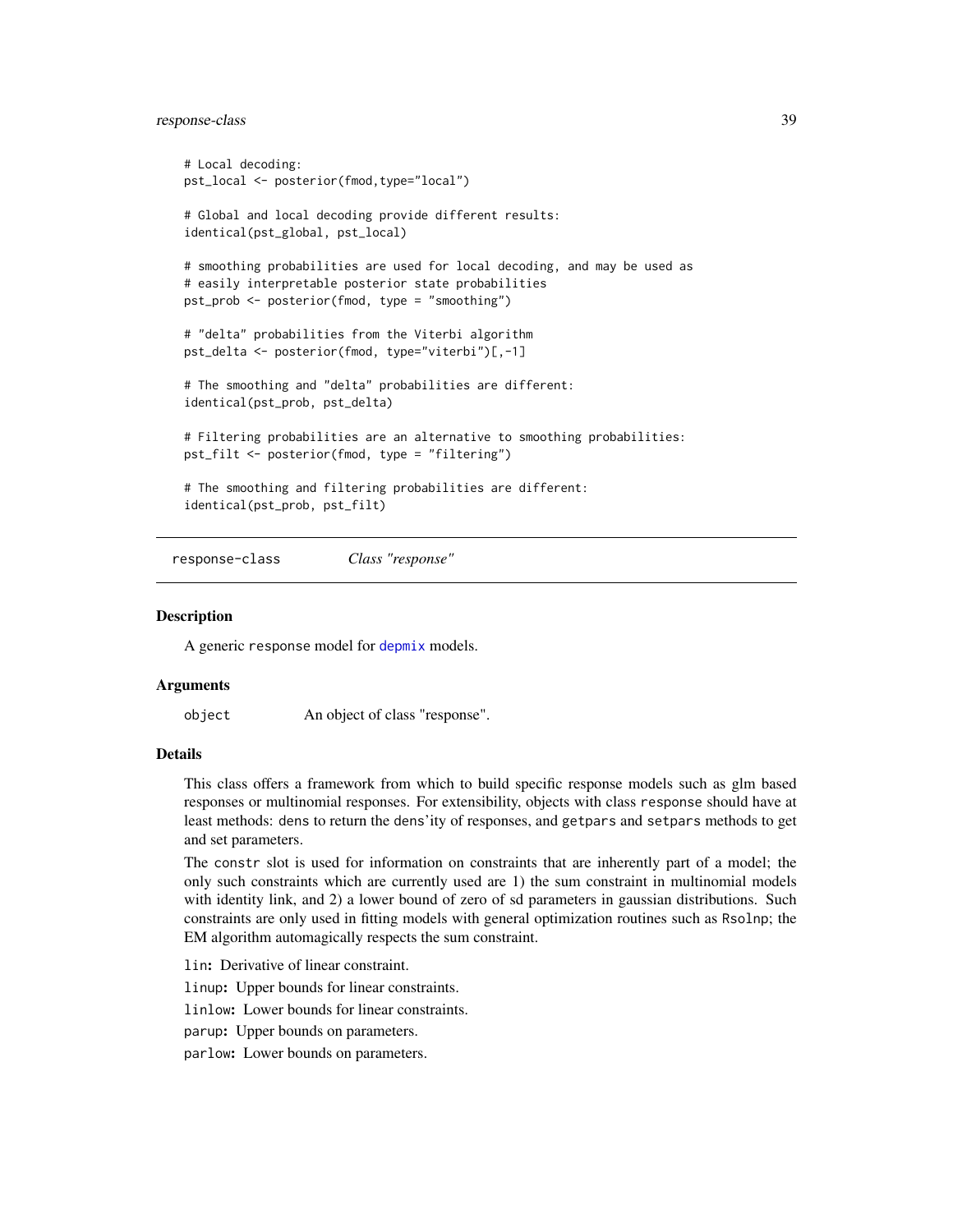### <span id="page-39-0"></span>40 response-classes

### **Slots**

parameters: A (named) list of parameters.

fixed: A logical vector indicating which parameters are fixed.

y: A matrix with the actual response; possibly multivariate.

x: A design matrix; possibly only an intercept term.

npar: The number of parameters.

constr: Information on constraints.

### Accessor Functions

The following functions should be used for accessing the corresponding slots:

npar: The number of parameters of the model.

getdf: The number of non-fixed parameters.

### Author(s)

Ingmar Visser & Maarten Speekenbrink

response-classes *Class "GLMresponse" and class "transInit"*

### Description

Specific instances of response models for [depmix](#page-3-1) models.

### Details

The GLM response-class offers an interface to the [glm](#page-0-0) functions that are subsequently used in fitting the depmix model of which the response is a part.

The transInit is an extension of response that is used to model the transition matrix and the initial state probabilities by the use of a multinomial logistic model, the difference being that in fact the response is missing as the transitions between states are not observed. This class has its own fit function which is an interface to the multinom function in [nnet](#page-0-0).

### **Slots**

Both GLMresponse and transInit contain the response-class. In addition to the slots of that class, these classes have the following slots:

formula: A formula that specifies the model.

family: A family object specifying the link function. See the [GLMresponse](#page-21-1) help page for possible options.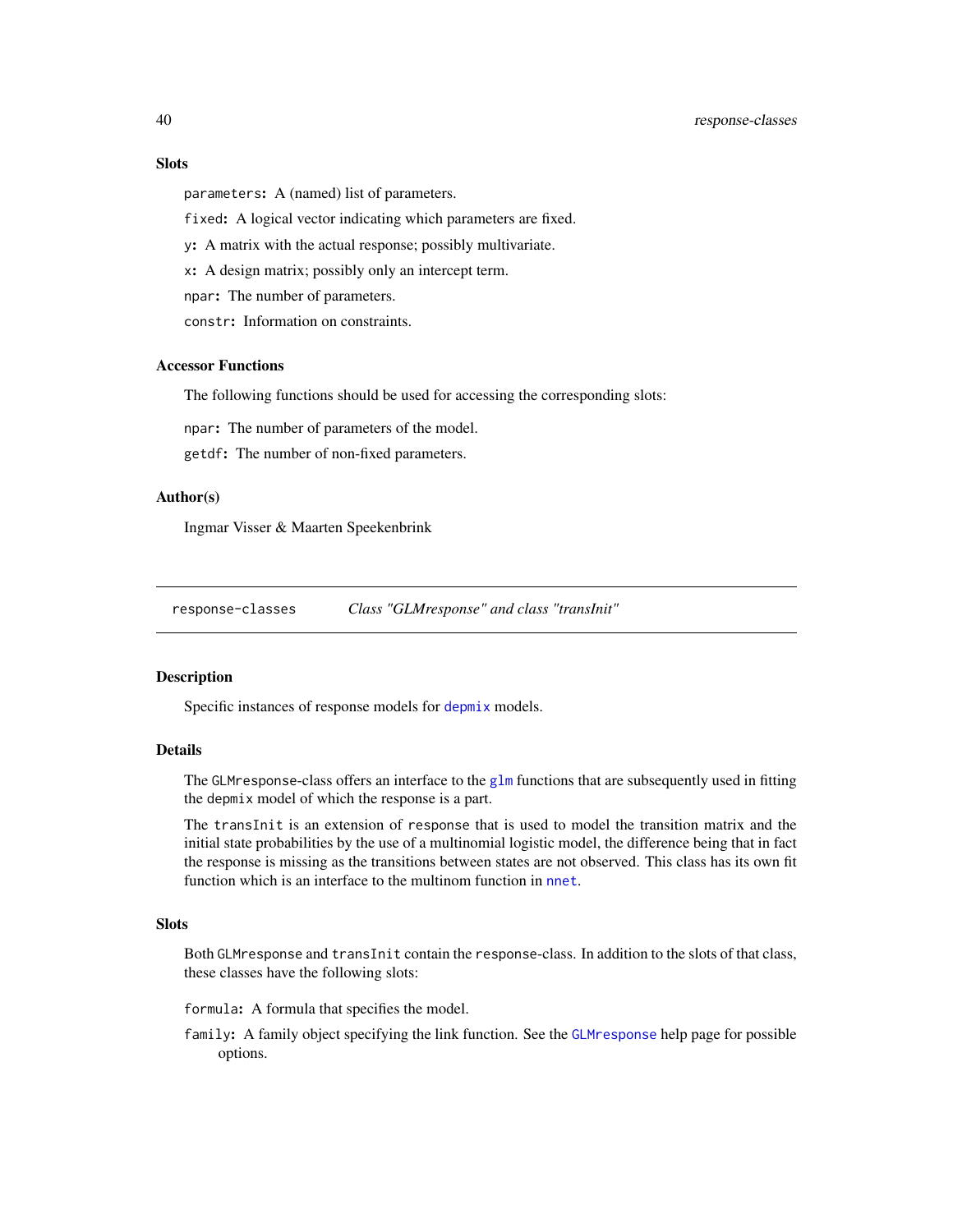#### <span id="page-40-0"></span>responses 41

#### Accessor Functions

The following functions should be used for accessing the corresponding slots:

npar: The number of parameters of the model.

getdf: The number of non-fixed parameters.

#### Author(s)

Ingmar Visser & Maarten Speekenbrink

<span id="page-40-1"></span>responses *Response models currently implemented in depmix.*

### Description

Depmix contains a number of default response models. We provide a brief description of these here.

### BINOMresponse

BINOMresponse is a binomial response model. It derives from the basic [GLMresponse](#page-21-1) class.

- y: The dependent variable can be either a binary vector, a factor, or a 2-column matrix, with successes and misses.
- x: The design matrix.
- Parameters: A named list with a single element "coefficients", which contains the GLM coefficients.

#### GAMMAresponse

GAMMAresponse is a model for a Gamma distributed response. It extends the basic [GLMresponse](#page-21-1) class directly.

- y: The dependent variable.
- x: The design matrix.
- Parameters: A named list with a single element "coefficients", which contains the GLM coefficients.

### MULTINOMresponse

MULTINOMresponse is a model for a multinomial distributed response. It extends the basic [GLMresponse](#page-21-1) class, although the functionality is somewhat different from other models that do so.

- y: The dependent variable. This is a binary matrix with N rows and Y columns, where Y is the total number of categories.
- x: The design matrix.
- **Parameters:** A named list with a single element "coefficients", which is an  $ncol(x)$  by  $ncol(y)$ matrix which contains the GLM coefficients.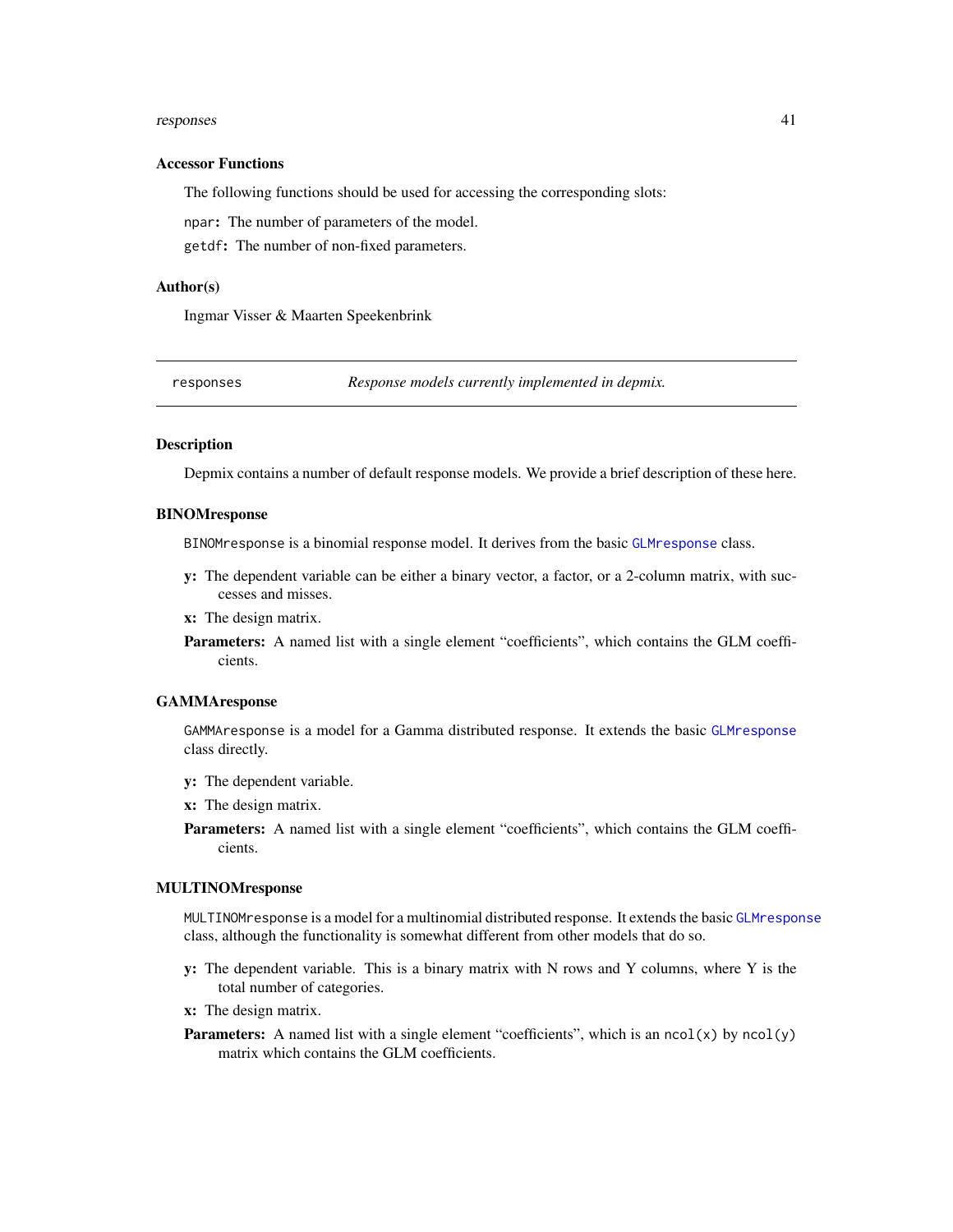### **MVNresponse**

MVNresponse is a model for a multivariate normal distributed response. See cod[emakeDepmix](#page-24-1) for an example of how to use this and other non-glm like distributions.

y: The dependent variable. This is a matrix.

x: The design matrix.

Parameters: A named list with a elements "coefficients", which contains the GLM coefficients, and "Sigma", which contains the covariance matrix.

### NORMresponse

NORMresponse is a model for a normal (Gaussian) distributed response. It extends the basic [GLMresponse](#page-21-1) class directly.

- y: The dependent variable.
- x: The design matrix.
- Parameters: A named list with elements "coefficients", which contains the GLM coefficients, and "sd", which contains the standard deviation.

### POISSONresponse

POISSONresponse is a model for a Poisson distributed response. It extends the basic [GLMresponse](#page-21-1) class directly.

- y: The dependent variable.
- x: The design matrix.
- Parameters: A named list with a single element "coefficients", which contains the GLM coefficients.

### Author(s)

Maarten Speekenbrink & Ingmar Visser

### Examples

```
# binomial response model
x < - rnorm(1000)
p \leftarrow p \log(s(x))ss <- rbinom(1000,1,p)
mod <- GLMresponse(cbind(ss,1-ss)~x,family=binomial())
fit(mod)
glm(cbind(ss,1-ss)~x, family=binomial)
# gamma response model
x=runif(1000,1,5)
```

```
res <- rgamma(1000,x)
## note that gamma needs proper starting values which are not
## provided by depmixS4 (even with them, this may produce warnings)
```
<span id="page-41-0"></span>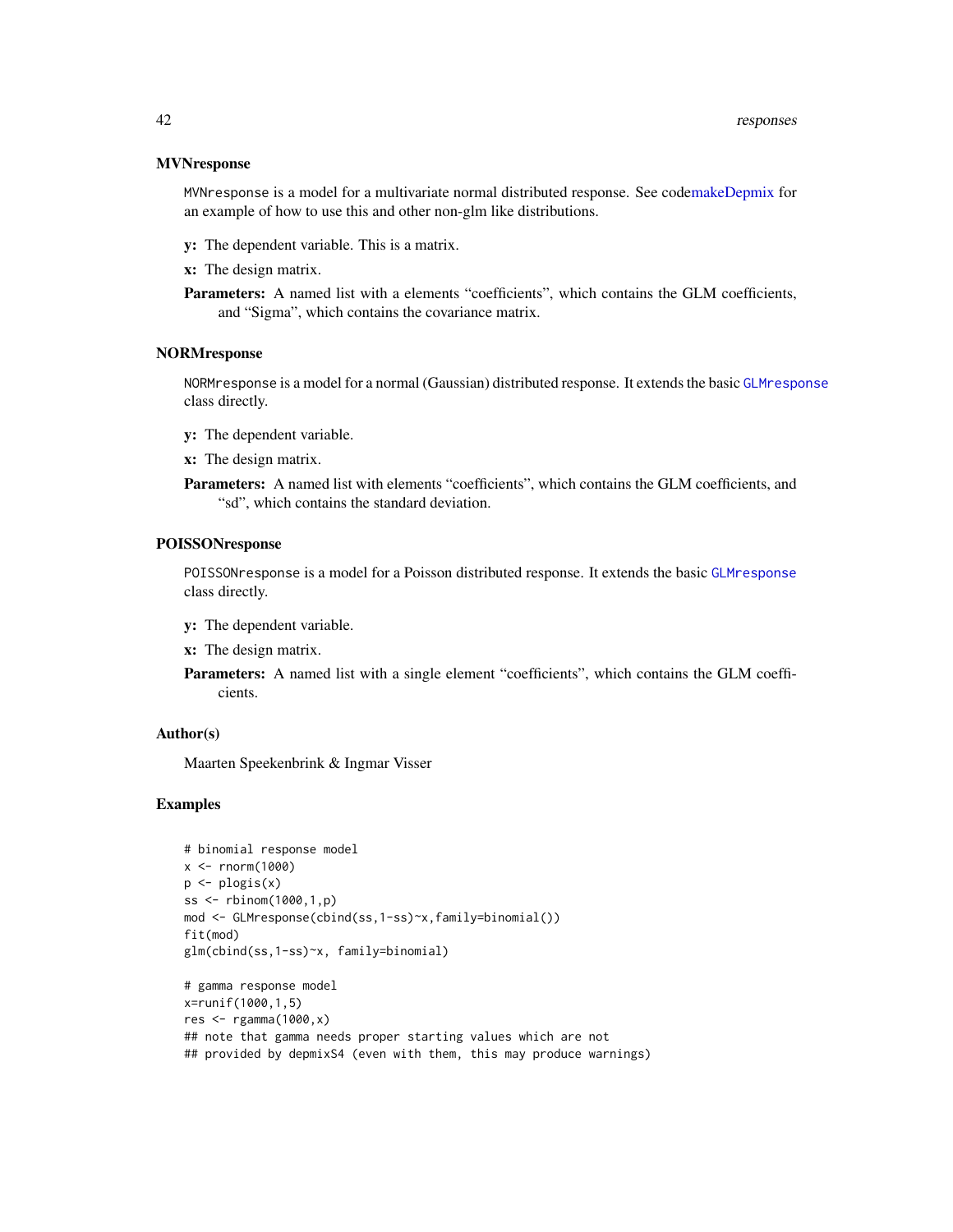#### responses 43

```
mod <- GLMresponse(res~x,family=Gamma(),pst=c(0.8,1/0.8))
fit(mod)
glm(res~x,family=Gamma)
# multinomial response model
x < - sample(0:1,1000, rep=TRUE)
mod <- GLMresponse(sample(1:3,1000,rep=TRUE)~x,family=multinomial(),pstart=c(0.33,0.33,0.33,0,0,1))
mod@y <- simulate(mod)
fit(mod)
colSums(mod@y[which(x==0),])/length(which(x==0))
colSums(mod@y[which(x==1),])/length(which(x==1))
# note that the response is treated as factor here, internal representation is in
# dummy coded format:
head(mod@y)
# similar to the binomial model, data may also be entered in multi-column format
# where the n for each row can be different
dt <- data.frame(y1=c(0,1,1,2,4,5),y2=c(1,0,1,0,1,0),y3=c(4,4,3,2,1,1))
m2 <- mix(cbind(y1,y2,y3)~1,data=dt,ns=2,family=multinomial("identity"))
fm2 \leftarrow fit(m2)summary(fm2)
# multivariate normal response model
mn \leq c(1,2,3)sig <- matrix(c(1,.5,0,.5,1,0,0,0,2),3,3)
y <- mvrnorm(1000,mn,sig)
mod <- MVNresponse(y~1)
fit(mod)
colMeans(y)
var(y)
# normal (gaussian) response model
y <- rnorm(1000)
mod <- GLMresponse(y~1)
fm <- fit(mod)
cat("Test gaussian fit: ", all.equal(getpars(fm),c(mean(y),sd(y)),check.attributes=FALSE))
# poisson response model
x <- abs(rnorm(1000,2))
res <- rpois(1000,x)
mod <- GLMresponse(res~x,family=poisson())
fit(mod)
glm(res~x, family=poisson)
# this creates data with a single change point with Poisson distributed data
set.seed(3)
y1 <- rpois(50,1)
y2 <- rpois(50,2)
ydf <- data.frame(y=c(y1,y2))
# fit models with 1 to 3 states
m1 <- depmix(y~1,ns=1,family=poisson(),data=ydf)
fm1 <- fit(m1)
m2 <- depmix(y~1,ns=2,family=poisson(),data=ydf)
```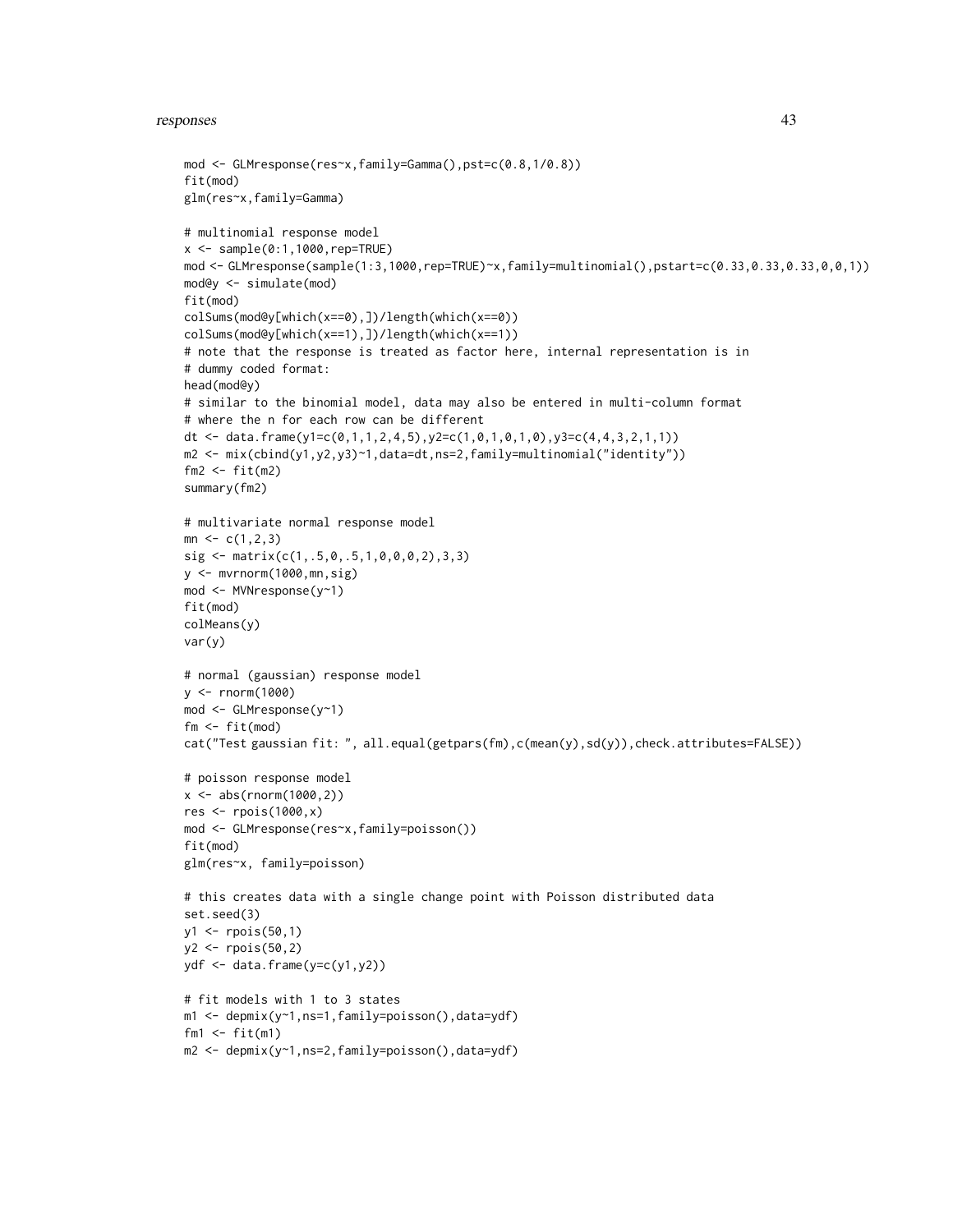```
fm2 < - fit(m2)m3 <- depmix(y~1,ns=3,family=poisson(),data=ydf)
fm3 <- fit(m3,em=em.control(maxit=500))
# plot the BICs to select the proper model
```

```
plot(1:3,c(BIC(fm1),BIC(fm2),BIC(fm3)),ty="b")
```
simulate *Methods to simulate from (dep-)mix models*

### Description

Random draws from (dep-)mix objects.

### Usage

```
## S4 method for signature 'depmix'
simulate(object, nsim=1, seed=NULL, ...)
  ## S4 method for signature 'mix'
simulate(object, nsim=1, seed=NULL, ...)
  ## S4 method for signature 'response'
simulate(object, nsim=1, seed=NULL, times, ...)
 ## S4 method for signature 'GLMresponse'
simulate(object, nsim=1, seed=NULL, times, ...)
 ## S4 method for signature 'transInit'
simulate(object, nsim=1, seed=NULL, times, is.prior=FALSE, ...)
```
### Arguments

| object   | Object to generate random draws. An object of class mix, depmix, response or<br>transInit                                   |
|----------|-----------------------------------------------------------------------------------------------------------------------------|
| nsim     | The number of draws (one draw simulates a data set of the size that is defined<br>by ntimes); defaults to 1.                |
| seed     | Set the seed.                                                                                                               |
| times    | (optional) An indicator vector indicating for which times in the complete series<br>to generate the data. For internal use. |
| is.prior | For transInit objects, indicates whether it is a prior (init) model, or not (i.e.,<br>it is a transition model)             |
| $\cdot$  | Not used currently.                                                                                                         |

<span id="page-43-0"></span>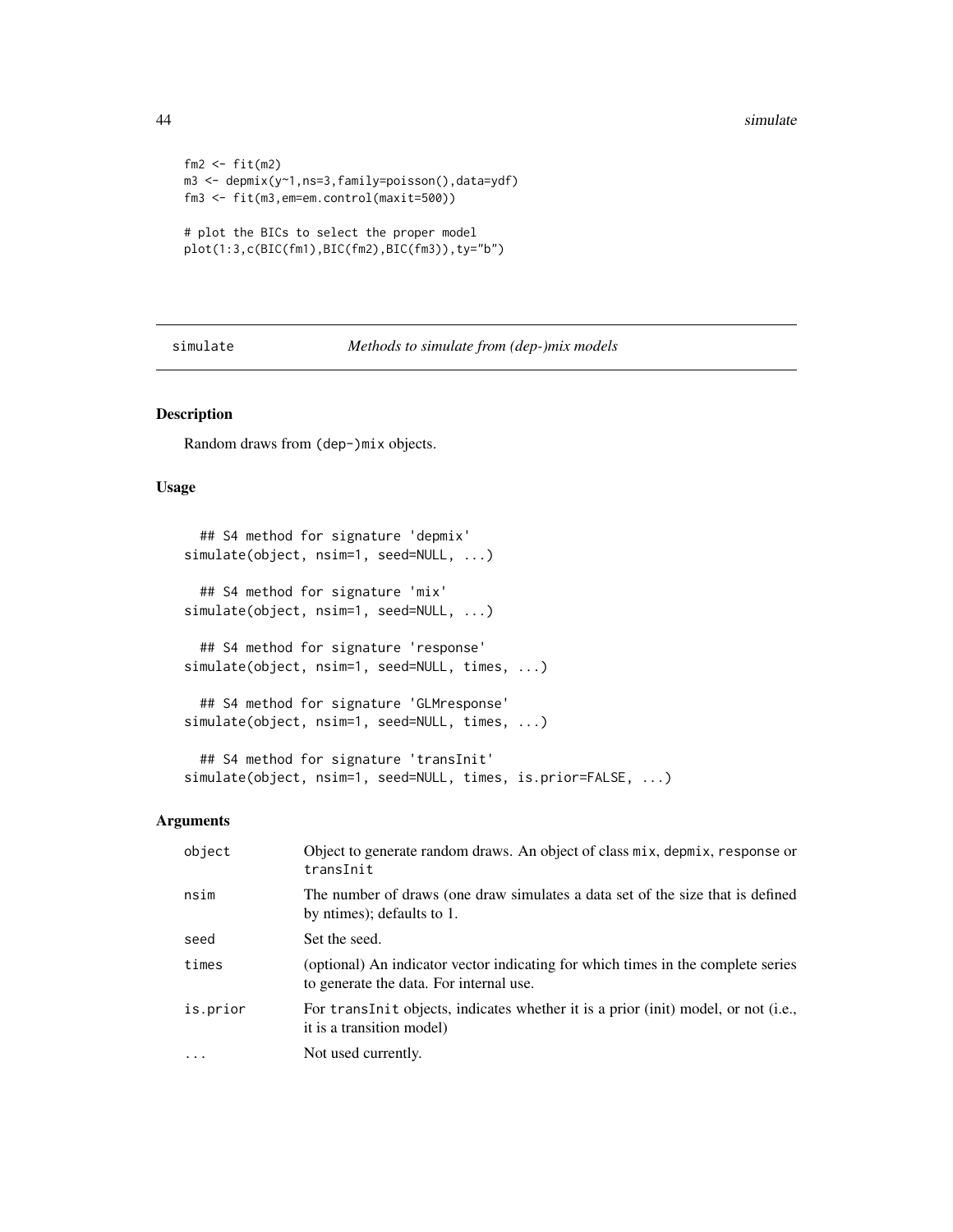### <span id="page-44-0"></span> $\epsilon$ sp500 45

### Details

For a depmix model, simulate generates nsim random state sequences, each of the same length as the observation sequence in the depmix model (i.e., sum(ntimes(object)). The state sequences are then used to generate nsim observation sequences of thee same length.

For a mix model, simulate generates nsim random class assignments for each case. Those assigments are then used to generate observation/response values from the appropriate distributions.

Setting the times option selects the time points in the total state/observation sequence (i.e., counting is continued over ntimes). Direct calls of simulate with the times option are not recommended.

### Value

For a depmix object, a new object of class depmix.sim.

For a transInit object, a state sequence.

For a response object, an observation sequence.

### Author(s)

Maarten Speekenbrink & Ingmar Visser

### Examples

```
y <- rnorm(1000)
respst \leq c(0,1,2,1)trst <- c(0.9,0.1,0.1,0.9)
df <- data.frame(y=y)
mod <- depmix(y~1,data=df,respst=respst,trst=trst,inst=c(0.5,0.5),nti=1000,nst=2)
mod <- simulate(mod)
```
sp500 *Standard & Poor's 500 index*

### Description

This data set consists of (monthly) values of the S&P 500 stock exchange index. The variable of interest is the logarithm of the return values, i.e., the logarithm of the ratio of indices, in this case the closing index is used.

#### Usage

data(speed)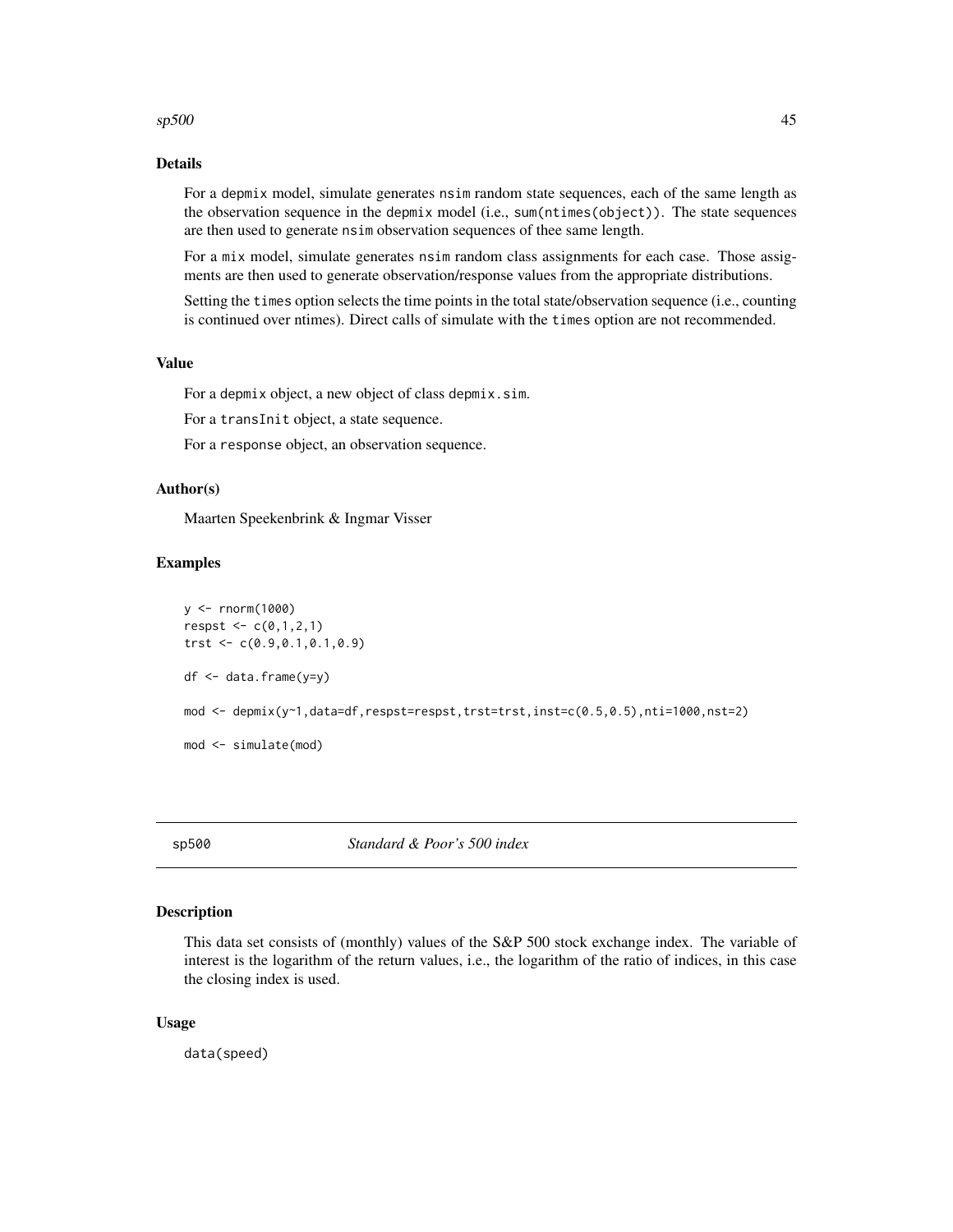### Format

A data frame with 744 observations and 6 variables.

Open Index at the start of trading.

High Highest index.

Low Lowest index.

Close Index at the close of trading.

Volume The volume of trading.

logret The log return of the closing index.

### Source

Yahoo Data.

### Examples

data(sp500)

```
# the data can be made with the following code (eg to include a longer or
# shorter time span)
## Not run:
require(TTR)
# load SP500 returns
Sys.setenv(tz='UTC')
sp500 <- getYahooData('^GSPC',start=19500101,end=20120228,freq='daily')
ep <- endpoints(sp500, on="months", k=1)
sp500 <- sp500[ep[2:(length(ep)-1)]]
sp500$sp500_ret <- log(sp500$Close) - lag(log(sp500$Close))
sp500 <- na.exclude(sp500)
```
## End(Not run)

speed *Speed Accuracy Switching Data*

<span id="page-45-0"></span>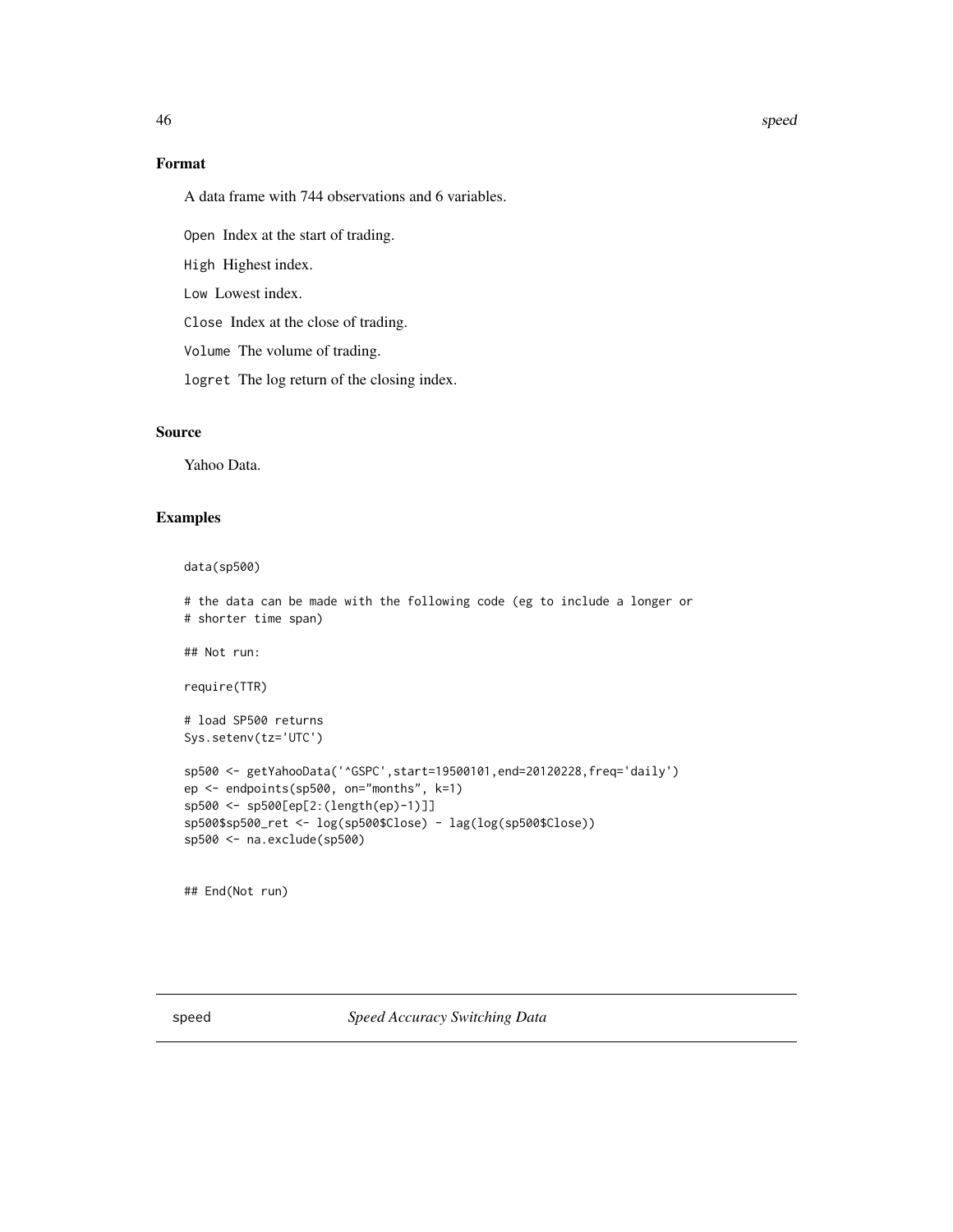#### <span id="page-46-0"></span>stationary and the stationary of the stationary of the stationary of the stationary of the stationary of the stationary of the stationary of the stationary of the stationary of the stationary of the stationary of the stati

### Description

This data set is a bivariate series of response times and accuracy scores of a single participant switching between slow/accurate responding and fast guessing on a lexical decision task. The slow and accurate responding, and the fast guessing can be modelled using two states, with a switching regime between them. The dataset further contains a third variable called Pacc, representing the relative pay-off for accurate responding, which is on a scale of zero to one. The value of Pacc was varied during the experiment to induce the switching. This data set is a from participant A in experiment 1a from Dutilh et al (2011).

### Usage

```
data(speed)
```
### Format

A data frame with 439 observations on the following 4 variables.

rt a numeric vector of response times (log ms)

corr a numeric vector of accuracy scores (0/1)

Pacc a numeric vector of the pay-off for accuracy

prev a numeric vector of accuracy scores (0/1) on the previous trial

#### Source

Gilles Dutilh, Eric-Jan Wagenmakers, Ingmar Visser, & Han L. J. van der Maas (2011). A phase transition model for the speed-accuracy trade-off in response time experiments. *Cognitive Science*, 35:211-250.

Corresponding author: g.dutilh@uva.nl

### Examples

data(speed) ## maybe str(speed) ; plot(speed) ...

stationary *Compute the stationary distribution of a transition probability matrix.*

### Description

See title.

### Usage

stationary(tpm)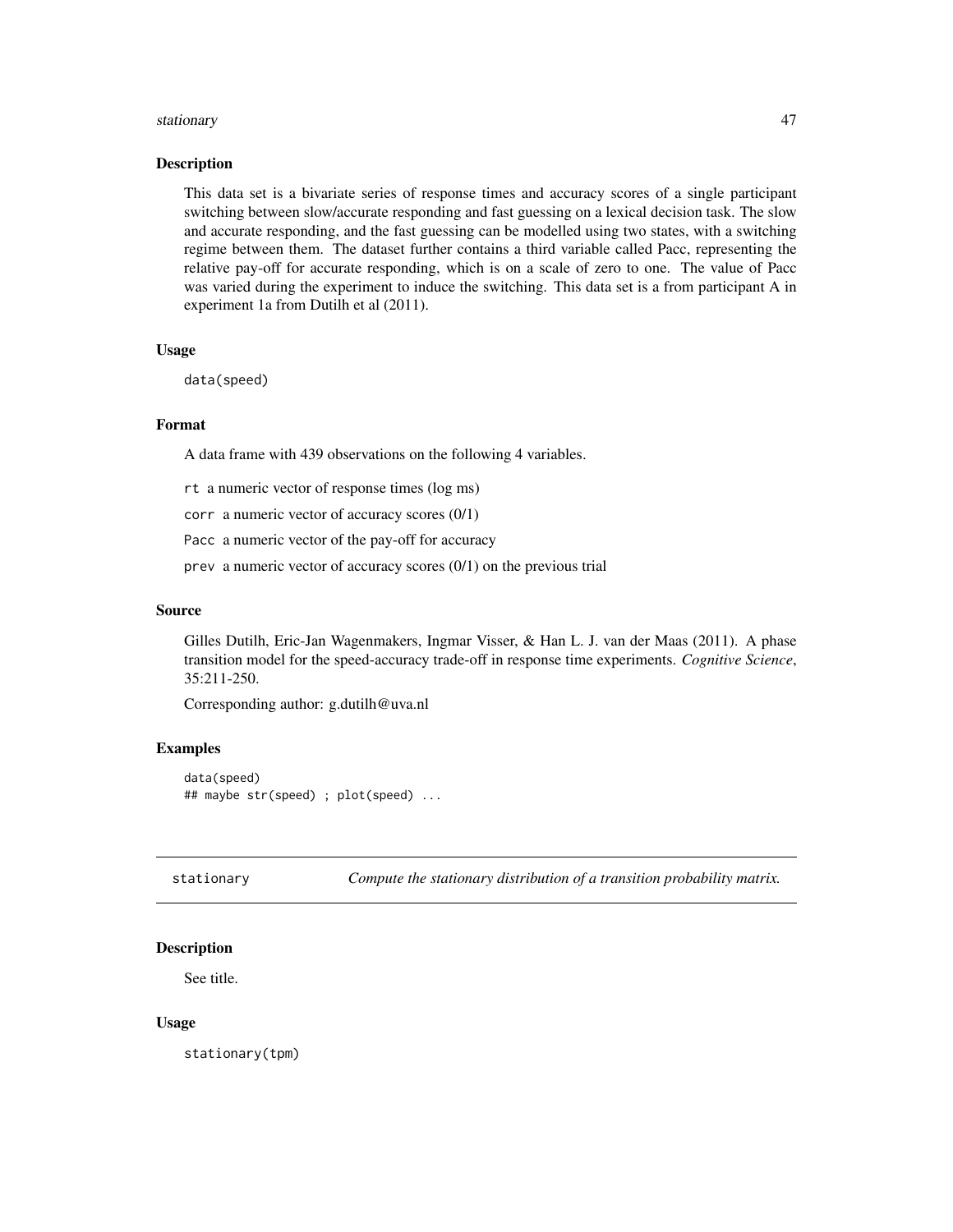#### 48 transInition of the contract of the contract of the contract of the contract of the contract of the contract of the contract of the contract of the contract of the contract of the contract of the contract of the contrac

### Arguments

tpm a transition probability matrix.

### Value

A vector with the stationary distribution such that p=tpm\*p.

### Author(s)

Ingmar Visser

<span id="page-47-1"></span>transInit *Methods for creating depmix transition and initial probability models*

### Description

Create transInit objects for [depmix](#page-3-1) models using formulae and family objects.

### Usage

```
transInit(formula, nstates, data=NULL, family=multinomial(),
pstart=NULL, fixed=NULL, prob=TRUE, ...)
```
## S4 method for signature 'transInit' getdf(object)

### Arguments

| formula   | A model formula.                                                                                                                          |
|-----------|-------------------------------------------------------------------------------------------------------------------------------------------|
| data      | An optional data frame to interpret the variables from the formula argument in.                                                           |
| family    | A family object; see details.                                                                                                             |
| pstart    | Starting values for the coefficients.                                                                                                     |
| fixed     | Logical vector indicating which paramters are to be fixed.                                                                                |
| prob      | Logical indicating whether the starting values for multinomial() family models<br>are probabilities or logistic parameters (see details). |
| nstates   | The number of states of the model.                                                                                                        |
| object    | An object of class transInit.                                                                                                             |
| $\ddotsc$ | Not used currently.                                                                                                                       |

<span id="page-47-0"></span>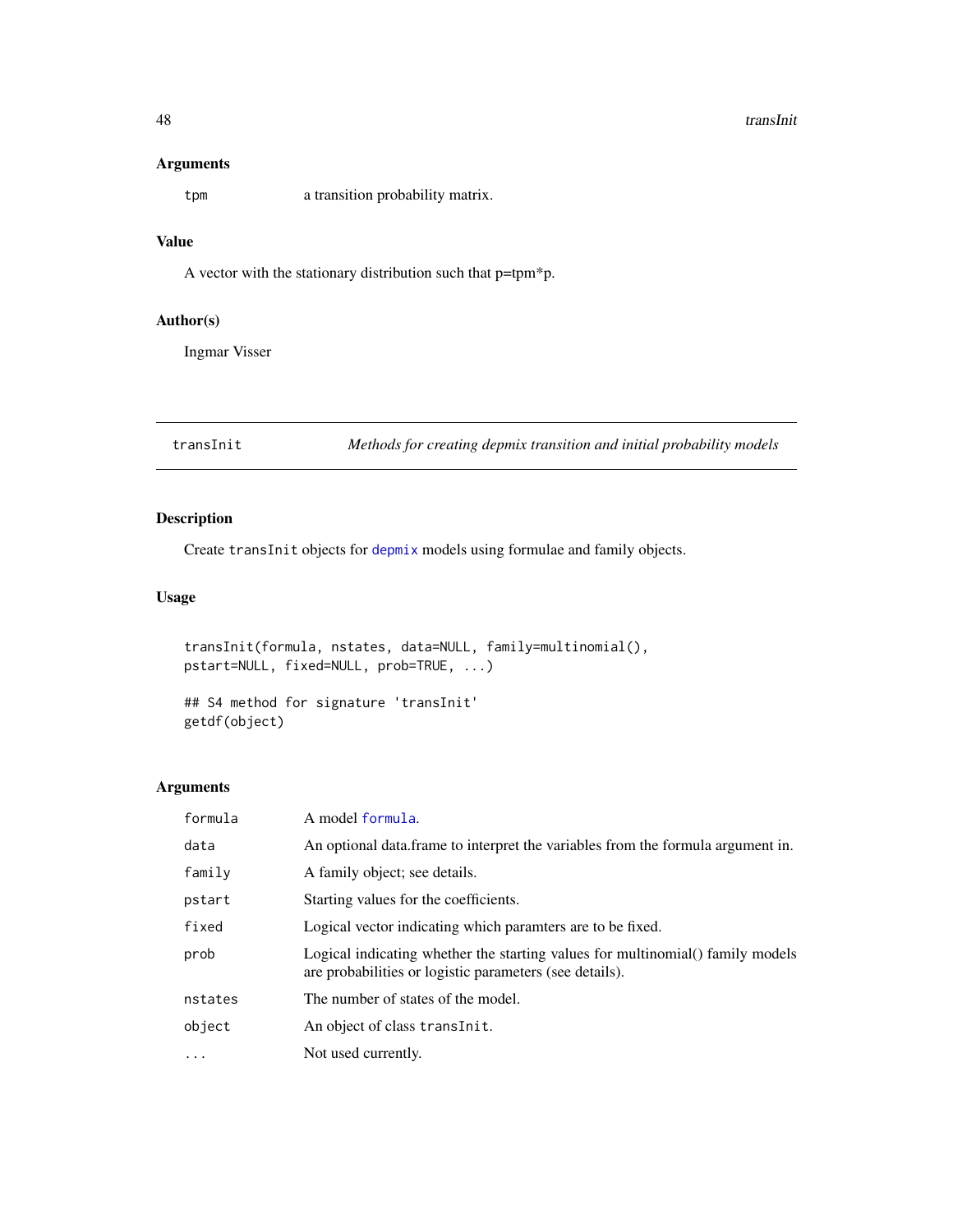#### <span id="page-48-0"></span>vcov and the set of the set of the set of the set of the set of the set of the set of the set of the set of the set of the set of the set of the set of the set of the set of the set of the set of the set of the set of the

### Details

The transInit model provides functionality for the multinomial probabilities of the transitions between states, as well as for the prior or initial probabilities. These probabilities may depend on (time-varying) covariates. The model can be used with link functions mlogit and identity; the latter is the default when no covariates are. With the mlogit link function, the transition probabilities are modeled as baseline logistic multinomials (see Agresti, 2002, p. 272 ff.).

Start values for the parameters may be provided using the pstart argument; these can be provided as probabilities, the default option, or as baseline logistic parameters, use the prob argument to specify the chosen option. The default baseline category is set to 1, which can be modified through calling, say, family=multinomial(base=2).

Note that the transInit model extends the [response-class](#page-38-1), but that it actually lacks a reponse, i.e. the y-slot is empty, at the time of construction, as the transitions are not observed.

getdf returns the number of free parameters of a transInit model.

#### Value

transInit return objects of class transInit; this class extends the [response-class](#page-38-1).

### Author(s)

Ingmar Visser & Maarten Speekenbrink

### References

Agresti, A. (2002). *Categorical Data Analysis*. Wiley series in probability and mathematical statistics. Wiley-Interscience, Hoboken, NJ, 2 edition.

vcov *Parameter standard errors*

#### Description

These functions provide standard errors for parameters of (dep-)mix models.

#### Usage

```
## S4 method for signature 'mix'
vcov(object, fixed=NULL, equal=NULL,
conrows=NULL, conrows.upper=NULL, conrows.lower=NULL, tolerance=1e-6,
method="finiteDifferences", ...)
## S4 method for signature 'mix'
standardError(object, fixed=NULL, equal=NULL,
conrows=NULL, conrows.upper=NULL, conrows.lower=NULL, tolerance=1e-6,
method="finiteDifferences", ...)
```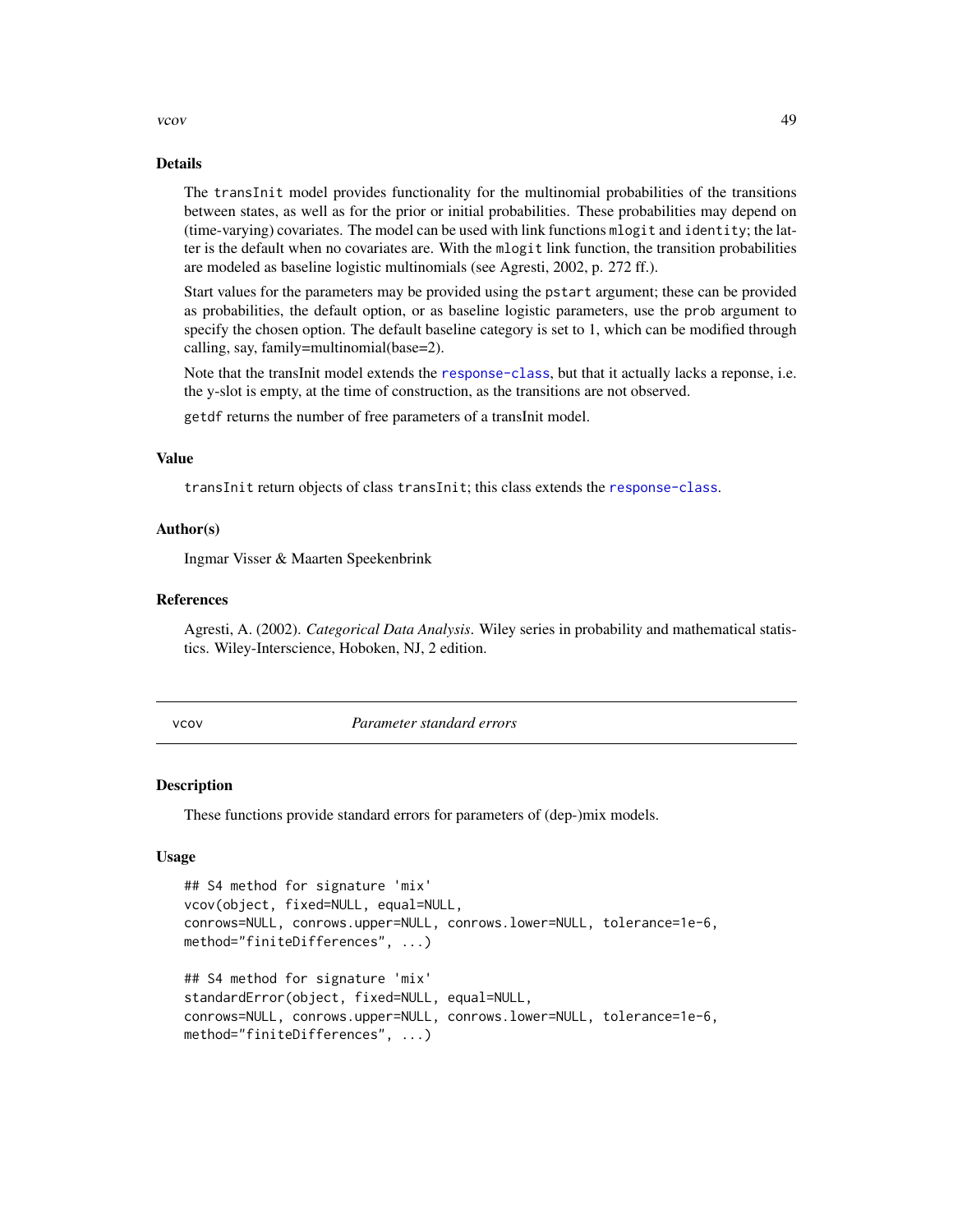```
## S4 method for signature 'mix'
confint(object, level=0.95, fixed=NULL, equal=NULL,
conrows=NULL, conrows.upper=NULL, conrows.lower=NULL, tolerance=1e-6,
method="finiteDifferences", ...)
## S4 method for signature 'mix'
hessian(object, tolerance=1e-6,
method="finiteDifferences", ...)
```
### Arguments

| object        | A (dep-)mix object; see depmix for details.                                                                                                                                                       |
|---------------|---------------------------------------------------------------------------------------------------------------------------------------------------------------------------------------------------|
| fixed, equal  | These arguments are used to specify constraints on a model; see usage details<br>here: fit.                                                                                                       |
| conrows       | These arguments are used to specify constraints on a model; see usage details<br>here: fit.                                                                                                       |
| conrows.upper | These arguments are used to specify constraints on a model; see usage details<br>here: fit.                                                                                                       |
| conrows.lower | These arguments are used to specify constraints on a model; see usage details<br>here: fit.                                                                                                       |
| tolerance     | Threshold used for testing whether parameters are estimated on the boundary of<br>the parameter space; if so, they are ignored in these functions.                                                |
| method        | The method used for computing the Hessian matrix of the parameters; currently<br>only a finite differences method (using fdHess from package nlme) is imple-<br>mented and hence used by default. |
| level         | The desired significance level for the confidence intervals.                                                                                                                                      |
| $\ldots$      | Further arguments passed to other methods; currently not in use.                                                                                                                                  |
|               |                                                                                                                                                                                                   |

### Details

vcov computes the variance-covariance matrix of a (dep-)mix object, either fitted or not. It does so by first constructing a Hessian matrix through the use of hessian and then transforming this as described in Visser et al (2000), taking into account the linear constraints that are part of the model. Currently, hessian has a single method using finite differences to arrive at an approximation of the second order derivative matrix of the parameters.

confint and standardError use vcov to compute confidence intervals (the confidence level can be set through an argument) and standard errors respectively. The latter are computed first by using sqrt(diag(vcov)) and the confidence intervals are computed through the normal approximation.

If and when these methods are applied to fit'ted models, the linear constraint matrix is obtained from the mix.fitted or depmix.fitted slot lincon (supplemented with additional constraints if those are provided through the equal and other arguments to these functions).

All four functions exclude parameters that are estimated on or near (this can be controlled using the tolerance argument) their boundary values. Setting this argument to zero can result in error as the fdHess function requires an environment around the parameter estimate that provides proper loglikelihood values, which parameter on or over their boundary values are not guaranteed to provided. Fixed parameters are similarly ignored in these four functions.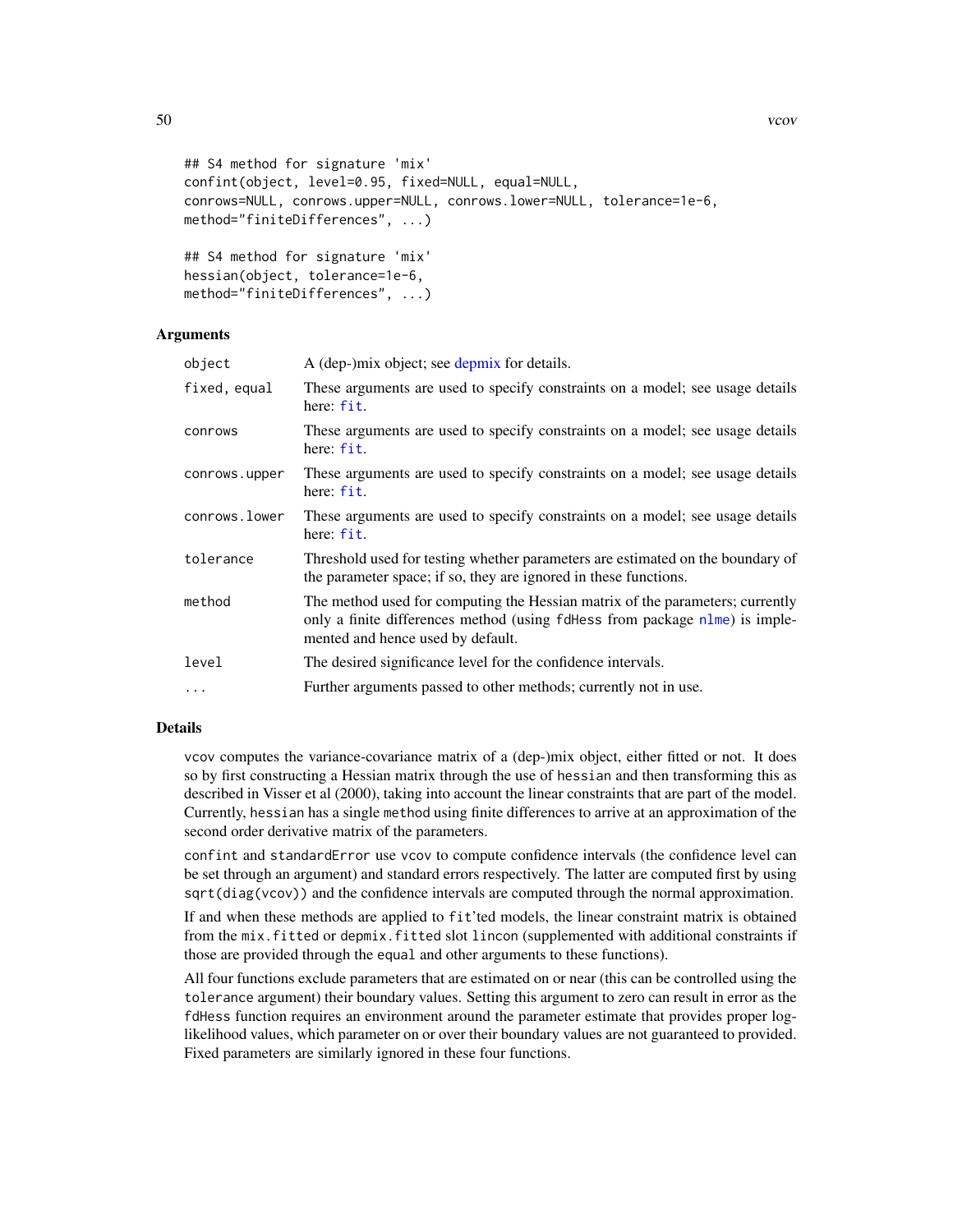#### vcov  $51$

### Value

vcov returns a named list with elements vcov, elements, and lincon. standardError returns a data. frame with columns par, elements, and se. confint returns a data. frame with columns par, elements, and two columns for the lower and upper bounds of the confidence intervals (with the column names indicating the level of the interval.)

| <b>VCOV</b> | : The variance-covariance matrix of the parameters.                                                                                                                                                                  |
|-------------|----------------------------------------------------------------------------------------------------------------------------------------------------------------------------------------------------------------------|
| elements    | : Vector of length npar (object) indicating which elements of the parameter<br>vector are included in computing the hessian, the variance-covariance matrix,<br>the standard errors and/or the confidence intervals. |
| inc         | : 'inc'luded parameter.                                                                                                                                                                                              |
| fix         | : 'fix'ed parameter.                                                                                                                                                                                                 |
| bnd         | : parameter estimated on the boundary.                                                                                                                                                                               |
| par         | : The values of the parameters.                                                                                                                                                                                      |
| se          | : The values of the standard errors of the parameters.                                                                                                                                                               |
| lower/upper | : The lower and upper bounds of the confidence intervals; column names indi-<br>cate the as in $0.5+/-$ level/2, using the level argument.                                                                           |

### Note

Note that the quality of the resulting standard errors is similar to those reported in Visser et al (2000) for both bootstrap and the profile likelihood methods. In Visser et al (2000), the finite differences standard errors were somewhat less precise as they relied on a very parsimonious but indeed less precise method for computing the finite differences approximation (computation time was a much scarcer resource at the time then it is now).

### Author(s)

Ingmar Visser

### References

Ingmar Visser, Maartje E. J. Raijmakers, and Peter C. M. Molenaar (2000). Confidence intervals for hidden Markov model parameters. *British journal of mathematical and statistical psychology*, 53, p. 317-327.

### Examples

data(speed)

```
# 2-state model on rt and corr from speed data set
# with Pacc as covariate on the transition matrix
# ntimes is used to specify the lengths of 3 separate series
mod1 <- depmix(list(rt~1,corr~1),data=speed,transition=~Pacc,nstates=2,
family=list(gaussian(),multinomial("identity")),ntimes=c(168,134,137))
```
# fit the model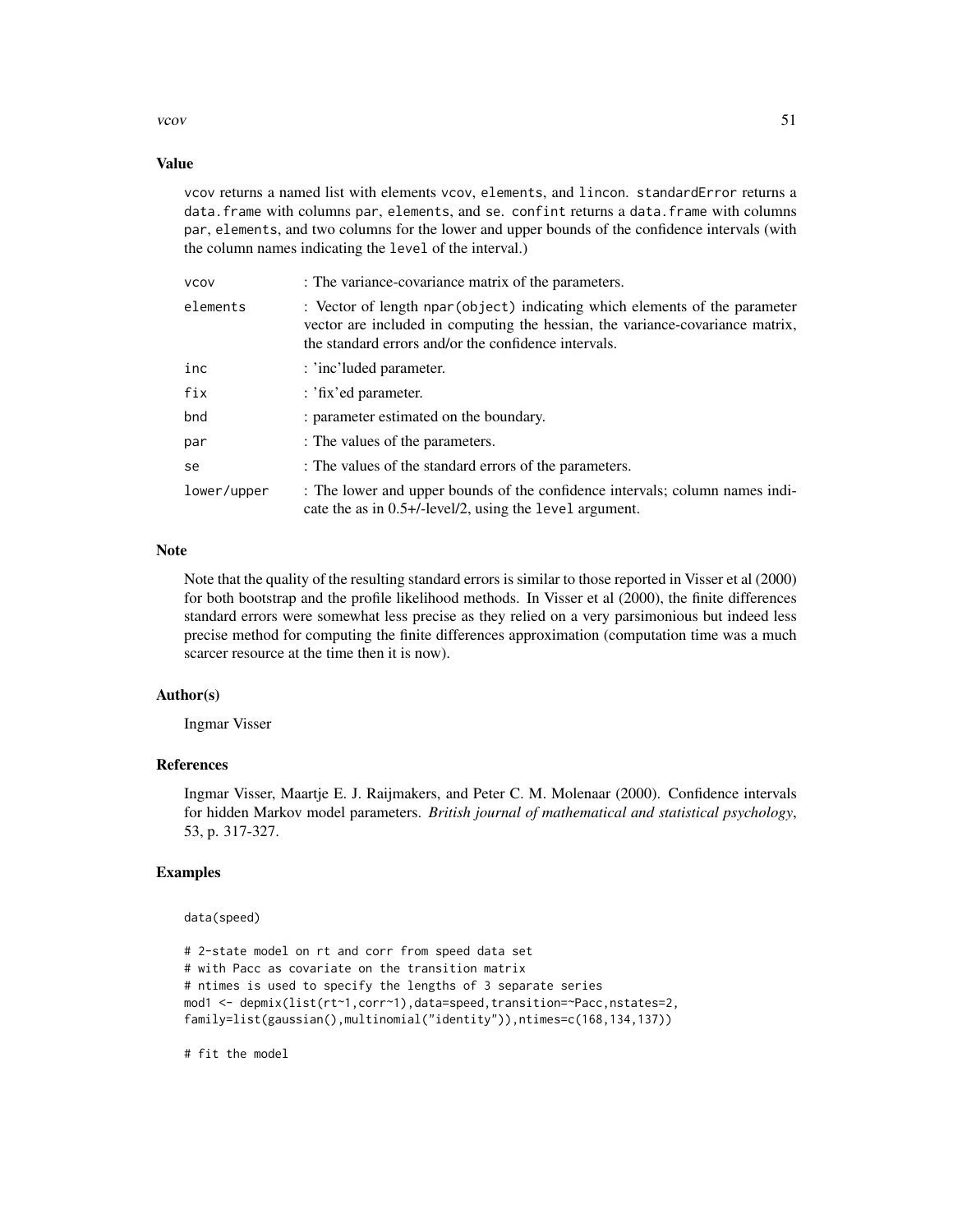52 viterbi

```
set.seed(3)
fmod1 <- fit(mod1)
```
vcov(fmod1)\$vcov # \$ standardError(fmod1) confint(fmod1)

<span id="page-51-1"></span>viterbi *Viterbi algorithm for decoding the most likely state sequence*

### Description

Apply the Viterbi algorithm to compute the maximum a posteriori state sequence for a mix or depmix object.

### Usage

viterbi(object, na.allow=TRUE)

### Arguments

| A mix or depmix object.<br>object                                                                                                                                                                               |  |
|-----------------------------------------------------------------------------------------------------------------------------------------------------------------------------------------------------------------|--|
| logical. If TRUE, the density of missing responses is set to 1, similar as in the<br>na.allow<br>forwardbackward algorithm. If FALSE, missing values have NA as density<br>values, and will result in an error. |  |

### Details

The Viterbi algorithm is used for global decoding of the hidden state sequence. Global decoding is based on the conditional probability  $p(S_1, \ldots, S_T | Y_1, \ldots, Y_T)$ , and consists of determining, at each time point  $t = 1, \ldots, T$ :

$$
s*_t = \arg \max_{i=1}^{N} p(S_1 = s*_1, \dots, S_{t-1} = s*_t-1, S_t = i, S_{t+1} = s*_t+1, \dots, S_T = s*_T \mid Y_1, \dots, Y_T)
$$

where  $N$  is the total number of states.

The Viterbi algorithm is a dynamic programming algorithm that relies on "delta" probabilities (see Rabiner, 1989), which are defined as the joint probability of the most likely state sequence ending in state  $i$  at time  $t$ , and all the observations up to time  $t$ . The implementation here normalizes these probabilities on a time-point basis, dividing the delta probability by the sum of the delta probabilities for that time point for all possible states  $j$  (including state  $i$ )). The normalized delta probabilities for each state are returned in columns  $2:$  (nstates(object) + 1), whilst column 1 contains the indices of the maximum a posteriori states.

<span id="page-51-0"></span>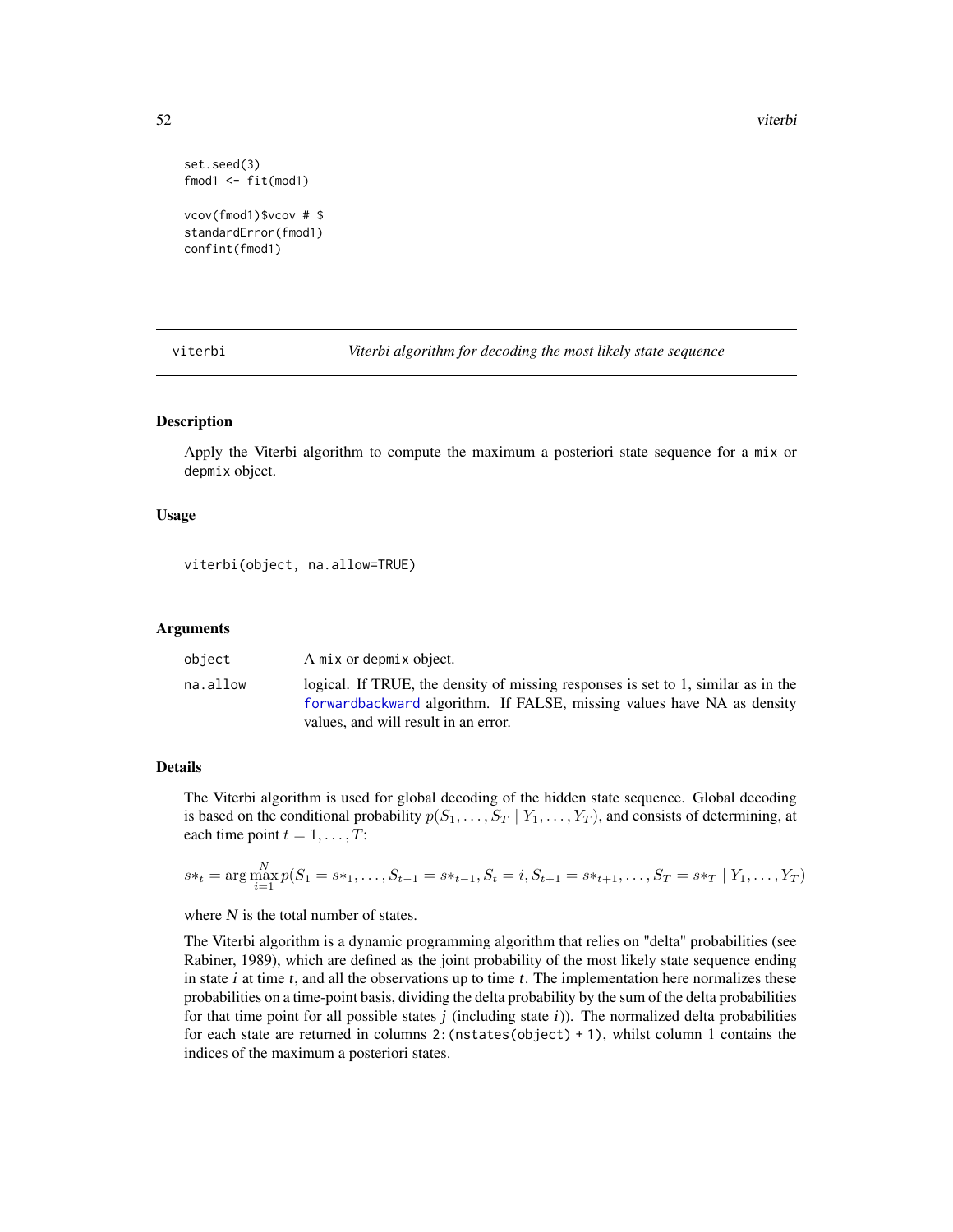#### viterbi 53

### Value

viterbi returns a data.frame with in the first column the maximum a posteriori state sequence. This is a vector with integers corresponding to the index of the most likely hidden states. The remaining columns contain the normalized "delta" probabilities (see Details).

### Author(s)

Maarten Speekenbrink

### References

Lawrence R. Rabiner (1989). A tutorial on hidden Markov models and selected applications in speech recognition. *Proceedings of IEEE*, 77-2, p. 267-295.

### Examples

data(speed)

```
# 2-state model on rt and corr from speed data set
# with Pacc as covariate on the transition matrix
# ntimes is used to specify the lengths of 3 separate series
mod <- depmix(list(rt~1,corr~1),data=speed,transition=~Pacc,nstates=2,
family=list(gaussian(),multinomial("identity")),ntimes=c(168,134,137))
fmod \leq - fit(mod)
# result of viterbi is stored in a depmix-fitted object in slot "posterior"
identical(viterbi(fmod),fmod@posterior)
```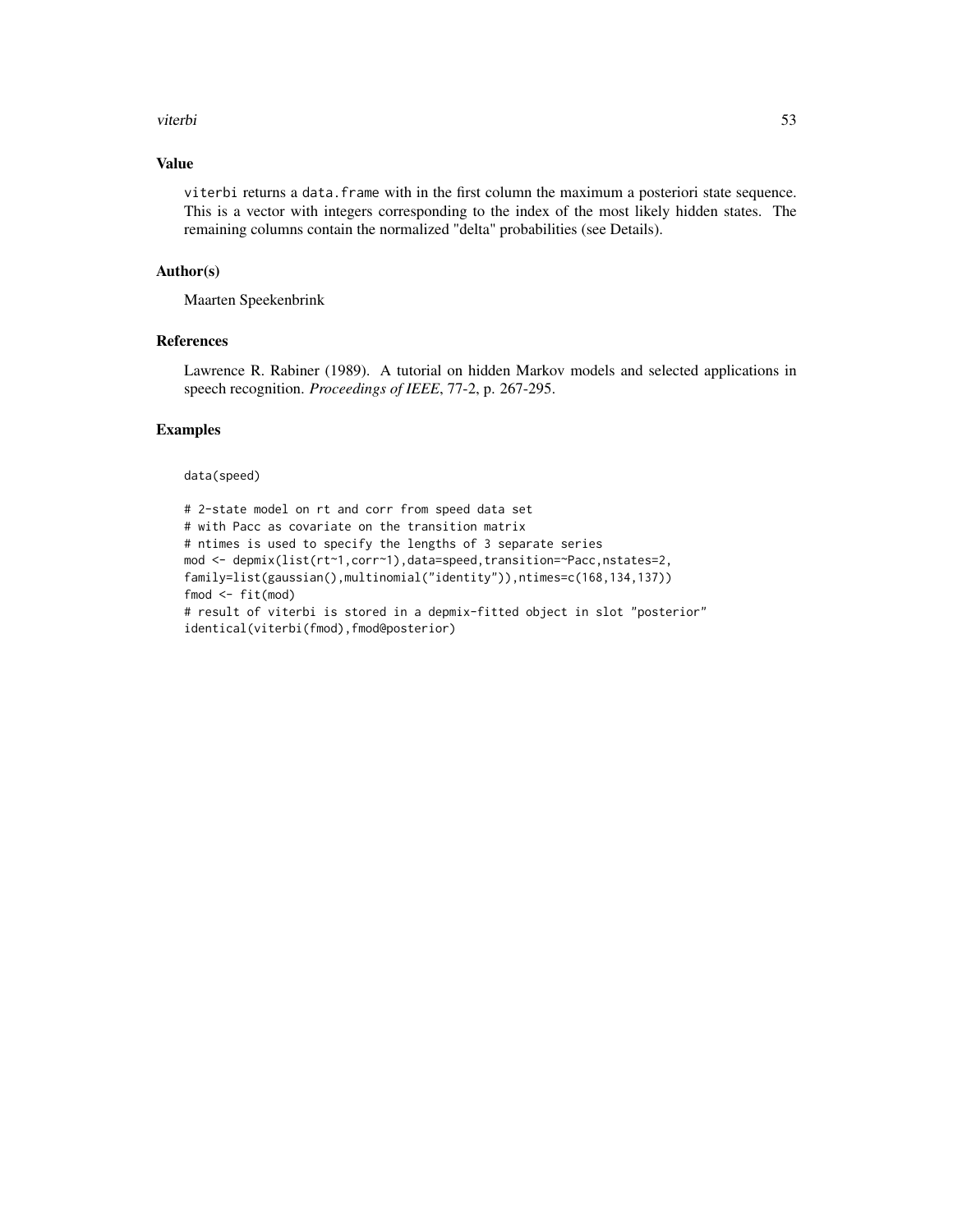# <span id="page-53-0"></span>**Index**

∗ classes depmix-class, [8](#page-7-0) depmix.fitted-class, [11](#page-10-0) depmix.sim-class, [13](#page-12-0) mix-class, [32](#page-31-0) mix.fitted-class, [33](#page-32-0) mix.sim-class, [34](#page-33-0) response-class, [39](#page-38-0) ∗ datasets balance, [3](#page-2-0) sp500, [45](#page-44-0) speed, [46](#page-45-0) ∗ methods depmix, [4](#page-3-0) depmix-methods, [9](#page-8-0) em.control, [14](#page-13-0) fit, [15](#page-14-0) forwardbackward, [21](#page-20-0) GLMresponse, [22](#page-21-0) llratio, [24](#page-23-0) makeDepmix, [25](#page-24-0) mix, [30](#page-29-0) multistart, [35](#page-34-0) posterior, [36](#page-35-0) response-classes, [40](#page-39-0) simulate, [44](#page-43-0) transInit, [48](#page-47-0) vcov, [49](#page-48-0) ∗ models responses, [41](#page-40-0) ∗ package depmixS4-package, [2](#page-1-0) balance, [3](#page-2-0) BINOMresponse *(*responses*)*, [41](#page-40-0) confint *(*vcov*)*, [49](#page-48-0) confint,mix-method *(*vcov*)*, [49](#page-48-0) depmix, *[2,](#page-1-0) [3](#page-2-0)*, [4,](#page-3-0) *[8](#page-7-0)*, *[11](#page-10-0)[–13](#page-12-0)*, *[15](#page-14-0)*, *[22](#page-21-0)*, *[25,](#page-24-0) [26](#page-25-0)*, *[39,](#page-38-0) [40](#page-39-0)*, *[48](#page-47-0)*, *[50](#page-49-0)*

depmix,ANY-method *(*depmix*)*, [4](#page-3-0) depmix-class, [8](#page-7-0) depmix-methods, [9](#page-8-0) depmix.fit *(*fit*)*, [15](#page-14-0) depmix.fitted, *[17](#page-16-0)* depmix.fitted *(*depmix.fitted-class*)*, [11](#page-10-0) depmix.fitted-class, [11](#page-10-0) depmix.fitted.classLik *(*depmix.fitted-class*)*, [11](#page-10-0) depmix.fitted.classLik-class *(*depmix.fitted-class*)*, [11](#page-10-0) depmix.sim *(*depmix.sim-class*)*, [13](#page-12-0) depmix.sim-class, [13](#page-12-0) depmixS4, *[4](#page-3-0)*, *[30](#page-29-0)* depmixS4 *(*depmixS4-package*)*, [2](#page-1-0) depmixS4-package, [2](#page-1-0)

em.control, [14,](#page-13-0) *[16](#page-15-0)*

fit, *[2,](#page-1-0) [3](#page-2-0)*, *[5,](#page-4-0) [6](#page-5-0)*, [15,](#page-14-0) *[24](#page-23-0)[–26](#page-25-0)*, *[31,](#page-30-0) [32](#page-31-0)*, *[37](#page-36-0)*, *[50](#page-49-0)* fit,depmix-method *(*fit*)*, [15](#page-14-0) fit,mix-method *(*fit*)*, [15](#page-14-0) formatperc, [20](#page-19-0) formula, *[23](#page-22-0)*, *[48](#page-47-0)* forwardbackward, *[10](#page-9-0)*, [21,](#page-20-0) *[37](#page-36-0)*, *[52](#page-51-0)* forwardbackward,depmix-method *(*forwardbackward*)*, [21](#page-20-0) forwardbackward,mix-method *(*forwardbackward*)*, [21](#page-20-0) freepars, *[17](#page-16-0)* freepars *(*depmix-methods*)*, [9](#page-8-0) freepars,depmix-method *(*depmix-methods*)*, [9](#page-8-0) freepars,depmix.fitted-method *(*depmix-methods*)*, [9](#page-8-0) freepars,mix-method *(*depmix-methods*)*, [9](#page-8-0) freepars,mix.fitted-method *(*depmix-methods*)*, [9](#page-8-0)

GAMMAresponse *(*responses*)*, [41](#page-40-0)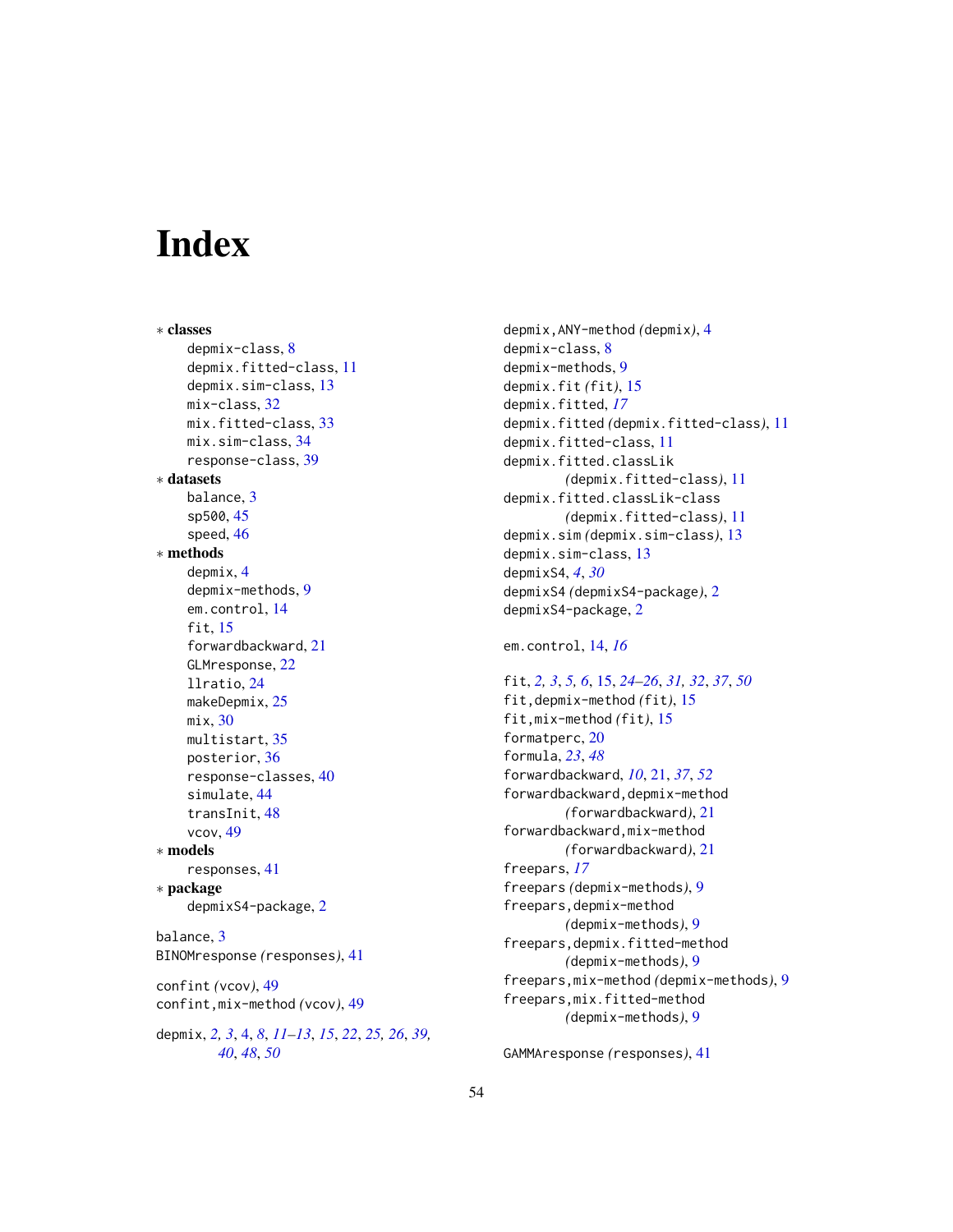### INDEX 55

getdf *(*GLMresponse*)*, [22](#page-21-0) getdf,MULTINOMresponse-method *(*GLMresponse*)*, [22](#page-21-0) getdf,response-method *(*GLMresponse*)*, [22](#page-21-0) getdf,transInit-method *(*transInit*)*, [48](#page-47-0) getmodel *(*depmix-methods*)*, [9](#page-8-0) getmodel,depmix-method *(*depmix-methods*)*, [9](#page-8-0) getmodel,mix-method *(*depmix-methods*)*, [9](#page-8-0) getpars, *[5](#page-4-0)*, *[16](#page-15-0)*, *[31](#page-30-0)* getpars *(*depmix-methods*)*, [9](#page-8-0) getpars,depmix-method *(*depmix-methods*)*, [9](#page-8-0) getpars,mix-method *(*depmix-methods*)*, [9](#page-8-0) glm, *[2](#page-1-0)*, *[23](#page-22-0)*, *[40](#page-39-0)* GLMresponse, *[5,](#page-4-0) [6](#page-5-0)*, [22,](#page-21-0) *[25,](#page-24-0) [26](#page-25-0)*, *[31,](#page-30-0) [32](#page-31-0)*, *[40–](#page-39-0)[42](#page-41-0)* GLMresponse,formula-method *(*GLMresponse*)*, [22](#page-21-0) GLMresponse-class *(*response-classes*)*, [40](#page-39-0)

hessian *(*vcov*)*, [49](#page-48-0) hessian,mix-method *(*vcov*)*, [49](#page-48-0)

llratio, *[17](#page-16-0)*, [24](#page-23-0) logLik *(*depmix-methods*)*, [9](#page-8-0) logLik,depmix-method *(*depmix-methods*)*, [9](#page-8-0) logLik,depmix.fitted.classLik-method *(*depmix-methods*)*, [9](#page-8-0) logLik,mix-method *(*depmix-methods*)*, [9](#page-8-0) logLik,mix.fitted.classLik-method *(*depmix-methods*)*, [9](#page-8-0) loglikelihoodratio *(*llratio*)*, [24](#page-23-0)

makeDepmix, *[3](#page-2-0)*, *[5,](#page-4-0) [6](#page-5-0)*, *[23](#page-22-0)*, [25,](#page-24-0) *[31](#page-30-0)*, *[42](#page-41-0)* makeMix *(*makeDepmix*)*, [25](#page-24-0) mix, *[2](#page-1-0)*, *[15](#page-14-0)*, [30,](#page-29-0) *[32](#page-31-0)[–34](#page-33-0)* mix,ANY-method *(*mix*)*, [30](#page-29-0) mix-class, [32](#page-31-0) mix.fit *(*fit*)*, [15](#page-14-0) mix.fitted-class, [33](#page-32-0) mix.fitted.classLik-class *(*mix.fitted-class*)*, [33](#page-32-0) mix.sim *(*mix.sim-class*)*, [34](#page-33-0) mix.sim-class, [34](#page-33-0) MULTINOMresponse *(*responses*)*, [41](#page-40-0) multistart, [35](#page-34-0) multistart,depmix-method *(*multistart*)*, [35](#page-34-0) multistart,mix-method *(*multistart*)*, [35](#page-34-0)

MVNresponse *(*responses*)*, [41](#page-40-0) MVNresponse-class *(*response-classes*)*, [40](#page-39-0) nlme, *[50](#page-49-0)* nnet, *[40](#page-39-0)* nobs *(*depmix-methods*)*, [9](#page-8-0) nobs,depmix-method *(*depmix-methods*)*, [9](#page-8-0) nobs,mix-method *(*depmix-methods*)*, [9](#page-8-0) NORMresponse *(*responses*)*, [41](#page-40-0) npar *(*depmix-methods*)*, [9](#page-8-0) npar,depmix-method *(*depmix-methods*)*, [9](#page-8-0) npar,mix-method *(*depmix-methods*)*, [9](#page-8-0) nresp *(*depmix-class*)*, [8](#page-7-0) nresp,depmix-method *(*depmix-class*)*, [8](#page-7-0) nresp,depmix.sim-method *(*depmix.sim-class*)*, [13](#page-12-0) nresp,mix-method *(*mix-class*)*, [32](#page-31-0) nresp,mix.sim-method *(*mix.sim-class*)*, [34](#page-33-0) nstates *(*depmix-class*)*, [8](#page-7-0) nstates,depmix-method *(*depmix-class*)*, [8](#page-7-0) nstates,depmix.sim-method *(*depmix.sim-class*)*, [13](#page-12-0) nstates,mix-method *(*mix-class*)*, [32](#page-31-0) nstates,mix.sim-method *(*mix.sim-class*)*, [34](#page-33-0) ntimes *(*depmix-class*)*, [8](#page-7-0) ntimes,depmix-method *(*depmix-class*)*, [8](#page-7-0) ntimes,depmix.sim-method *(*depmix.sim-class*)*, [13](#page-12-0) ntimes,mix-method *(*mix-class*)*, [32](#page-31-0) ntimes,mix.sim-method *(*mix.sim-class*)*, [34](#page-33-0)

POISSONresponse *(*responses*)*, [41](#page-40-0) posterior, *[17](#page-16-0)*, [36](#page-35-0) posterior,depmix-method *(*posterior*)*, [36](#page-35-0) posterior,depmix.fitted-method *(*posterior*)*, [36](#page-35-0) posterior,mix-method *(*posterior*)*, [36](#page-35-0) posterior,mix.fitted-method *(*posterior*)*, [36](#page-35-0)

response-class, [39](#page-38-0) response-classes, [40](#page-39-0) responses, *[23](#page-22-0)*, [41](#page-40-0)

setpars, *[5](#page-4-0)*, *[16](#page-15-0)*, *[31](#page-30-0)* setpars *(*depmix-methods*)*, [9](#page-8-0) setpars,depmix-method *(*depmix-methods*)*,  $\mathbf Q$